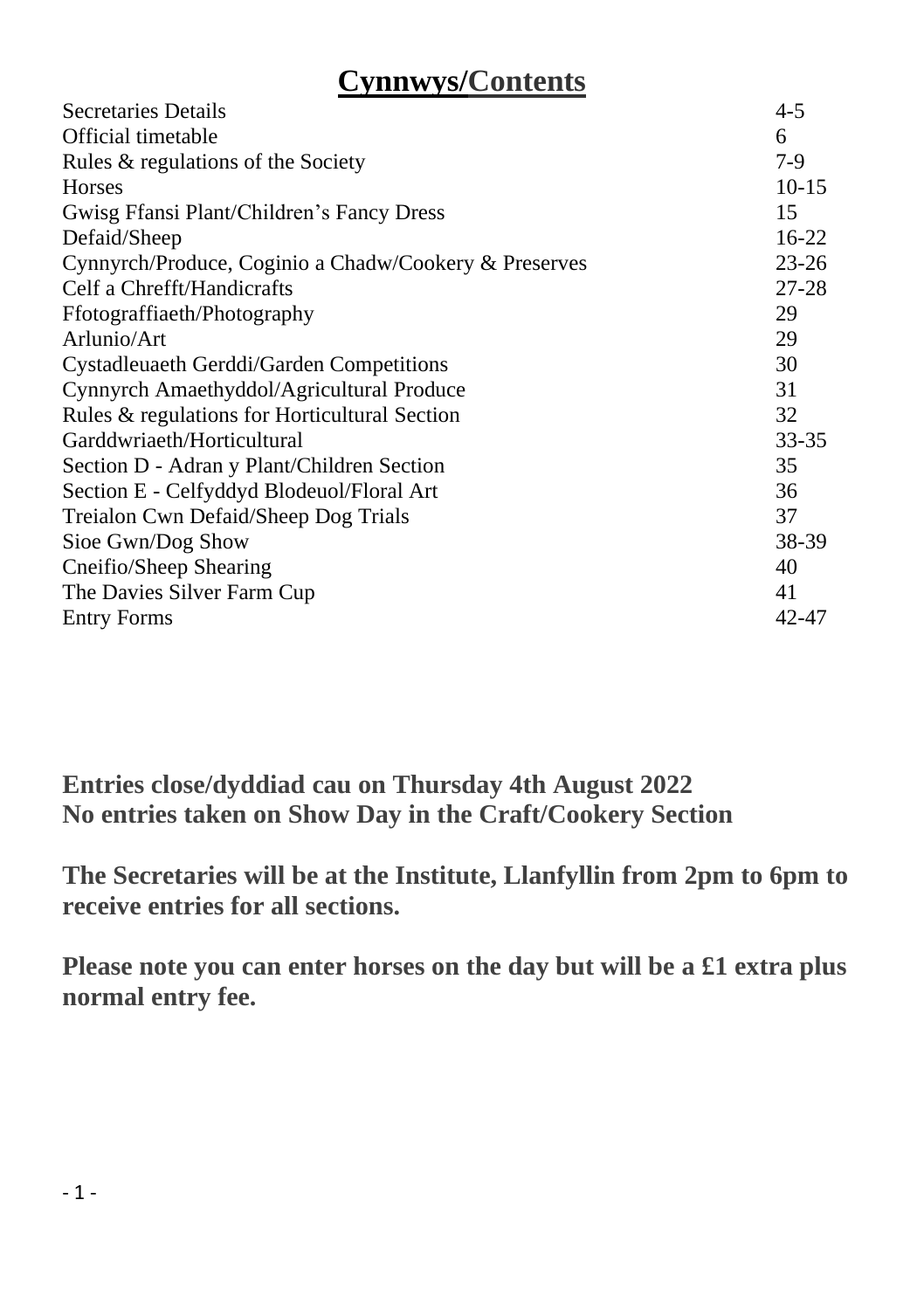#### **Message from the Show Chairman Dyfrig Jones**

On behalf of the Llanfyllin and District Agricultural & Horticultural Society I would like to welcome you all to Llanfyllin Show. After two years absence, it is good to be back!

The show has a rich history and is a celebration of the countryside and the community. It is with this success and the success of many of the farmers and exhibitors that enables us to run one of Wales' best rural shows. I believe events like ours are very important as they bring us all together.

On behalf of the Llanfyllin Show Committee I would like to welcome Christopher and Laura Acton, the new owners of Bodfach Hall and to thank them and Janet Jones for allowing us to stage the show on their land.

This year we welcome my Uncle Ianto as our President. Ianto Jones has been involved with the show for many years looking after the layout and the trade stands to enable the show to be staged.

For 2022 we have organised some fantastic entertainment including Ben Atkinson and his action horse stunt team. Alongside the wide range of competitions which draw competitors from across the district, there is so much for a family day out with a Fun Fair, Village Green and trade stands to enjoy.

Like every other show, we are dependent on the competitors to make it successful. Each year the standard and number of entries in all sections has increased and we look forward with anticipation to welcoming our regular exhibitors and to meeting new ones.

I would also like to thank all of our very generous sponsors; without their support the show would not be the great accomplishment that it is. It is the first year we have a main sponsor, Ridgway Rentals and we are very grateful for their support.

It is a great privilege to be part of such a dedicated and hard-working committee — not only on Show Day but also for the months leading up to the occasion. I wish to convey my sincere thanks to them for their time and untiring effort. It is always an honour to welcome new members on to the committee or to those who give their help during build up and the day of the Show. Please contact me or our wonderful secretary Sian Lewis if you are interested in helping.

I look forward to seeing you all at Bodfach Park. Thank you.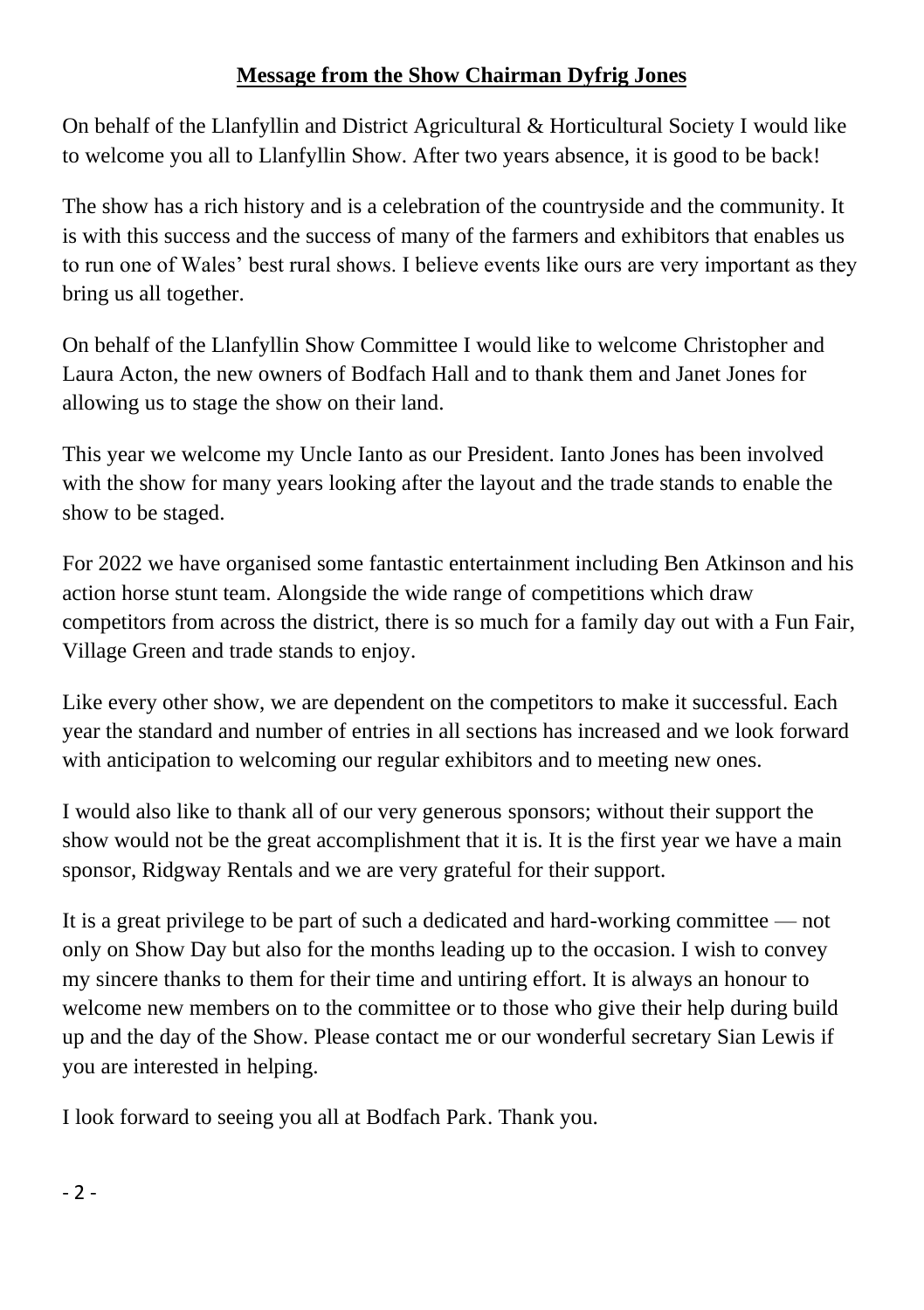#### **Croeso gan y Cadeirydd Dyfrig Jones**

Ar ran Cymdeithas Arddwriaethol ac Amaethyddol Llanfyllin a'r Cylch hoffwn groesawu pawb ohonoch i Sioe Llanfyllin. Ar ôl dwy flynedd o absenoldeb, mae'n braf bod yn ôl!

Mae gan y sioe hanes cyfoethog ac mae'n ddathliad o gefn gwlad a'r gymuned. Gyda'r llwyddiant hwn a llwyddiant nifer o ffermwyr ac arddangoswyr flwyddyn ar ôl blwyddyn yr ydym yn gallu cynnal un o sioeau gwledig gorau Cymru. Credaf fod digwyddiadau fel ein sioe ni yn bwysig iawn gan eu bod yn dod â phawb ynghyd.

Ar ran Pwyllgor Sioe Llanfyllin hoffwn groesawu Christopher a Laura Acton, perchnogion newydd Neuadd Bodfach, a diolch iddyn nhw ac i Janet Jones am ganiatáu i ni lwyfannu'r sioe ar eu tir.

Eleni rydym yn croesawu fy Ewythr Ianto fel ein Llywydd. Mae Ianto Jones wedi bod yn ymwneud â'r sioe ers blynyddoedd lawer yn gofalu am y gosodiad a'r stondinau masnach er mwyn galluogi'r sioe i gael ei chynnal.

Ar gyfer 2022 rydym wedi trefnu adloniant gwych gan gynnwys Ben Atkinson a'i dîm styntiau ceffyl cyffrous. Ochr yn ochr â'r ystod eang o gystadlaethau sy'n denu cystadleuwyr o bob rhan o'r cylch, mae cymaint o bethau ar gyfer teuluoedd ar ddiwrnod allan gyda Ffair Hwyl, Maes y Pentref a stondinau masnach i'w mwynhau.

Fel pob sioe arall rydym yn dibynnu ar y cystadleuwyr i'w gwneud yn sioe lwyddiannus. Pob blwyddyn, mae safon a nifer yr arddangoswyr ym mhob adran wedi cynyddu ac rydym yn edrych ymlaen yn eiddgar at groesawu ein harddangoswyr rheolaidd a chyfarfod â rhai newydd.

Hoffwn hefyd ddiolch i'n holl noddwyr hael am ddigwyddiad heddiw, gan na fyddai'r sioe yn gymaint o lwyddiant heb eich cefnogaeth. Hon yw'r flwyddyn gyntaf i ni gael prif noddwr, Ridgway Rentals, ac rydym yn ddiolchgar iawn am eu cefnogaeth.

Mae'n anrhydedd o'r mwyaf i fod yn rhan o bwyllgor mor ymroddgar a gweithgar — nid yn unig ar ddiwrnod y Sioe ond yn ystod y misoedd cyn yr achlysur hefyd. Hoffwn ddiolch o galon iddynt am eu hamser ac ymdrech ddiflino. Mae bob amser yn fraint croesawu aelodau newydd i'r pwyllgor neu groesawu rhai sy'n rhoi cymorth yn ystod y cyfnod paratoi a diwrnod y Sioe. Cysylltwch â mi neu ein hysgrifennydd hyfryd Sian Lewis os oes gennych ddiddordeb mewn helpu.

Edrychwn ymlaen at eich gweld chi gyd ym Mharc Bodfach. Diolch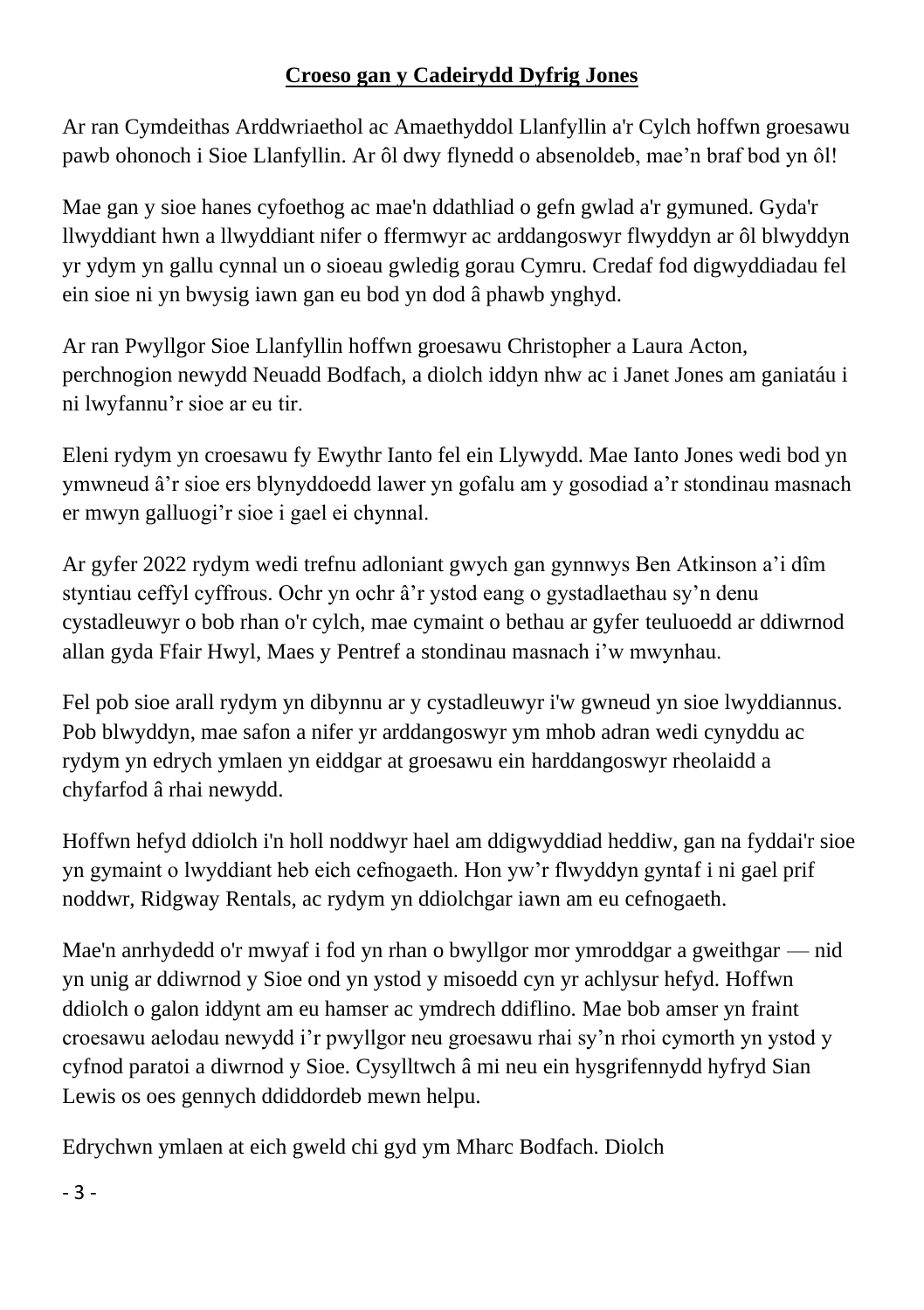#### **Paying Out of Prize Money**

Prize money will only be paid out on prize cards nothing else.

# **Sioe Llanfyllin Show**

**Dydd Sadwrn Awst 13 August Saturday 2019**

Stock to be on Show ground by **9am.** Judging to Commence at **9am**

#### **Gate Prices**

**Pre-Show Day tickets available on our website – www.llanfyllinshow.co.uk Discounted Entry Tickets available. Please visit our website. Show Day Gate Prices Adults £12, Children 4-15 £5, Under 4's Free**

# **Secretaries**

**General –** Miss Sian Lewis, Caeau, Llanfyllin, Powys, SY22 5LF. 01691 648025. Email: [llanfyllinshowsecretary@hotmail.com](mailto:llanfyllinshowsecretary@hotmail.com)

**Sheep -** Mr R Davies, Glanfeiglo, Llanfyllin**,** 01691 648344 or 07773527290, Email: rldmdavies@gmail.com

**Floral Art -** Mrs M Thomas, Cefn Golau, Meifod, Powys, SY22 6DP, 01938 500340

**Cookery & Craft** - Mrs Lynsey Lewis, Greenhall, Llanfyllin, 01691 648364 lynseylewis1974@hotmail.com

**Horses –** Miss Emma Launder, 07583956565, emma\_launder@hotmail.co.uk **Horticulture -** Mrs Bethan Jones, The Poplars, Four Crosses 01691 830189 info@bethanjones.co.uk

**Garden Competition -** Mrs Rachel Jones, Mount Pleasant, Llanfyllin, Powys, SY22 5LE 01691 648074 catrin.jones457@gmail.com

**Sponsorship -** Mr Peter Lewis, Caeau, Llanfyllin**,** 01691 648025

**Dog Show -** Mrs Karen Boyce 01691 772838 or 07970488395

Please note judges will be confirmed on our website or Facebook page.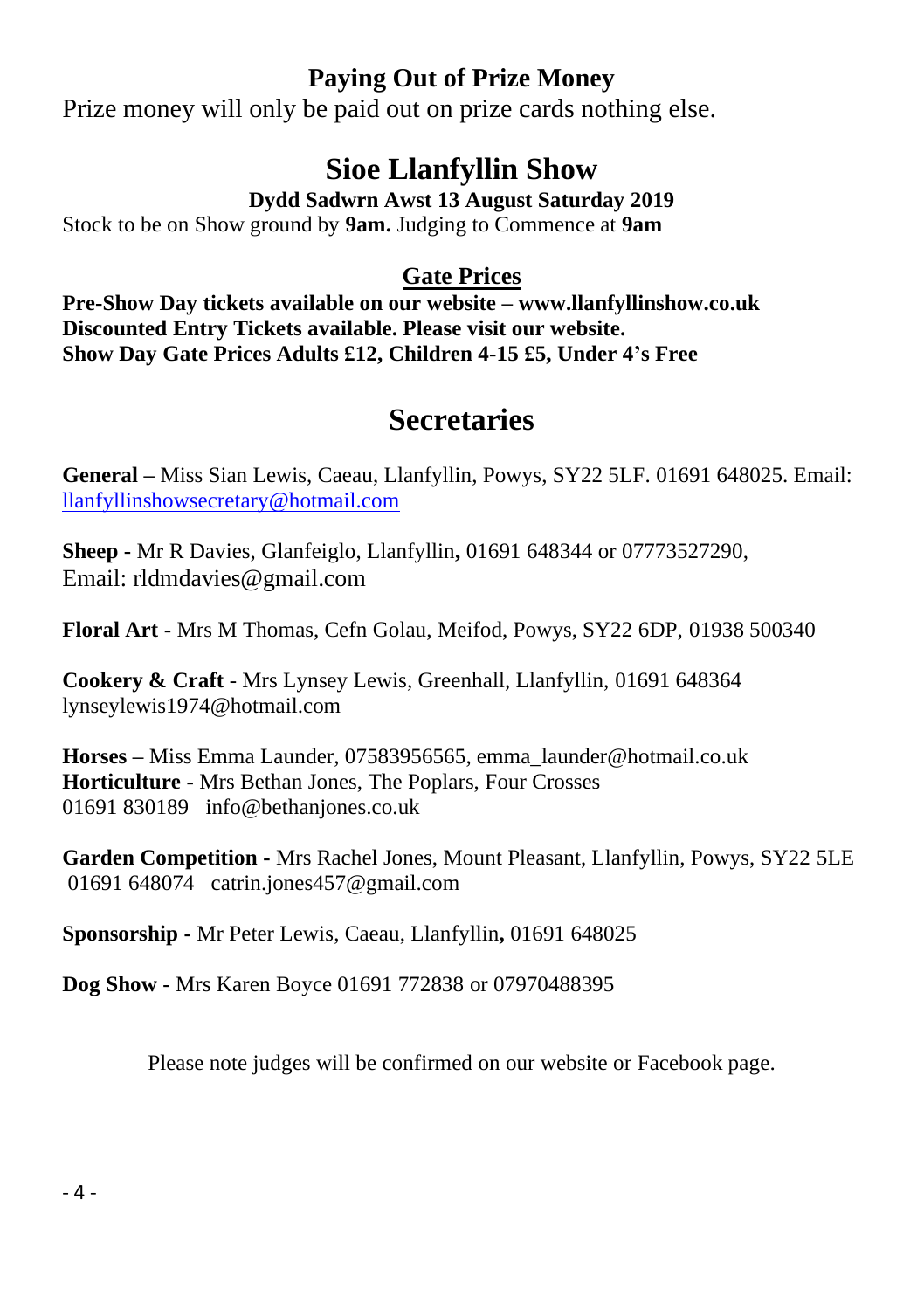#### **ENJOY THE FUN Come and enjoy all the thrills and spills of** Atkinsons Action Horses Village Green Activities & Music Cookery & Craft Sheep Shearing Sheep **Horses Goats** Dog Show Bar

#### **Llanfyllin Show 500 Club**

Tickets are £5, with 52 prizes available to win (20 prizes on Show Day, with another 8 draws of 5 prizes)

If you would like to become a member of our 500 Club or want more information, please contact Lynsey Lewis on 01691648364

# **Llanfyllin Show Presidents Lunch July 24th 2022, By Kind Permission of Mr & Mrs Roberts Cefn Coed, Llanfihangel**

Please contact Sian for tickets- 01691648025 or email:llanfyllinshowsecretary@hotmail.com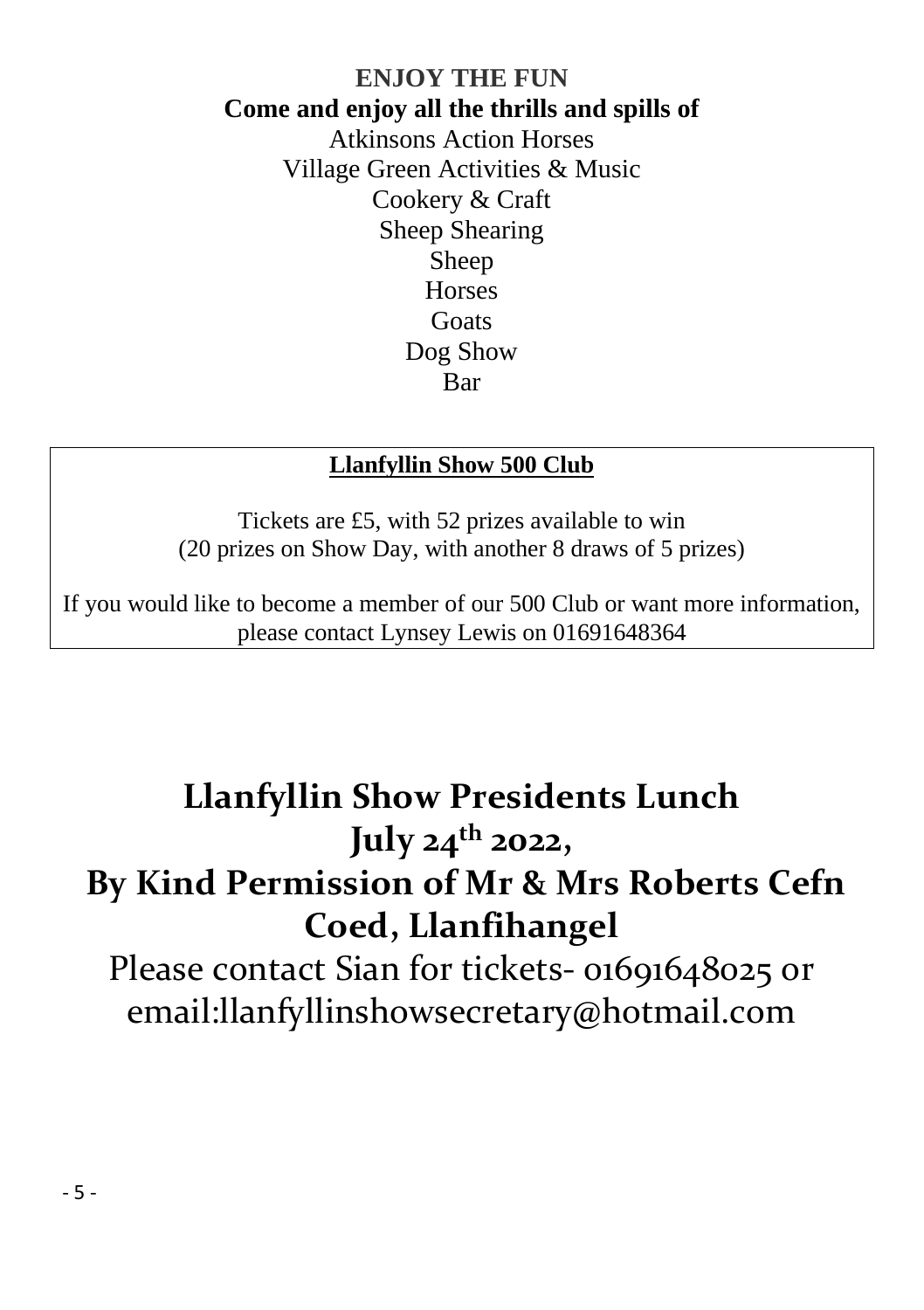#### **Timetable**

The Committee reserves the right to vary the time of starting any event. Competitors must be ready 15 minutes before any event in which they are taking part.

#### **MAIN RING**

| 9.30am             | <b>Coloured Classes</b>                                          |  |  |
|--------------------|------------------------------------------------------------------|--|--|
| 9.45am             | Shetland followed by M&M and Sport Horses                        |  |  |
| $10.15$ am         | Welsh Cob or Cob Type to be followed by Welsh A and B and Welsh  |  |  |
|                    | part bred classes                                                |  |  |
| 12pm               | Judging of Shires                                                |  |  |
| 1pm                | Presidents Speech & Judging of Fancy Dress & Mounted Fancy Dress |  |  |
| 1.15 <sub>pm</sub> | <b>Atkinson Action Horses</b>                                    |  |  |
| 2pm                | <b>Break for Lunch</b>                                           |  |  |
| 2.30 <sub>pm</sub> | Judging of Decorated Shires                                      |  |  |
| 3pm                | Horse & Hounds                                                   |  |  |
| 3.30pm             | Vintage Machinery                                                |  |  |
| 4.15pm             | <b>Atkinson Action Horses</b>                                    |  |  |
| 5pm                | Gymkhana                                                         |  |  |
| 6pm                | <b>Terrier Racing</b>                                            |  |  |
|                    | <b>RING 2</b>                                                    |  |  |
| 9.30am             | <b>Childrens Riding Classes</b>                                  |  |  |
| 1 <sub>pm</sub>    | Novice Local Pony and Classes Onwards                            |  |  |
|                    | <b>RING 3</b>                                                    |  |  |
| 9am                | <b>Hunter Classes</b>                                            |  |  |
| 1am                | In Hand Classes                                                  |  |  |
|                    | <b>RING 4</b>                                                    |  |  |
| 12.30pm            | <b>Unaffiliated Show Jumping</b>                                 |  |  |
|                    | <b>Sheep Shearing</b>                                            |  |  |
| 9am                | Competitions to commence                                         |  |  |
|                    | <b>Sheep</b>                                                     |  |  |
| 10.15am            | <b>Judging Starts</b>                                            |  |  |
| 12pm               | <b>Young Handlers</b>                                            |  |  |
| 12.30pm            | Interbreed Group Judging followed by Interbreed Championship &   |  |  |
|                    | Presentation of Cups                                             |  |  |
|                    | Horticultural, Floral Art & Cookery Marquee                      |  |  |
| 11am               | Close for Judging                                                |  |  |
| 1pm                | Re-opens to the Public                                           |  |  |
| 3pm                | Presentation of Cups                                             |  |  |
|                    | Dog Show                                                         |  |  |
| 12pm               | <b>Judging Commences</b>                                         |  |  |
|                    |                                                                  |  |  |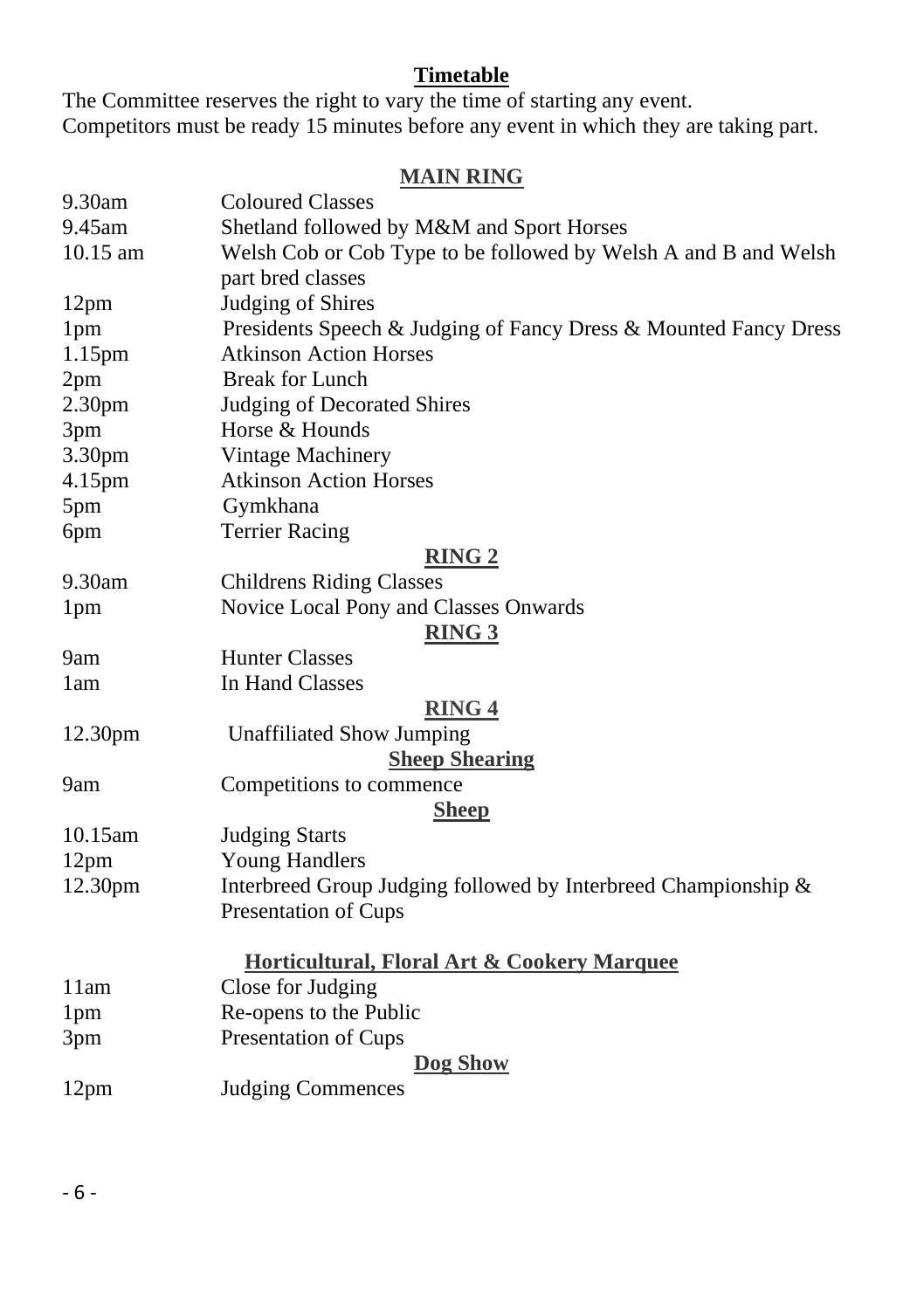# **GDPR**

By completing an entry form, membership form, trade stand application form, or other form for Llanfyllin Agricultural & Horticultural Show, please be aware that we will store and, in some cases, share your data.

Llanfyllin Agricultural & Horticultural Show is committed to protecting your personal data and processing it only in accordance with legal requirements. For more details, please contact our secretary details below.

We process your personal data as it is necessary for the performance of our contract with you to facilitate your entry to the Show.

We will not transfer your data outside of the EEA (European Economic Area) and will not share your data with third parties, except for Breed Societies and/or affiliated Societies and Equine Events, to whom we submit entries and results, to be checked for validity and eligibility based on their legitimate interests. Results will also be circulated with members of the Press and published on our website.

We retain your data in accordance with our retention schedule to simplify future applications.

You have various rights in the data we hold including rectification and objecting to processing.

Some data will be published in our Show Programme and may be on the society's website, social media feeds and given to the local press with regard to the Show's results. Exhibitors do have the right to withdraw consent at any time by contacting the General Show Secretary Sian Lewis[, llanfyllinshowsecretary@hotmail.com,](mailto:llanfyllinshowsecretary@hotmail.com) 01691 648025 or 07398183065.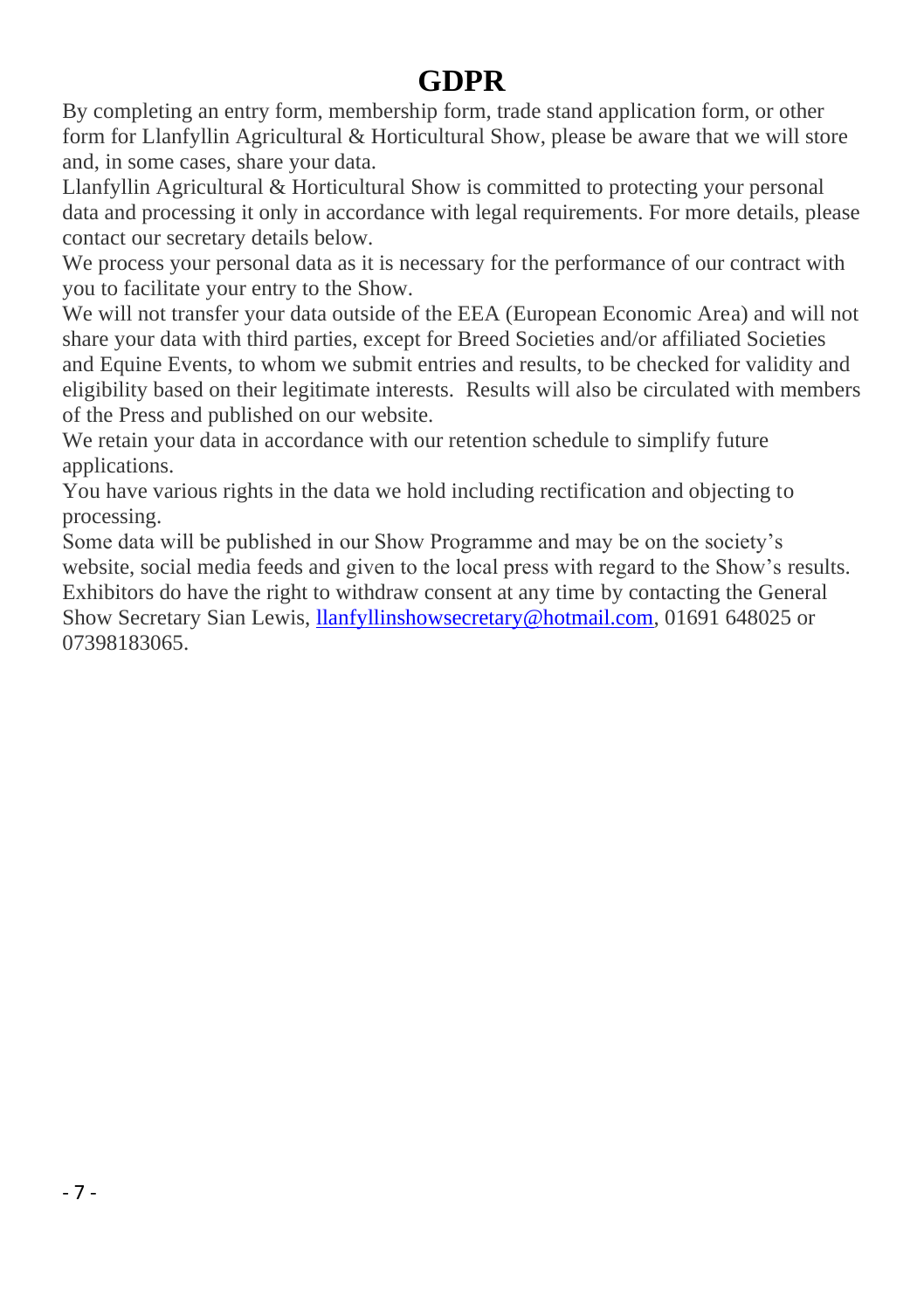# **RULES AND REGULATIONS OF THE SOCIETY**

1.That the Society shall be called the "LLANFYLLIN AND DISTRICT AGRICULTURAL AND HORTICULARAL SOCIETY" and local Classes shall comprise of the following District: All residents within a radius of 10 miles of Llanfyllin Institute.

**NOTE:** Ring events and Open Classes as shown in the Schedule are open to competitors from any distance. Stock entered in Local Classes are eligible for entry in Open Classes on payment of entry fee.

2. That every subscriber of  $\pounds 12$  and upwards, annually, shall be a Member of the Society (see Special Notice re: Membership and Tickets), and those subscriptions shall be considered due on the 1st of January each year. The financial year to end 31st October, and the finance Committee to meet within 14 days after that day.

3. All stock exhibited (except ring events) must have been in the possession of the Exhibitor at least Two Months previous to the day of the Show. All stock must be the property of the Exhibitor on the day of the entry and the day of the Show. All exhibits in the Agricultural Produce Classes must be the bona-fide property of the Exhibitor - grown, produced, or manufactured on the particular holding.

4. All stock/produce that has been exhibited must be paraded in their respective Classes with their Number Ticket affixed by 3.00pm to be directed by the Stewards. They must not be removed from the Show Ground until after 5pm. Penalty for breaking this Rule will be the withholding of all Prizes awarded to the Exhibitor.

5. No animal can be exhibited in more than one Class, except in Ring events, Special Classes and Open Classes. No animals are eligible to compete in Silver Challenge Cups and other Special Classes unless they have competed in the Agricultural Section.

6. The Judges shall have power to withhold any prize if they are of the opinion that there is not sufficient merit in any of the Stock shown or sufficient competition for such prize to justify an award.

7. The Society reserves to themselves the right to cancel any Class, and to return the entries 3 days before the Show without being liable for compensation.

8. Exhibitors shall be responsible for any consequential or other loss, injury or damage including liability occasioned by or arising from any animal including dogs and horses, poultry or items entered for competition or display.

9. Should the right of any party to a prize be disputed, notice of the same must be given to the Secretary, IN WRITING, on the day of the Show before 7, 00pm. This refers to all classes.

10. Any person lodging a protest must deposit, at the same time, the sum of £1 which shall be forfeited to the Society (at the discretion of the Committee) if the protest be not sustained.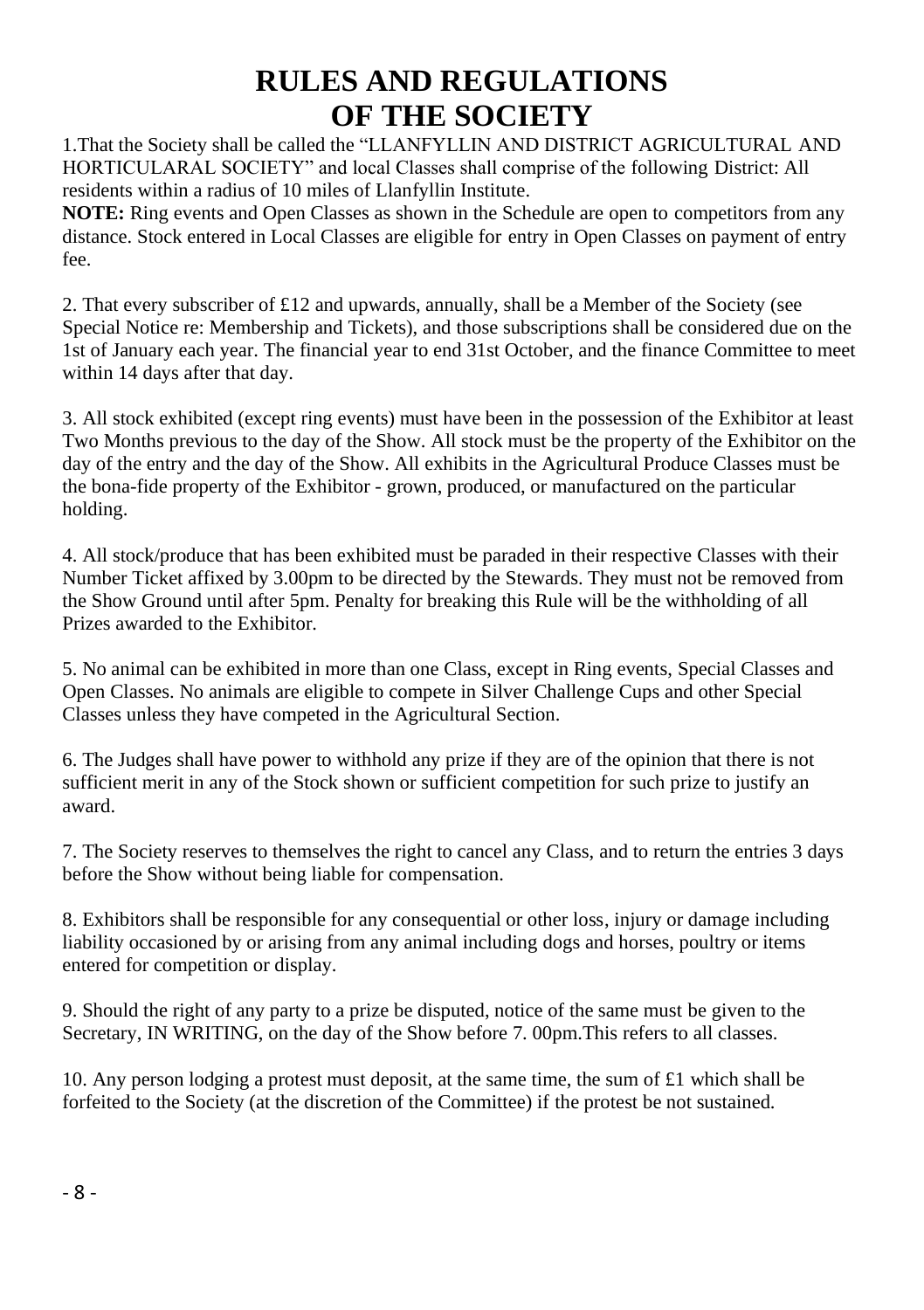11. All parties exhibiting at the Society's Show must be governed by the Rules and Regulations as interpreted by the Secretary.

12. No one will be allowed in the Ring while the Judges are engaged in making their awards except those who have duties to perform. Persons acting as Stewards are requested not to interfere or even speak to the Judges unless compelled to reply to a question asked, and should any person be acting as a steward by an Exhibitor, he must leave the Ring before that class enters.

13. All Stock must be on the Show Ground by 9.00am promptly. Judging will commence at 9.00am.

14. Any Exhibitor or his agent or representative who in the opinion of the Committee has willfully committed a breach of regulation or condition included in the Prize Schedule, also any person who has aided and abetted in such to obtain any prize or reward by fraud, willful representation, or unscrupulous act: further any person proved guilty of discreditable conduct, shall forfeit the whole of their prize entry fees, also any prizes they may have been awarded or to those of which he/she or they may have been in charge, and in the event of being reported to, and the charge sustained by the Committee, such person, or persons may be debarred from competing at the Society's Show for a period not exceeding Five Years after the commission of the offence.

15. The decision of the Committee in all cases shall be final and shall not be subject to any appeal.

16. ALL ENTRIES MUST ACCOMPANY THE ENTRY FEE, AND MUST BE POSTED OR HANDED TO SECRETARY OR E-MAILED.

17. NO ENTRIES TO BE REMOVED BEFORE 5PM.

**18. Exhibitors are advised to ensure that all animals entered in the Show are covered by appropriate Public Liability insurance, evidence of this may be requested by the Show organisers**

**19. All prize money to be collected by 5.30pm on Show Day. If not collected, you will forfeit money.**

#### **Paying Out of Prize Money**

Prize money will only be paid out on prize cards nothing else. **ALL ENTRANTS TO PAY GATE ADMISSION UNLESS OTHERWISE STATED**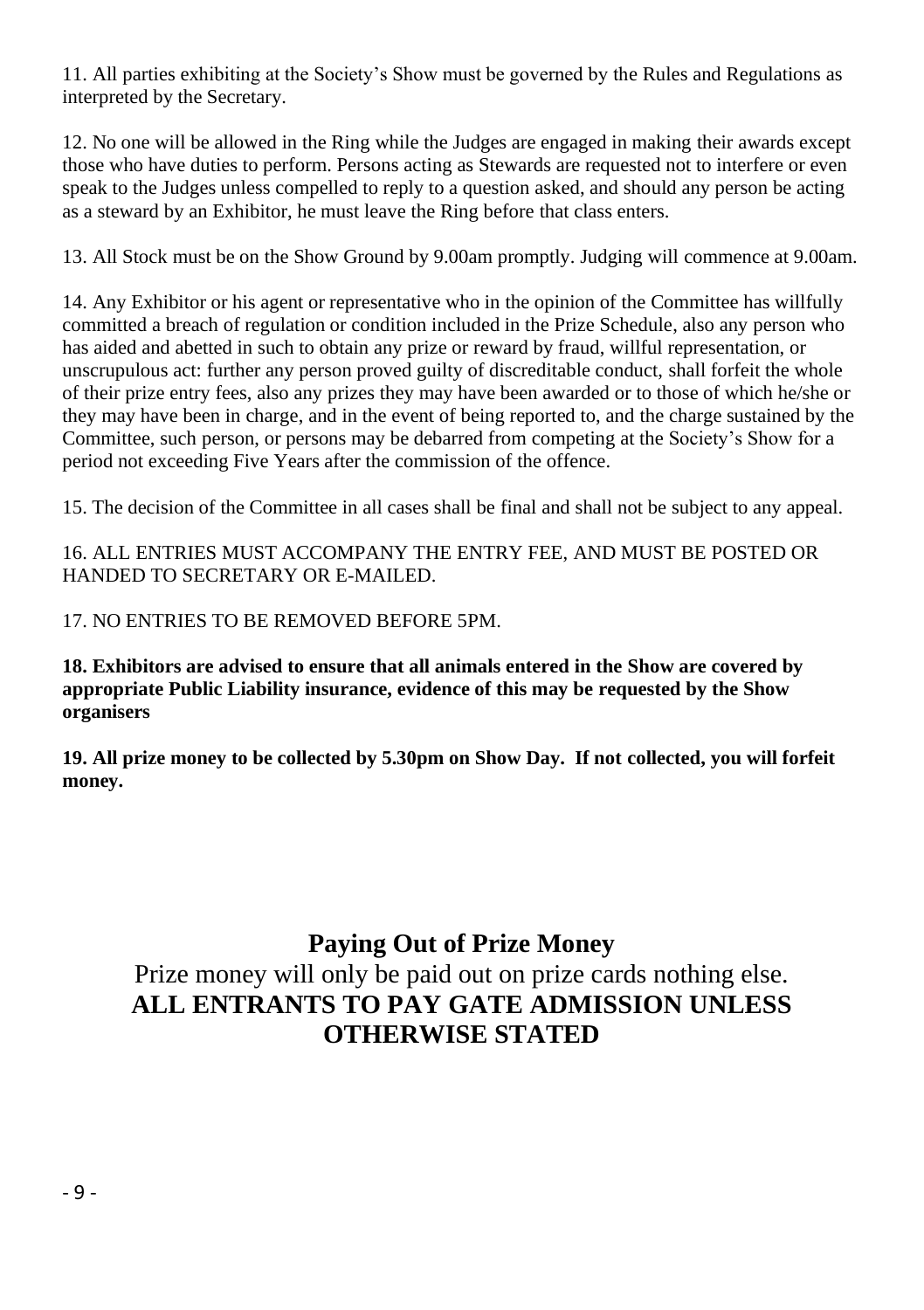# RHESTR ADRAN DA-BYW SCHEDULE OF LIVESTOCK CLASSES **CEFFYLAU GWAITH/HEAVY HORSES**

Ring: 12pm Main Ring

**PRIZES:** 1st £20 2nd £15 3rd £10 ENTRY FEE: £7

- Class 1 Stallion 2 yrs and over
	- 2 Mare with or without foal at foot<br>3 Colt or Filly Foal
	- Colt or Filly Foal
	- 4 Gelding or Filly, 2/3 yrs old
	- 5 Colt or Filly, 1 yr old

#### **CHAMPIONSHIP 1ST AND 2ND PRIZE WINNERS FROM CLASSES 1-5**

**PRIZES**: **Class 6** 1st £20 2nd £15 3rd £10 ENTRY FEE: FREE

To be judged at 2.30pm in Main Ring

Class  $\overline{6}$  Best Decorated Shire Horse. (£50 to be paid per exhibitor)

**EXHIBITOR GAINING THE HIGHEST NUMBER OF POINTS IN THE HEAVY HORSE SECTION** -

(Perpetual) Challenge Cup (Local) presented by the Family of the late Mr & Mrs J Stanley Davies (1954 Show)

**BEST EXHIBIT OF OPEN SHIRE HORSE CLASSES** - Silver (perpetual) Challenge Cup given by J A Edwards Weston Farm, Oswestry (1950)

#### **EXHIBITOR GAINING THE HIGHEST NUMBER OF POINTS IN THE OPEN HEAVY**

**HORSE CLASSES** - (Perpetual) Challenge Cup given by J R Suckley Esq',(1972)

**BEST EXHIBIT IN FOAL SECTION** - (Perpetual) Challenge Cup given by J M Mills Esq.,Bwlchyddar (1975 Show) and Special Rosette

#### **BEST SHIRE FOAL** - £10 PRIZE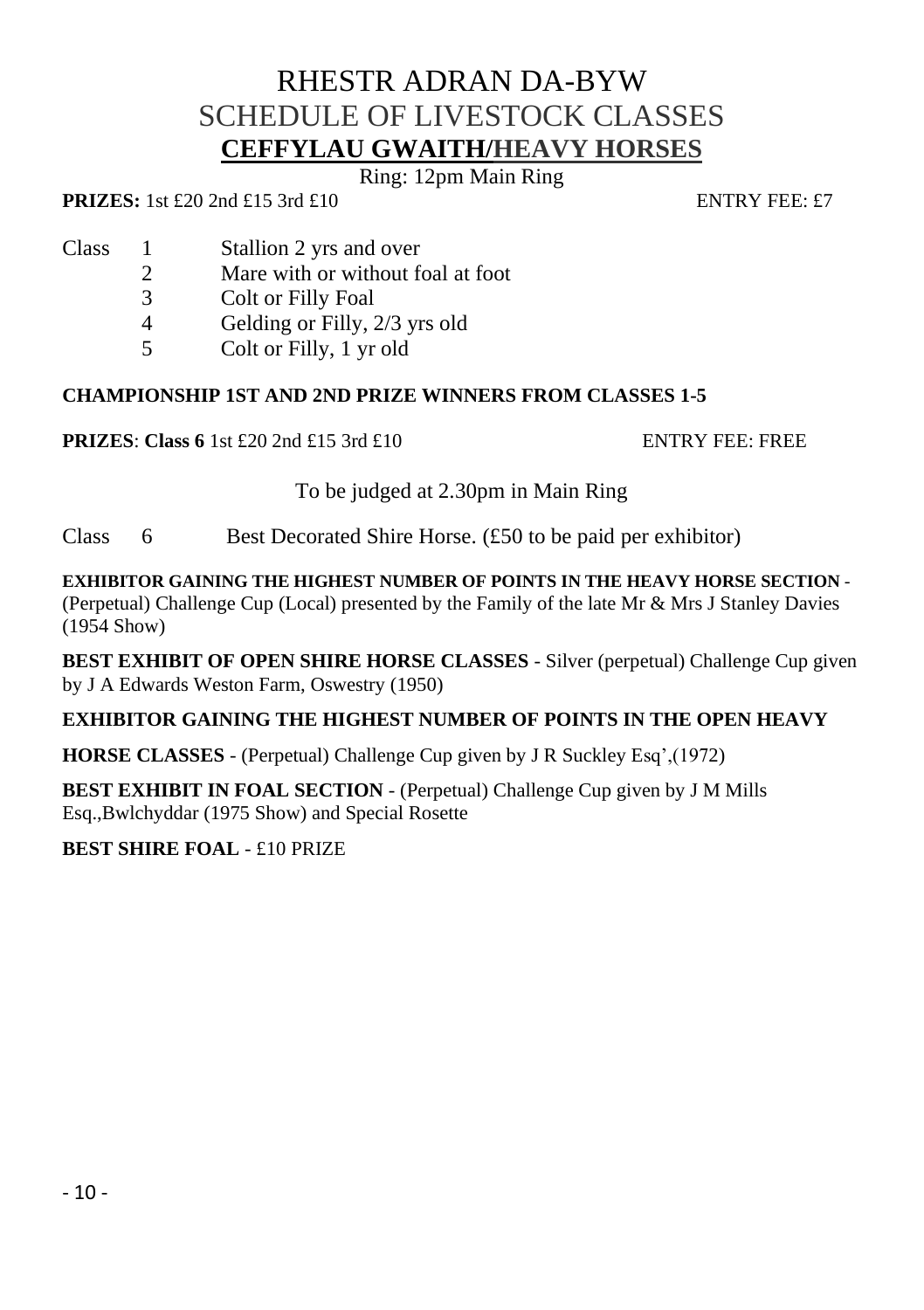#### **COLOURED/SPOTTED CLASSES**

PRIZES: Classes: 1st £10 2nd £8 3rd £6 ENTRY FEE: £7

Class 7 Ridden Coloured Horse/Pony 4yrs and over

Class 8 In hand Coloured Horse/Pony Any age

(Class to be split if sufficient entries into under 14.2 and over 14.2)

#### **WELSH CLASSES**

PRIZES: Classes: 1st £10 2nd £8 3rd £6 ENTRY FEE: £7 (Foal Classes £5)

- Class 9 Welsh Cob or Cob type under 3yrs
	- 10 Welsh Cob Mare or Gelding,
		- 11 Welsh Cob Colt or Filly Foal ROSETTES ONLY
		- 12 Welsh Cob Stallion Any Age
		- 13 Local Welsh Cob Filly, Mare or Gelding. Any Age
		- 14 Welsh pony section "B" 4 years and over
		- 15 Welsh pony section "B" 3 years and under (Classes to be split if sufficient entries)
		- 16 Welsh mountain pony section "A" 4 years and over
		- 17 Welsh mountain pony section "A" 3 years and under
			- (Classes to be split if sufficient entries)

#### **CHAMPIONSHIP – 1ST AND 2ND PRIZE WINNERS FROM CLASSES 9 to 17**

**BEST WELSH COB MARE OR GELDING (LOCAL)** - (Perpetual) Cup (Local) given by Mrs P R W Brooks Rhiwlas Llanfyllin (1967 Show)

**BEST EXHIBIT IN THE WELSH COB CLASSES** - (Perpetual) Challenge Cup Open given by J D Griffiths Esq Talgarth Trefeglwys (1982 Show)

## **SPORT/SHOW HORSES IN HAND**

- Class 18 Colt, Filly or Gelding, 1, 2 or 3 year old to exceed 14.2hh at maturity
- Class 19 Mare or Gelding 4 years old or over.

#### **CHAMPIONSHIP – 1ST AND 2ND PRIZE WINNERS FROM CLASSES 18 and 19**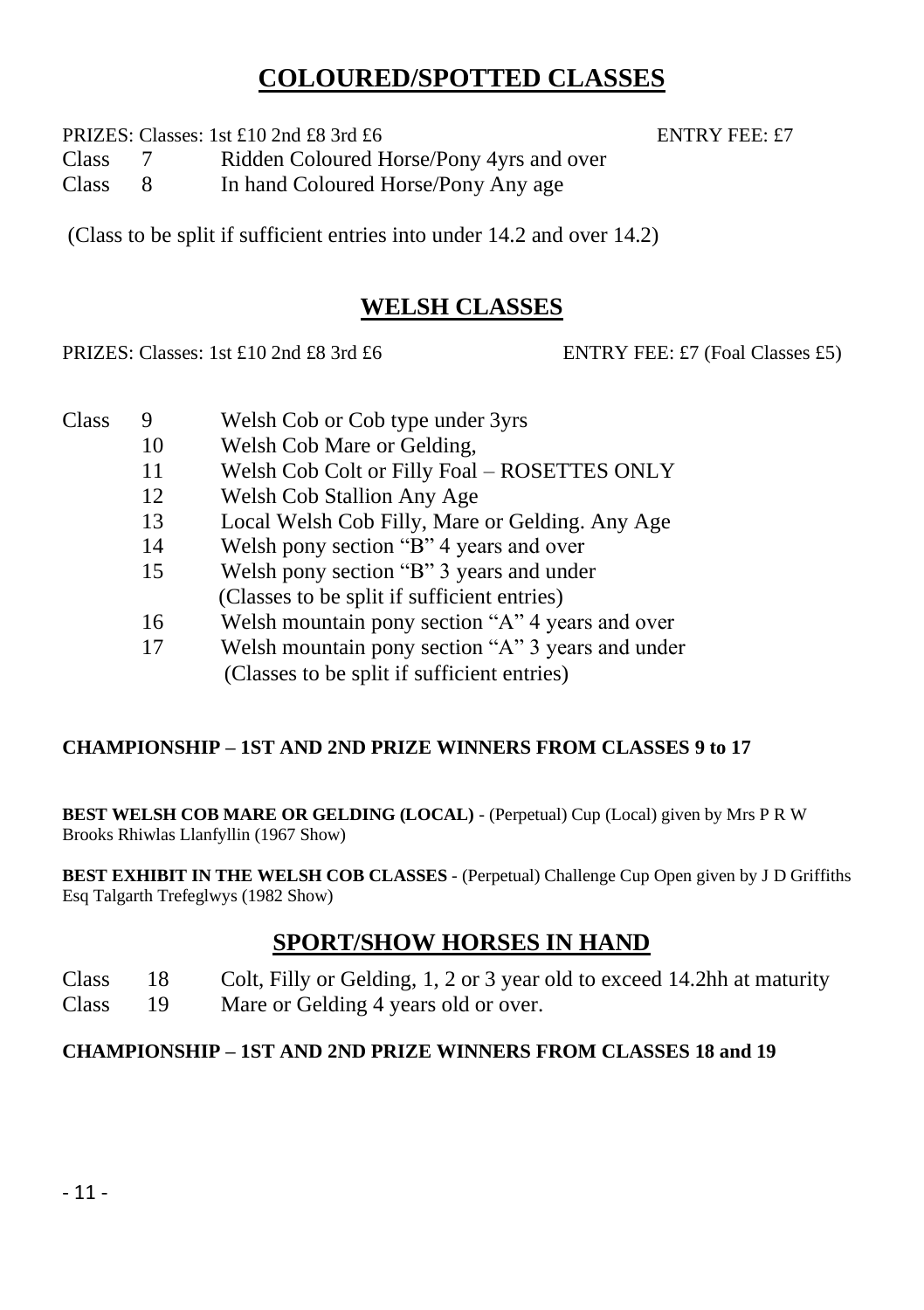#### **WELSH PART BRED HORSE AND PONIES – INHAND**

- Class 24 Stallion, Mare or Gelding 4 years and over
	- 25 Colt, Filly or Gelding 3 years and under

#### **CHAMPIONSHIP – 1ST AND 2ND PRIZE WINNER FROM CLASSES 24 - 25**

#### **SHETLAND CLASSES**

- Class 26 Any Shetland 3 yrs and under shown in hand
	- 27 Any Shetland 4 yrs and over shown in hand

#### **CHAMPIONSHIP – 1ST AND 2ND PRIZE WINNERS FROM CLASSES 26-27**

**Cup** given by Mrs Rosemary Davies (2009)

- Class 28 Miniature Shetland 3 years and under
	- 29 Miniature Shetland 4 years and over

#### **CHAMPIONSHIP 1 st & 2nd PRIZE WINNERS FROM CLASSES 28-29** Cup given by Mrs S Yardley

## **MOUNTAIN & MOORLAND IN HAND**

| Class | 30 | Mountain and Moorland pony 3 years and under (Welsh ponies and |
|-------|----|----------------------------------------------------------------|
|       |    | Cobs Excluded)                                                 |
|       | 31 | Mountain and Moorland pony 4 years and over (excluding Welsh   |
|       |    | ponies)                                                        |

#### **CHAMPIONSHIP – 1ST & 2ND PRIZE WINNERS FROM CLASSES 30-31**

#### **OPEN INHAND**

PRIZES: 1st £8 2nd £6 3rd £4 Entry Fee: £7

- Class 32 Youngstock Any Breed/type 3 years and under
- Class 33 Foreign Breeds Any age
- Class 34 Best Arab or Part bred any age
- Class 35 Best Gelding Any breed and age
- Class 36 Best Mare Any breed and age
- Class 37 Best Cob or Cob type (Exc M & M) Any age 14.2 hands.
- Class 38 Best Pony (not ex 14.2hh) Any age
- Class 39 Best Horse (Ex 14.2hh) Any age.

Championship 1st and 2nd From Classes 32-39

- 12 -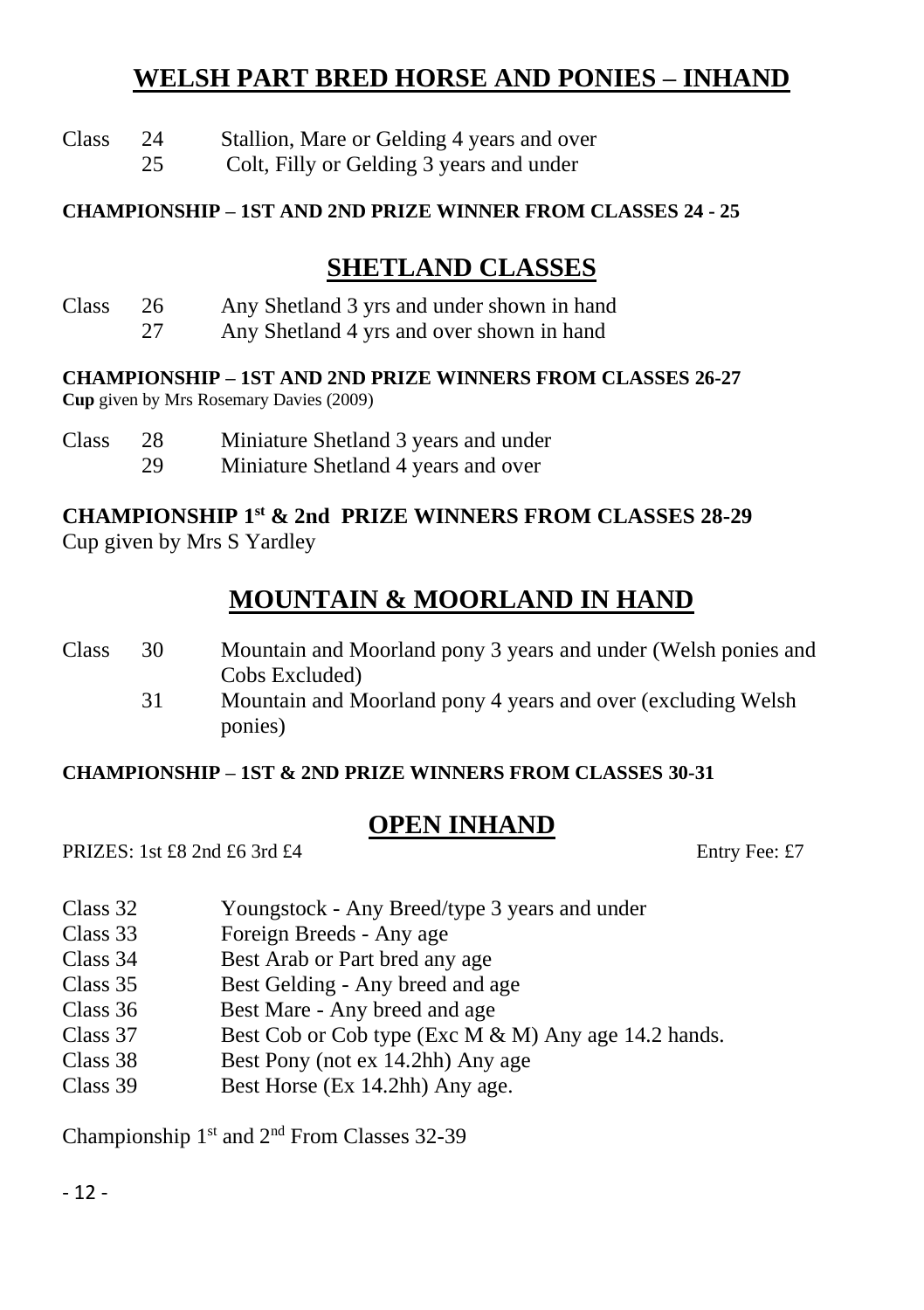#### **HELFEIRCH/HUNTERS**

#### PRIZES: 1st £10 2nd £8 3rd £6 ENTRY FEE: £7

- Class 40 Working Hunter Pony not exceeding 15 hands
	- 41 Working Hunter, Mare or Gelding exceeding 15 hands and over.
	- 42 Equitation Class 14.2 hands & over.
	- 43 Riding Horse Mare or Gelding to exceed 148 cms.
	- 44 Best ridden hunter exceeding 14.2hh.
	- 45 Local Horse exceeding 14.2 hands

#### **CHAMPIONSHIP 1ST AND 2ND PRIZE WINNERS FROM CLASSES 40-45**

**BEST EXHIBIT IN THE HUNTER CLASSES** - (Perpetual) challenge cup given by Mrs E C James (1972 show)

**BEST WORKING HUNTER** - The Ann Evans Memorial Trophy In memory of Ann Evans (nee Trimarco)

#### **CHILDRENS RIDING CLASSES**

All ponies to be 4yrs and over. All Riders ages as from day of show.

PRIZES: 1st £10 2nd £8 3rd £6 ENTRY FEE: £7

Rosettes to all competitors in lead rein and 1<sup>st</sup> ridden classes

#### Class 46 Lead Rein mare or gelding 4 yrs old or over, not exceeding 122cms. Riders 8 years and under. Class 47 First ridden mare or gelding not exceeding 122cms. Riders 10 years

and under. All ponies must be shown in snaffle bridle only. No cantering allowed except for individual performance. Ponies must leave the ring at the walk or trot.

#### **MINI CHAMPIONSHIP 1st AND 2ND PRIZE WINNERS FROM CLASSES 46-47**

Class 48 Riding Pony, mare or gelding not exceeding 128 cms (12.2). Rider 13 years and under Class 49 Riding Pony mare or gelding exceeding 128cm (12.2) not exceeding148cm (14.2) rider 17 years and under

#### **CHAMPIONSHIP 1ST AND 2ND PRIZE WINNERS FROM CLASSES 48-49**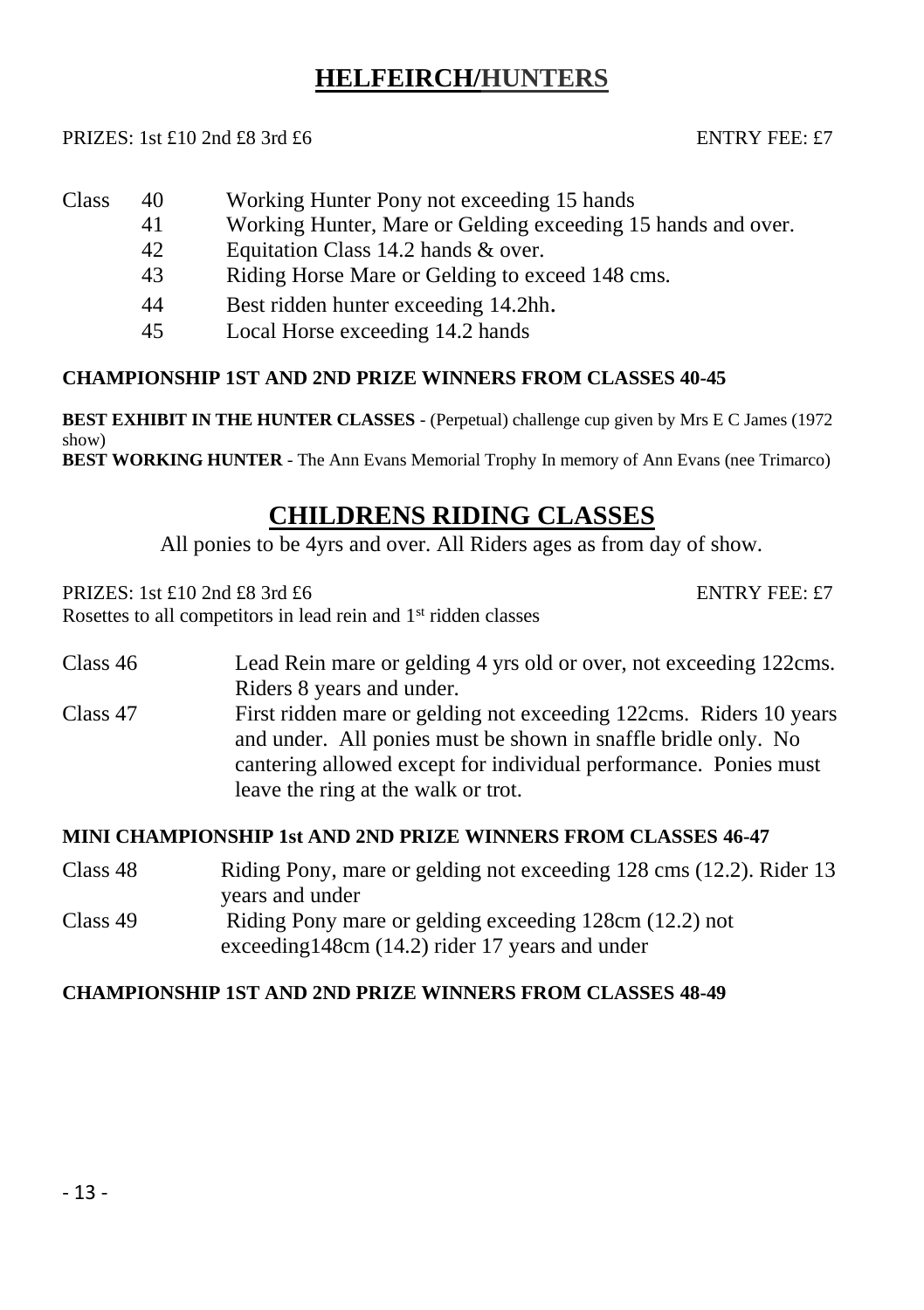#### **HELFARCH SIOE/SHOW HUNTERS PONIES**

| Class 50 | Lead Rein Pony of Hunter type, mare or gelding 4 yrs old or over not |
|----------|----------------------------------------------------------------------|
|          | exceeding 122cms Riders 9 years and under                            |
| Class 51 | First ridden pony mare/gelding of hunter type not exceeding 122cm.   |
|          | Riders 12 yrs and under. Snaffle bridles only.                       |
| Class 52 | Open show hunter pony mare/gelding not exceeding 153cm.              |

#### **CHAMPIONSHIP 1ST AND 2ND FROM CLASSES 50-52**

#### **CEFFYL MARCHOGAETH MYNYDD A MOORLAND / RIDDEN MOUNTAIN AND MOORLAND**

| Class 53   | Lead Rein mare or gelding 4 yrs old or over not exceeding 122cms |  |
|------------|------------------------------------------------------------------|--|
|            | Riders 9 years and under                                         |  |
| Class 54   | Mountain & Moorland First Ridden mare & gelding not exceeding    |  |
|            | 128 cms. Riders 12 years and under.                              |  |
| Class $55$ | Ridden Mountain and moorland. Rider any age.                     |  |

#### **CHAMPIONSHIP 1ST AND 2ND PRIZE WINNERS FROM CLASSES 53 - 55**

#### **Rosettes to all competitors in classes 56-61**

Prize: 1st £6 2nd £5 3rd £3

| Class 56   | Local Novice Pony mare or gelding, never to won a 1st prize. Residing<br>within 10 miles of Llanfyllin Rider 16 yrs or under. |
|------------|-------------------------------------------------------------------------------------------------------------------------------|
| Class 57   | Local pony mare or gelding, not exceeding 148cms Rider 16 yrs or<br>under residing within 10miles of Llanfyllin               |
| Class 58   | Young handler - 10yrs and under                                                                                               |
| Class 59   | Young Handler - 11 - 16 yrs                                                                                                   |
| Class $60$ | Veteran mare or gelding 14 yrs and over. ridden                                                                               |
| Class $61$ | Veteran mare or gelding 14yrs and over in hand                                                                                |

#### **Veteran Championship 1st & 2nd of classes 60 & 61**

**Veteran Champion** - Perpetual cup given by the Bennet family (2006 show). **Class 68 –** Perpetual Cup given by Mrs R Jenkins (2006 show) **Child who tried the hardest in Class 69** - Cup given by Mrs C Dawson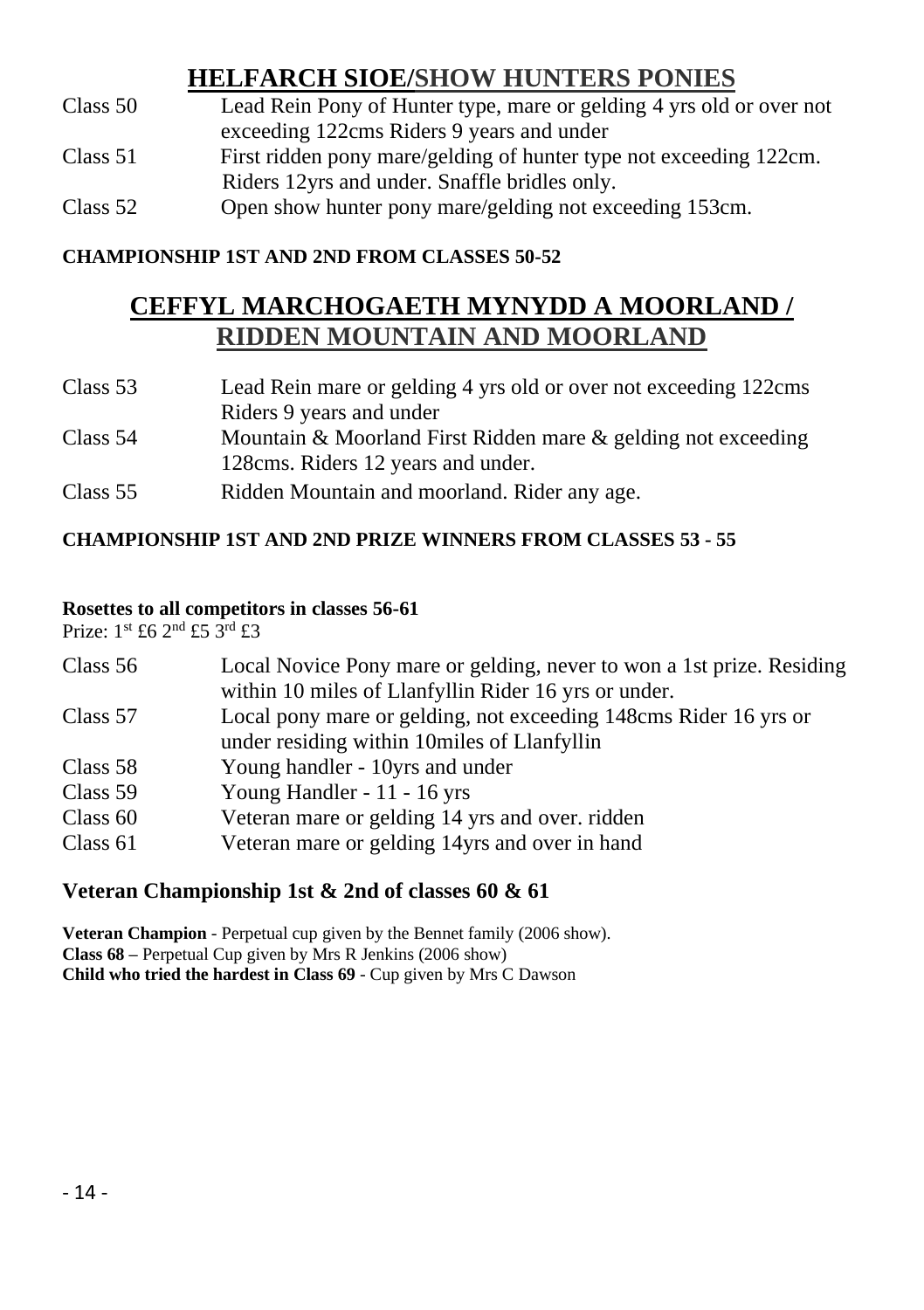#### **UAFFILIATED SHOW JUMPING**

Classes to start at 12:30 Ring 4 CLEAR ROUND – ENTRIES TAKEN ON DAY

PRIZES – Classes 62-65 & 67 1st £7 2nd £6 3rd £4

Classes 66, 68  $1^{\text{st}}$  £10  $2^{\text{nd}}$  £8  $3^{\text{rd}}$  £6<br>Class 62 Lead Rein Cross Lead Rein Cross Poles.

Class 63 Unassisted Cross Poles

**Classes 64-68 will be split into Horses and Ponies if there are substantial entries** 

| Class 64 | Up to 60cm |
|----------|------------|
| Class 65 | Up to 75cm |
| Class 66 | Up to 80cm |
| Class 67 | Up to 90cm |

Class 68 Up to 105cm

**Winner of class 62 – Cup presented by Mr Roy Edwards** 

#### **GWISG FFANSI I BLANT/CHILDRENS FANCY DRESS Open Choice**

**All children to be ready for judging by 2pm in front of Secretary's Marquee**

#### **PRIZES: 1st** £2 **2nd** £1.50 **3rd** £1

Class 1 5 yrs. and under 2 7 yrs. and under

3 11 yrs. and under

#### **MOUNTED FANCY DRESS**

ENTRIES TAKEN ON DAY AT SECRETARYS TENT

PRIZES: 1st £5 2nd £3 3rd £2 ENTRY FEE: FREE

Class 4 Children must be 16 and under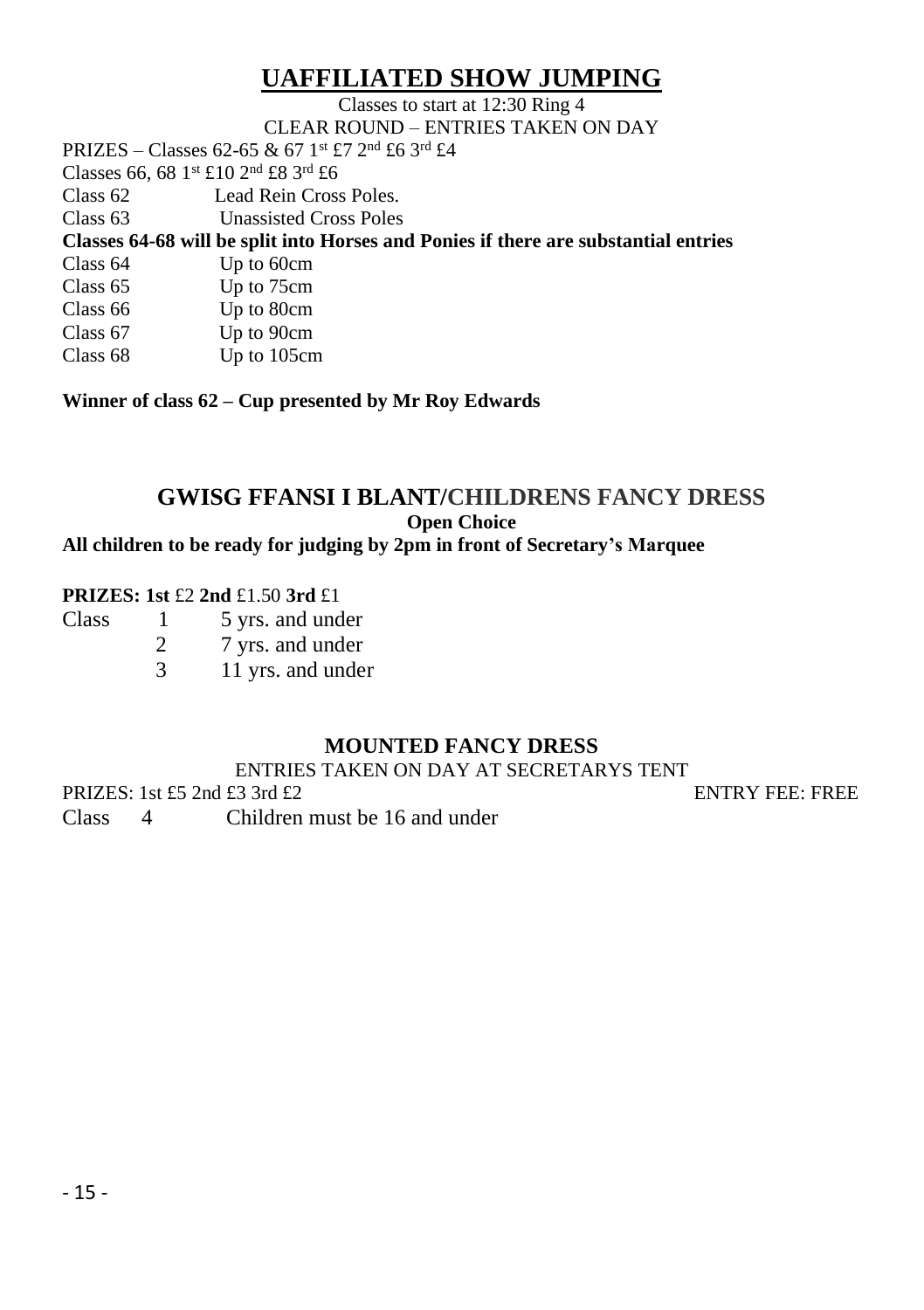#### THE FOUR SHOWS **SHEEP EXHIBITOR CHAMPIONSHIP**

The Competition will be open to entrants in the Sheep Section who participate in 3 of the 4 named shows:

#### **GUILSFIELD, LLANFYLLIN, BERRIEW, LLANFAIR CAEREINION**

Points will be awarded as follows:

**1 POINT** FOR EVERY EXHIBIT AT EACH OF THE SHOWS

**5 POINTS** TO EVERY EXHIBIT PLACED FIRST AT ANY OF THE SHOWS

**3 POINTS** TO EVERY EXHIBIT PLACED SECOND AT ANY OF THE SHOWS

**2 POINTS** TO EVERY EXHIBIT PLACED THIRD AT ANY OF THE SHOWS

The Exhibitor who attains the highest points following the last show will be presented with the County Times Challenge Trophy at Llanfair Caereinon Show.

£100 (kindly donated by the four shows societies) will be awarded to the winner

# **DEFAID/SHEEP**

#### ALL OPEN CLASSES **MV & NON-MV**

#### **Sheep and Goat entries will be subject to DEFRA Rules which are current on 10th August 2019**

#### **SHEEP HEALTH SCHEME (SHS) MV SECTION**

This section is for fully accredited sheep only.

All sheep exhibited in this section must be accompanied by a Green SAC form.

Scheme sheep must be loaded and unloaded at the point specified.

Scheme sheep must be halter led and there must be a **two-metre space maintained at all times** between them and non-scheme sheep.

Scheme sheep must not be transported in the same vehicle as non-scheme sheep.

**Please mark entry form clearly if MV Sheep**

**Entries in Group Classes must have competed in other Classes.**

**Prize money not handed out before 3.30pm**

**One Free Show Admission Pass to competitors entering 1-3 classes in the sheep section.**

**Two Free Show Admission Passes to competitors entering 4 or more classes in the sheep section.**

**SHEEP JUDGING COMMENCES AT 10.15am**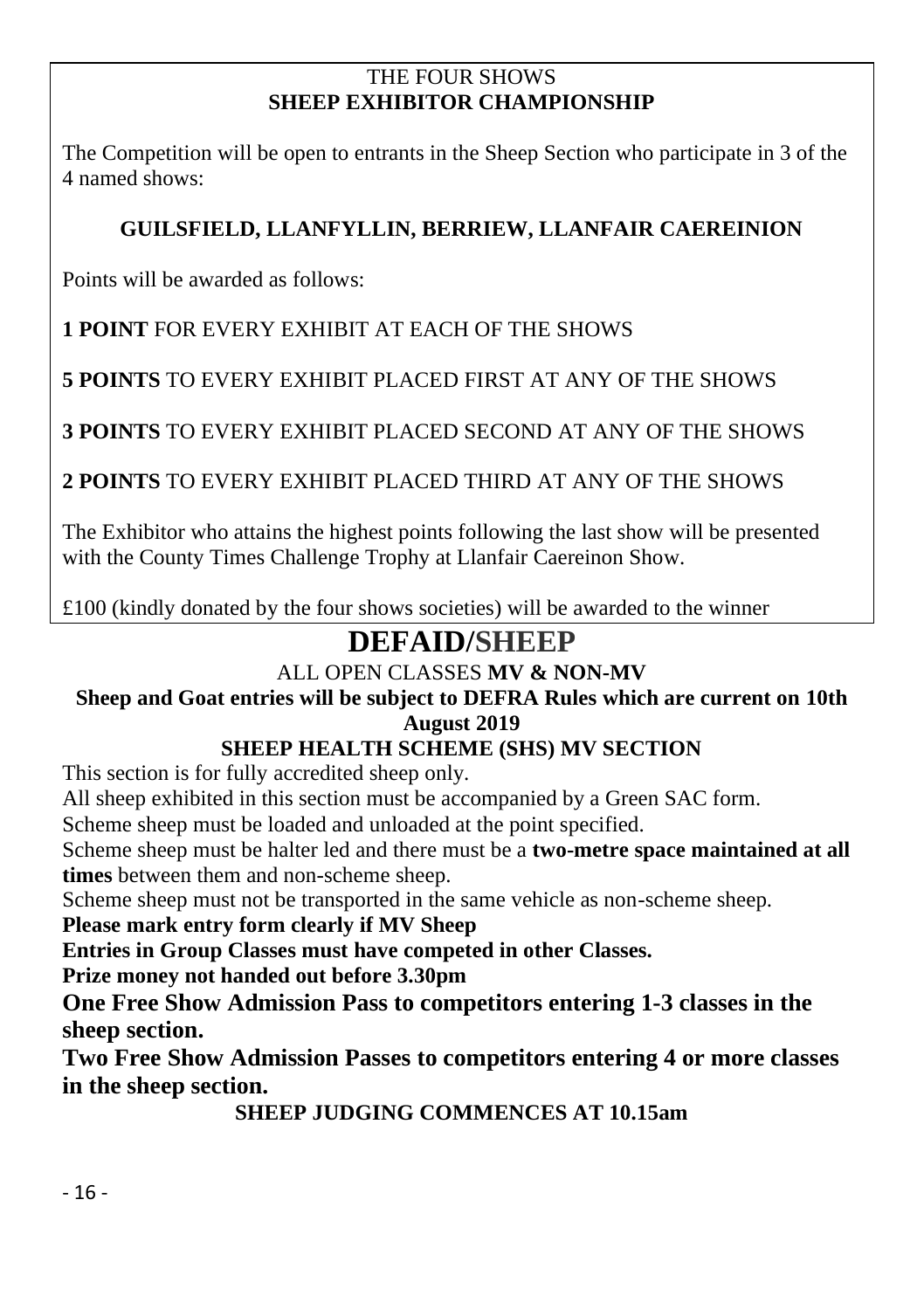#### **PRIZES: 1st** £8 **2nd** £6 **3rd** £4 **ENTRY FEE: £2**

Secretary Roland Davies Glanfeiglo Llanfyllin 01691 648344 or 07773527290 Email: rldmdavies@gmail.com

**INTERBREED GROUP JUDGING TO COMMENCE AT 12.30PM FOLLOWED BY INTERBREED CHAMPIONSHIP FOLLOWED BY PRESENTATION OF CUPS**

#### **CWPANAU DEFAID/SHEEP CUPS**

**EXHIBITOR OF THE YEAR AWARD**: This show qualifies for the Exhibitor of the Year Award

**BEST EXHIBIT IN THE SHEEP SECTION, Perpetual Cup given by Wynnstay Group plc** Sash for **BEST EXHIBIT IN SHEEP SECTION**

£50 - for **BEST EXHIBIT IN SHEEP SECTION** Donated by Welshpool Livestock Sales £25 - for **BEST RESERVE EXHIBIT IN SHEEP SECTION**

Stadco Silver perpetual cup for **BEST GROUP OF ONE MALE & TWO FEMALES THAT HAVE WON BEST GROUP IN THEIR SECTION**

£50 for **BEST GROUP**, £25 for RESERVE BEST GROUP prize money donated by Mr Gwilym Pugh, Four Crosses and Mr John Price, Trefnanny

# **Holding No. 52-112-8006**

## **SY22 5HS**

# **CAERLYR Y GORORAU/BORDER LEICESTER**

**BEST EXHIBIT IN BORDER LEICESTER SECTION** (Bred by Exhibitor) - Perpetual Cup given by T Jones & Sons, Farchwel (1973)

**SPECIAL PRIZE:** Sheep registered or eligible for registration in the Border Leicester Flock Book and not having won one of these prizes earlier in the year. (Ear marked sheep only). Border Leicester Special Prize & Rosette sponsored by Bibby Agri Ltd

- Class 100 Border Leicester Ram 2 yrs old and over
	- 101 Border Leicester Shearling Ram
	- 102 Border Leicester Ram lamb
	- 103 One Border Leicester Ewe 2 yr old or over
	- 104 One Border Leicester Shearling Ewe
	- 105 One Border Leicester Ewe lamb
	- 106 Group of three One Male and Two Females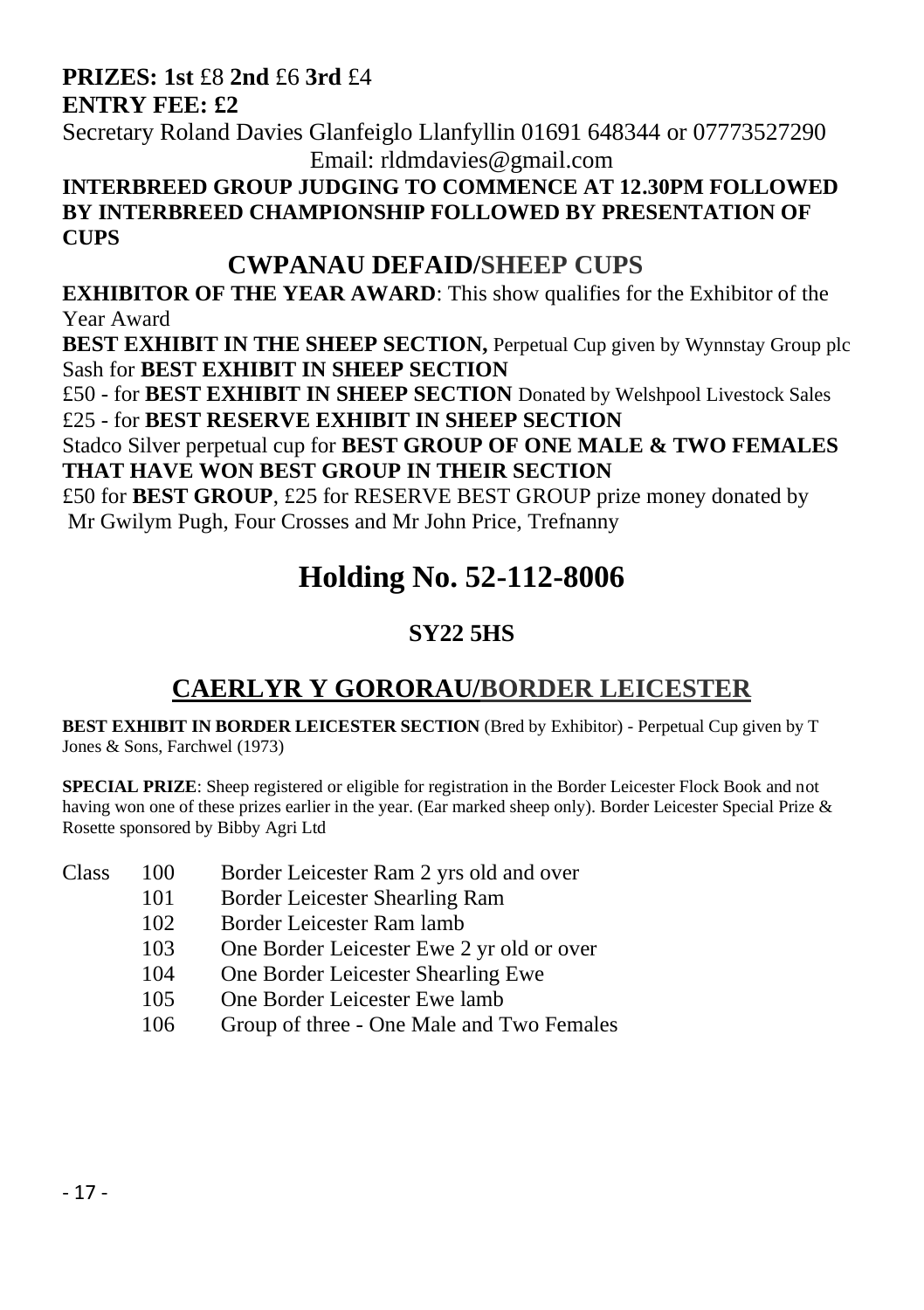#### **PENLAS CAERLYR/BLUE FACED LEICESTER**

**LLANFYLLIN TOWN COUNCIL** Perpetual Cup for most points in Blue Faced Leicester **CBF Cup**: Best Exhibit

- Class 107 Blue Faced Leicester Ram 2 yrs old and over
	- 108 Blue Faced Leicester Shearling Ram
		- 109 Blue Faced Leicester Ram Lamb
		- 110 One Blue Faced Leicester Ewe
		- 111 One Blue Faced Leicester Shearling Ewe
		- 112 One Blue Faced Leicester Ewe Lamb
		- 113 Group of three One Male and Two Females

#### **LLEYN**

#### **Perpetual cup given by Mrs Griffiths, Aston Hall for Best Exhibit in Lleyn section**

- Class 114 Lleyn Ram 2 yrs old and over
	- 115 Lleyn Shearling Ram
		- 116 Lleyn Ram Lamb
		- 117 One Lleyn Ewe
		- 118 One Lleyn Shearling Ewe
		- 119 One Lleyn Ewe Lamb
		- 120 Group of three One Male and 2 Female

#### **SUFFOLK**

**BEST GROUP IN THE SUFFOLK SECTION -** Perpetual Cup given by Mr Davies, Brithdir Coch & Mr Owen, Garth, Newtown

**BEST EXHIBIT IN SUFFOLK SHEEP SECTION -** Perpetual Cup given in memory of Mr O Davies by the late Mrs A K Davies, Mrs K Usher & Family (1989)

- Class 121 Suffolk Ram 2 yrs old and over
	- 122 Suffolk Shearling Ram
		- 123 Suffolk Ram Lamb
		- 124 One Suffolk Ewe
		- 125 One Suffolk Shearling Ewe
		- 126 One Suffolk Ewe Lamb
		- 127 Group of three One Male and Two Females

#### **TECSEL/TEXEL**

**BEST EXHIBIT IN THE TEXEL SECTION -** Perpetual Cup given by Mr & Mrs I Hughes, Maesteg (1999)

- Class 128 Texel Ram 2 yrs old and over
	- 129 One Texel Yearling Ram
		- 130 One Texel Ram Lamb
		- 131 One Texel Ewe 2 years and over
		- 132 One Texel Yearling Ewe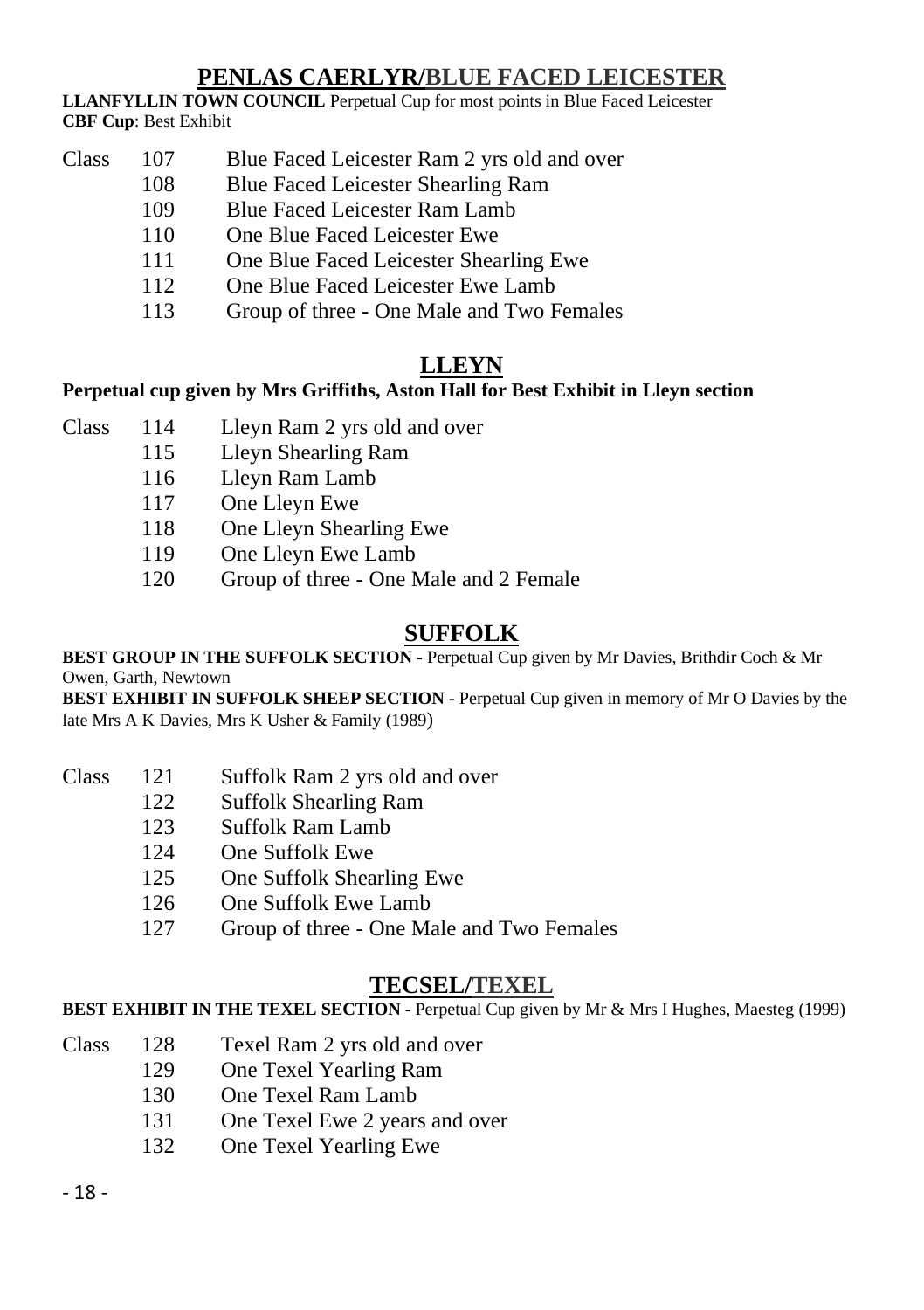- 133 One Texel Ewe Lamb
- 134 Group of three One Male and Two Females

#### **DEFAID MYNYDD CYMREIG/WELSH HARDY**

#### **(All Welsh Hardy Exhibits to be untrimmed)**

#### **BEST EXHIBIT IN THE HARDY WELSH MOUNTAIN SHEEP CLASSES**

**SILVER** Perpetual Rose Bowl (Open) Presented by the Gwyndy Family in memory of Hubert Watkins (1955)

- Class 135 Hardy Welsh Mountain Ram 2 yrs. old and over
	- 136 Hardy Welsh Mountain Shearling Ram
	- 137 Hardy Welsh Mountain Ram lamb
	- 138 Two hardy Welsh Mountain Ewes having reared lambs
	- 139 Two hardy Welsh Mountain Shearling Ewes
	- 140 Two hardy Welsh Mountain Ewe Lambs
	- 141 Group of Two Ewes, Two Shearling Ewes, Two Ewe Lambs, One Ram or One Ram Lamb
	- 142 Group of One Male and Two Females

#### **PENFRITH MYNYDD CYMREIG/WELSH HILL SPECKLED-FACE**

#### **BEST GROUP IN THE SPECKLED FACED SECTION -** Perpetual Cup given by Mr Watkins, Ceunant, Llanfihangel

#### **BEST EXHIBIT IN SPECKLED FACED SECTION (Bred by Exhibitor)**

Perpetual Cup given by Mr J Jones ICI (1974)

- Class 143 Hardy Speckled Faced Ram 2 years old and over
	- 144 Hardy Speckled Faced Shearling Ram
		- 145 Hardy Speckled Faced Ram lamb
		- 146 One Hardy Speckled Face Mountain Ewe 2 years old and over
		- 147 One Hardy Speckled Face Mountain Yearling Ewe
		- 148 One Hardy Speckled Face Ewe Lamb
		- 149 Group of One male and Two Females

#### **MIWL CYMREIG/WELSH MULES/WHITE FACE**

- Class 150 One Mule Ewe 2-year-old & over
	- 151 One Yearling Ewe
		- 152 One Mule Ewe lamb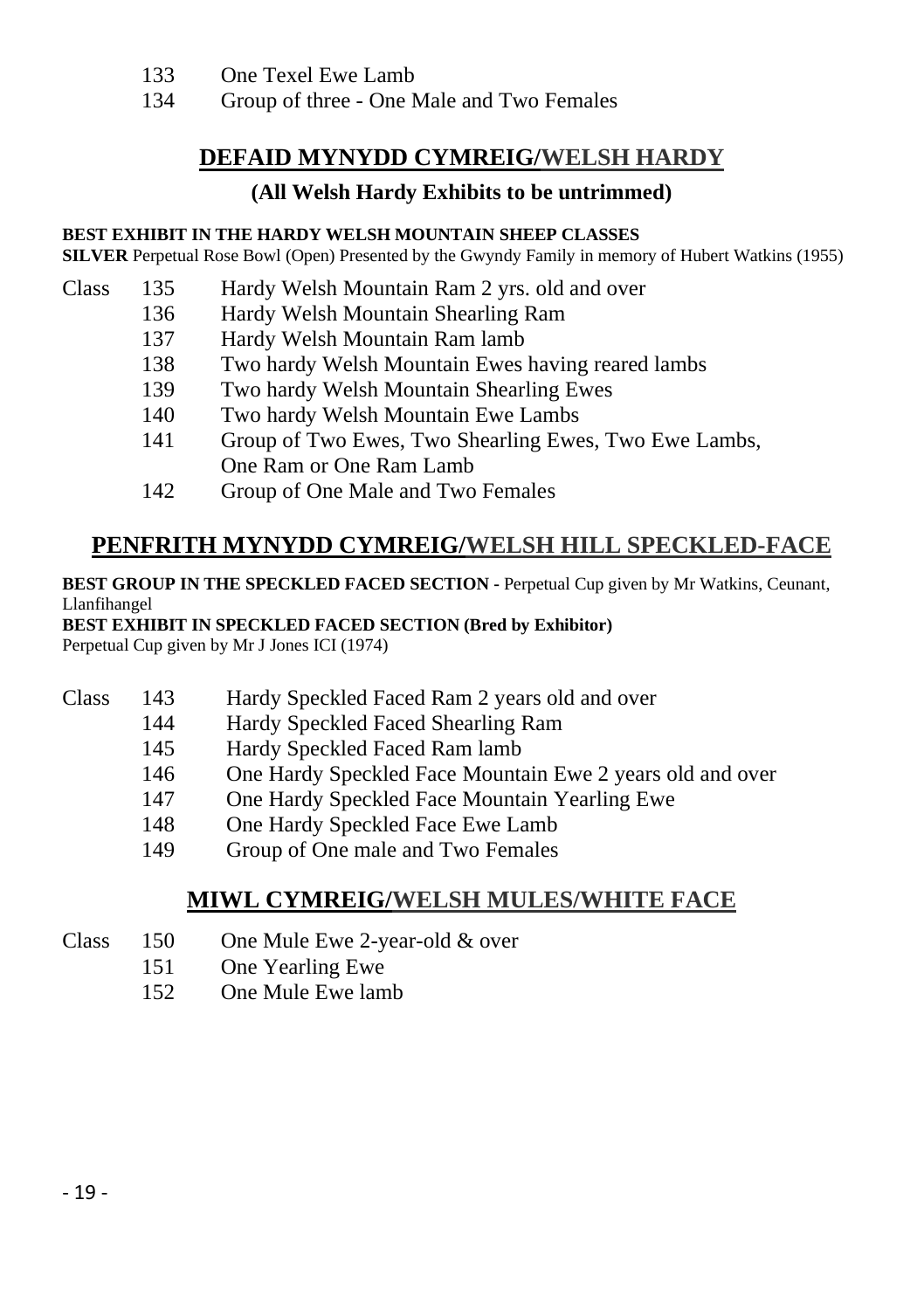#### **MIWLCYMREIG/WELSH MULES/SPECKLED/BEULAH MULE**

**BEST EXHIBIT IN THE MULE SECTION -** Perpetual Silver Salver given by Mr. R B Jones-Perrott (1986)

- Class 153 One Mule Ewe 2yr old & over
	- 154 One yearling Ewe
	- 155 One Mule Ewe Lamb

#### **HANNER BRID CYMREIG/WELSH HALF-BRED**

**BEST EXHIBIT IN WELSH HALF-BRED SECTION -** Perpetual Silver Cup given by Mrs M E Lewis in memory of Mr D C Lewis, Idloes, Llanfyllin (1987)

#### Class 156 One Half Bred Ewe (Border Leicester) 2 yr old or over

- 157 One Welsh Half-bred Yearling Ewe (Border Leicester)
	- 158 One Welsh Half-bred Ewe Lamb (Border Leicester)

#### **CROESFRID/CROSSBREDS**

- Class 159 Two Crossbred Ewes (being ewes not eligible in other sheep Classes) 2yr old and over
	- 160 Two Shearling Ewes (being ewes not eligible in other sheep classes)
	- 161 Two Cross bred ewe lambs (being lambs not eligible in other lamb classes)

#### **JACOBS**

**BEST EXHIBIT IN JACOB SHEEP SECTION -** Perpetual Cup given by Mr & Mrs D Llywarch, Llansantffraid (1991)

**BEST FEMALE JACOB -** Perpetual Shield given by M T & G Clorley

- Class 162 Jacob Ram
	- 163 **Jacob Ram Lamb**
	- 164 One Jacob ewe
	- 165 One Jacob ewe Lamb
	- 166 Group of Three One Male and Two Females.

#### **WYN CIGYDD/BUTCHERS LAMBS**

**BEST PEN OF BUTCHERS LAMBS -** Perpetual Cup given by Mr C Parry, Llanfyllin

- Class 167 Two Butchers Lambs not over 38kg non-Continental
	- 168 Two Butchers Lambs over 38kg non-Continental
	- 169 Two butchers Lambs not over 38kg Continental
	- 170 Two Butchers Lambs over 38kg Continental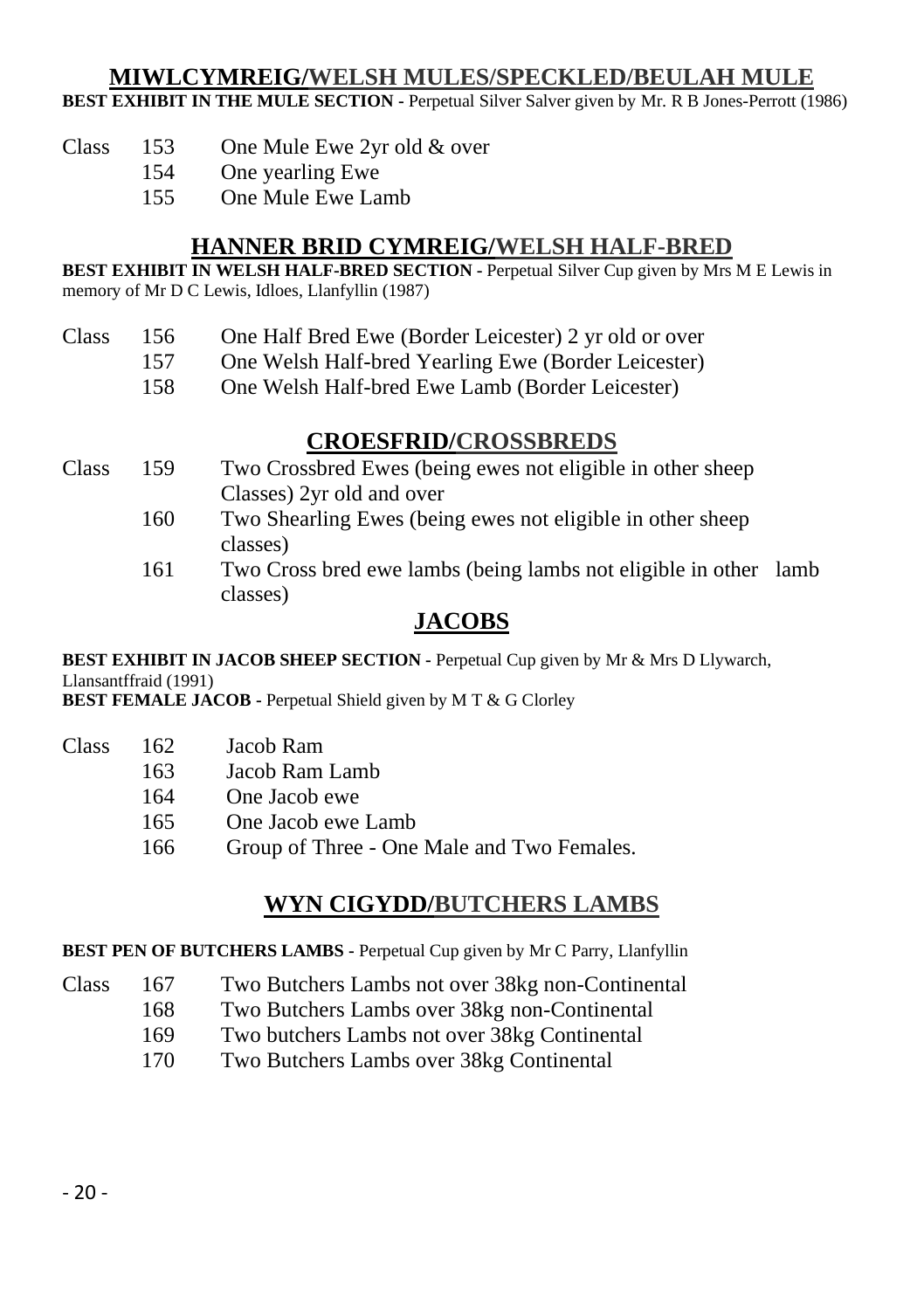#### **SPECIAL CLASSES BUTCHERS LAMBS**

For exhibitors residing within 5-mile radius of showground

- Class 171 Two Butchers Lambs not over 38kg
	- 172 Two Butchers Lambs over 38kg

#### **BRID ARALL PRYDEINIG/ANY OTHER BRITISH BREED**

**BEST EXHIBIT:** Lloyds Shield

- Class 173 Ram 2 yrs old and over
	- 174 Shearling Ram
		- 175 Ram Lamb
		- 176 Ewe 2 Years and over
		- 177 One Yearling Ewe
		- 178 Ewe Lamb
		- 179 Group of Three One Male and Two Females

#### **BRID ARALL CYFANDIROL/ANY OTHER BREED CONTINENTAL**

**BEST EXHIBIT:** Cup presented by Pwynt Family in memory of Elwyn Ellis

- Class 180 Ram 2 yrs old and over
	- 181 Shearling Ram
		- 182 Ram Lamb
		- 183 Ewe 2 years and over
		- 184 One Yearling Ewe
		- 185 Ewe Lamb
		- 186 Group of Three One Male and Two Females

#### **KERRY HILL**

- Class 187 Ram
	- 188 Ram Lamb
	- 189 Ewe
	- 190 Ewe Lamb
	- 191 Group of Three One Male and Two Females

#### **BELTEX**

- Class 192 Beltex Ram 2 yrs old and over
	- 193 One Beltex Yearling Ram
		- 194 One Beltex Ram Lamb
		- 195 One Beltex Ewe 2 years and over
		- 196 One Beltex Yearling Ewe
		- 197 One Beltex Ewe Lamb
		- 198 Group of three One Male and Two Female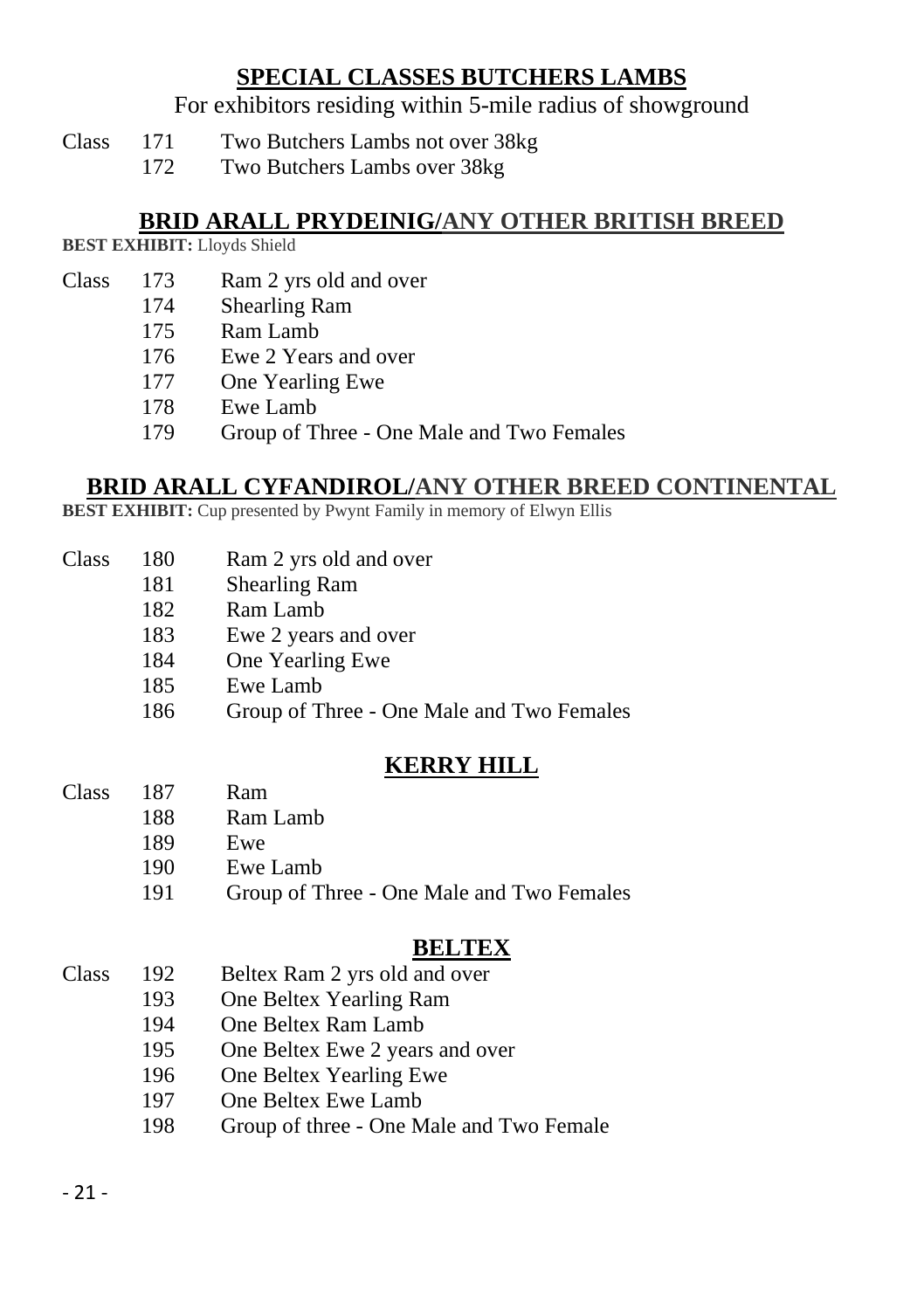#### **BLUE TEXELS**

- Class 199 One Ram 2 yrs old and over
	- 200 One Yearling Ram
	- 201 One Ram Lamb
	- 202 One Ewe 2 years and over
	- 203 One Yearling Ewe
	- 204 One Ewe Lamb
	- 205 Group of three One Male and Two Female

#### **NATIVE COLOURED BREED**

- Class 206 One Ram 2 yrs old and over
	- 207 One Yearling Ram
		- 208 One Ram Lamb
		- 209 One Ewe 2 years and over
		- 210 One Yearling Ewe
		- 211 One Ewe Lamb
		- 212 Group of three One Male and Two Female

#### **CFFI AGORED /YFC OPEN**

#### **Sheep not to be exhibited in other classes**

**MOST POINTS IN YFC CLASSES -** Perpetual Cup given by Mr T E Jones

**CHAMPION OVERALL IN YFC BUTCHERS LAMBS CLASSES -** Perpetual Tankard given by Mr E Roberts, Cig Oen Cynfal

- Class 213 Two Butchers Lambs not over 38kg Crossbred
	- 214 Two Butchers Lambs over 38kg Crossbred
		- 215 Ram any breed
		- 216 Pedigree ewe
		- 217 Crossbred ewe

#### **YOUNG HANDLER**

All Sheep in this section to be on a halter. Prizes for all. No Entry Fee

Silver Salver present to winners of Classes 203 and 204 - Given by Mr P May

- Class 218 Best Young Handler 10 years and under
	- 219 Best Young Handler 11 16

#### All Competitors to pay entry to field (Adults £12, Children 4-15 £5, Under 4's FREE)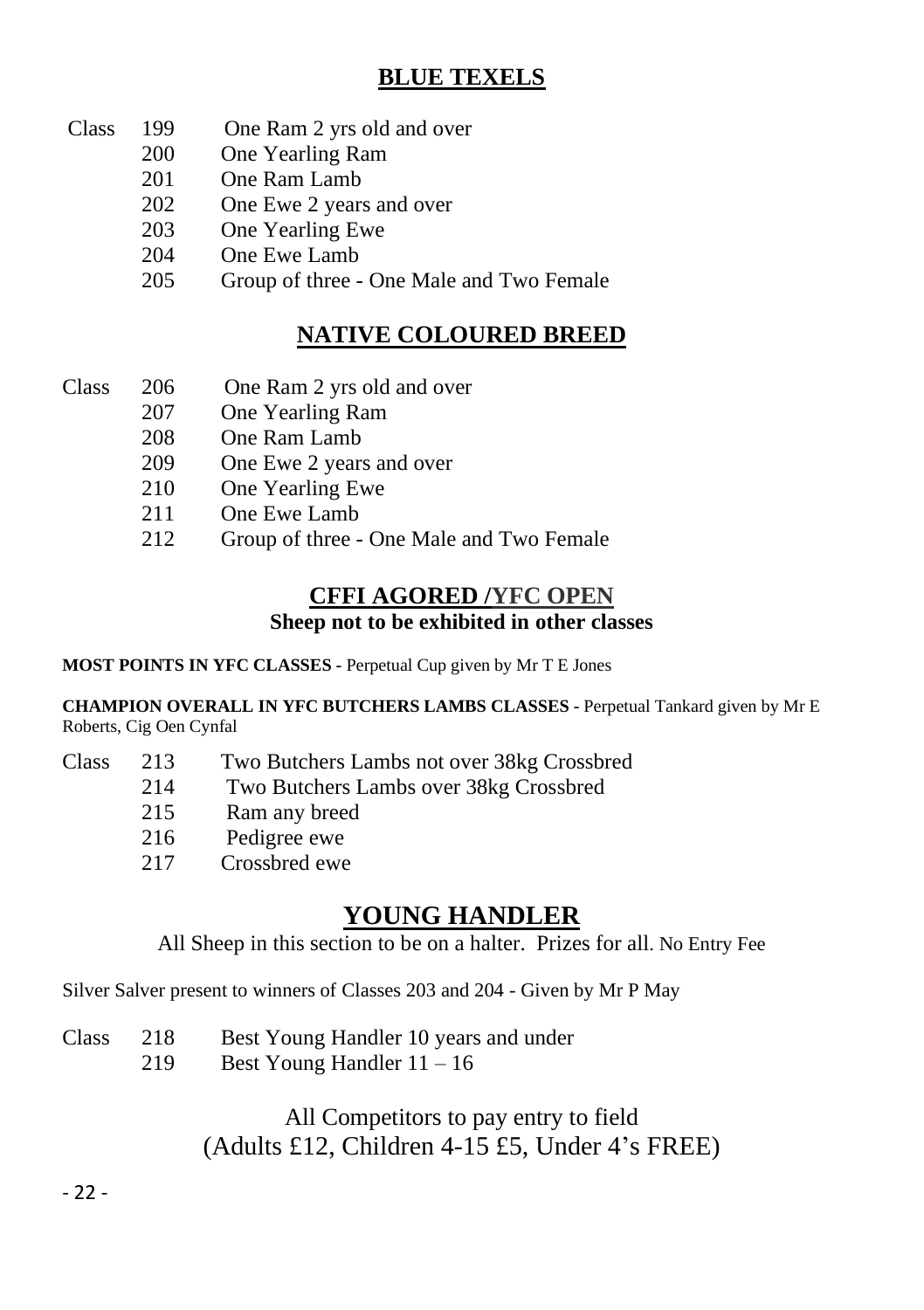#### **CYNNYRCH/PRODUCE**

Horticulture, cookery, and craft entries must be set up and displayed in the tent by **10.45, so judging can start at 11am prompt**, after which the tents close for judging until approximately **1.00pm.**

**Entry cards are to be collected from section secretary on show day and should be displayed with the entrant's name face down.**

**Entries cannot be removed until 5pm. ALL ENTRANTS TO PAY GATE ENTRY** 

#### **CYNNYRCH GWLAD/COUNTRY PRODUCE**

**PRIZES: 1st** £2.50 **2nd** £2 **3rd** £1.50 **ENTRY FEE:** 30p

- CLASS:311 Bottle of Fruit Liqueur
	- 312 Bottle Of Cider
	- 313 4 Brown Eggs
	- 314 4 Tinted Eggs
	- 315 4 Duck Eggs

#### **ADRAN GOGINIO/COOKERY PRESERVES** etc ALL OPEN CLASSES

#### **NO ENTRIES TAKEN ON SHOW DAY**

**SILVER Perpetual Challenge Rose Bowl** (Local) given by R E Evans Esq Welshpool (president 1953 Show) to the Exhibitor gaining the highest number of points in the Section. **Points counted for One Award only in one Class**

**Perpetual Cup** for Rich Fruit Cake Class 320 given by the Mount Family in memory of the late Mrs S W Evans. **Perpetual Cup** for most points in the Yeast Cookery Classes 335 to 339 given by Mr & Mrs Fletcher New Bakery Llanfyllin (Local Competitors)

**Silver Salver** for the best Exhibit in the Open Cookery Section donated by the family of the late Mrs M. E. Parkes

**Perpetual Cup** donated by Mrs Pam Morris for most points in the Preserves Section.

**PRIZES: Class** 320 **1st** £4 **2nd** £3.75 **3rd** £3.50 **Class** 321-347 **1st** £3 **2nd** £2.75 **3rd** £2.50 **Class** 335-339 Yeast Cookery Cup - Local

#### **ALL OPEN CLASSES - Entry Fee 30p**

- Class: 320 Rich Fruit Cake (Approx. 8 Inch with Cherries)
	- 321 Lemon Meringue Pie
	- 322 6 Eccles Cakes
	- 323 Chocolate Swiss Roll (Buttercream Filling)
	- 324 Honey Cake (Given Recipe)
	- 325 Raspberry, White Chocolate and Almond Loaf (Given Recipe)
	- 326 Trio of Desserts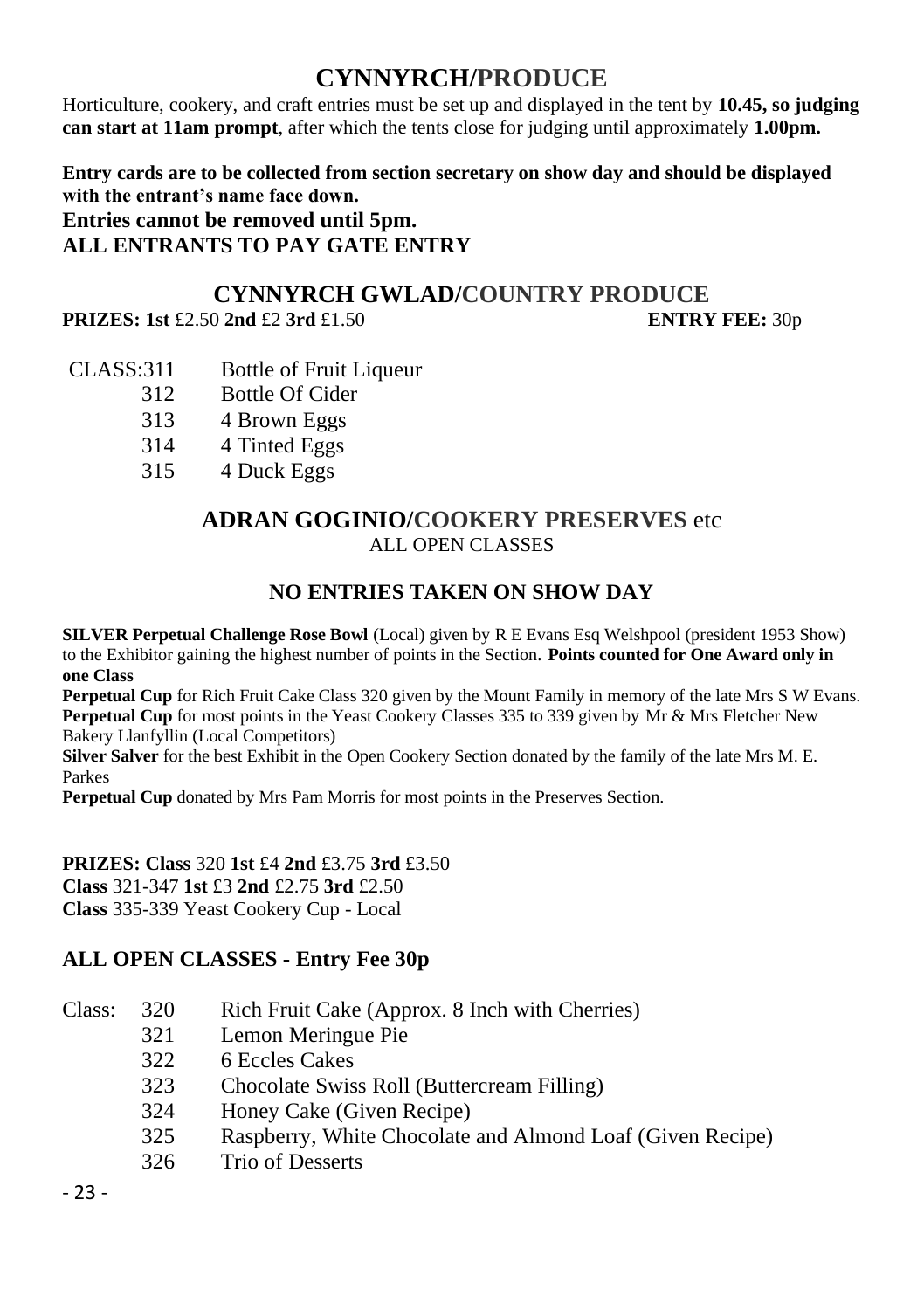- 327 Lemon Drizzle Cake
- 328 Dish using Noodles<br>329 6 Savoury Scones
- 6 Savoury Scones
- 330 Vegetarian Supper Dish
- 331 2 Cornish Pasties

#### **YEAST COOKERY- Entry Fee 30p**

# **Local Classes**

- A Lardy Cake
	- 336 6 Wholemeal Rolls
	- 337 A Plaited Loaf
	- 338 A Savarin
	- 339 A Gluten Free Loaf of Bread

#### **Preserves - Entry Fee 30p**

- Class: 341 Jar Of Fruit Marmalade
	-
	- 342 Jar Of Soft Fruit Jam Jar Of Stoned Fruit Jam
	- 344 Jar Of Red Onion Marmalade
	- 345 Jar Of Barbeque Sauce<br>346 Jar Of Fruit Curd
	- Jar Of Fruit Curd
	- 347 Jar Of Savoury Jelly

#### **Coginio Plant/Children's Cookery**

#### **Prizes: 1st** £2 **2nd** £1.75 **3rd** £1.50

#### **4 Years And Under - Entry Fee Free**

**Silver Salver** For Most Points In Section

- Class: 355 4 Slices of Rocky Road
	- 356 A Marzipan Animal
		- 357 My Favourite Pudding

#### **5 – 8 Years Inclusive - Entry Fee Free**

Perpetual Cup Given By Mrs Gwyneth Roberts For Most Points In This Section

| Class: | 360 | 6 Welsh Cakes                                             |
|--------|-----|-----------------------------------------------------------|
|        | 361 | 4 Picnic Slices (Give Recipe)                             |
|        | 362 | Starting with a Bought Swiss Roll, Make an Edible Vehicle |
|        | 363 | My Favourite Wrap                                         |
|        |     |                                                           |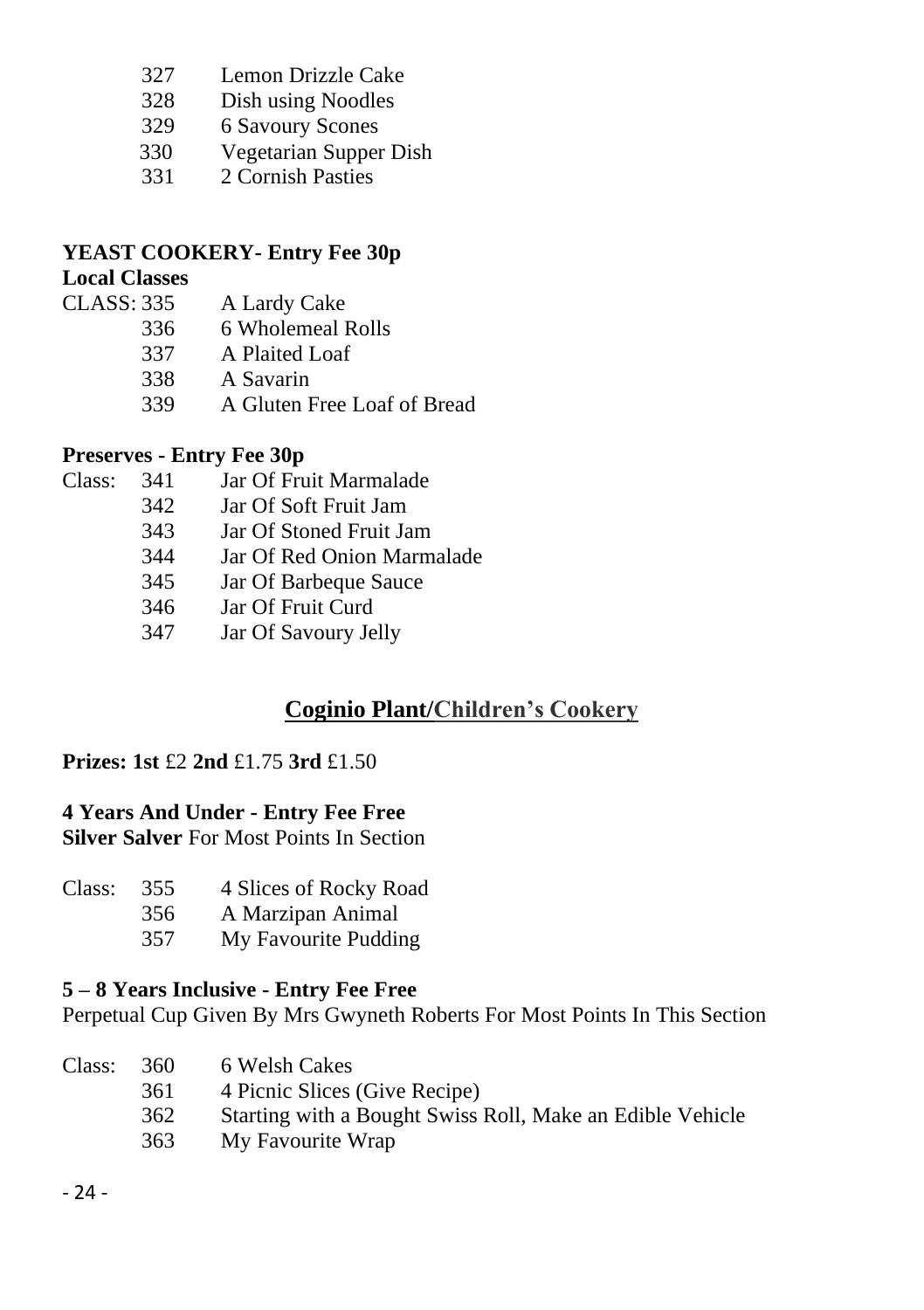#### **Juniors 9 – 12 Years Inclusive - Entry Fee Free**

Perpetual Silver Cup Given By Mr & Mrs Leslie Roberts For Most Points In This Section. Points Counted For One Award Only.

| Class: | 365  | Jam Swiss Roll                                           |
|--------|------|----------------------------------------------------------|
|        | 366. | 6 Pieces of Millionaires Shortbread                      |
|        | 367  | Starting with a Bought Swiss Roll, Make an Edible Animal |
|        | 368  | A Supper Dish for One                                    |

#### **Seniors 13 – 17 Years - Entry Fee Free**

Perpetual Rose Bowl Donated By Mr & Mrs T Churton To The Local Exhibitor Gaining The Highest Number Of Points In The Senior Cookery Section. Points Counted For One Award Only In One Class.

| Class: 370 |     | Egg Custard Tart                                          |
|------------|-----|-----------------------------------------------------------|
|            | 371 | Decorated Ginger Bread Bunting                            |
|            | 372 | Starting with a Bought Swiss Roll, Make an Edible Vehicle |
|            | 373 | 6 Breakfast Muffins                                       |
|            |     |                                                           |

#### **Adran Cffl/Y.F.C Classes**

Perpetual Cup For Most Points Local Given By Mrs N Humphries, Llys, Llanfechain

**Prizes: 1st** £2 **2 nd** 1.75 **3**

#### **Entry Fee 30p**

|            |     | <b>Ryseitiau Gosod/Set Recipes</b>                       |  |  |
|------------|-----|----------------------------------------------------------|--|--|
|            | 378 | A Cottage Loaf                                           |  |  |
|            | 377 | Starting with a Bought Swiss Roll, Make an Edible Animal |  |  |
|            | 376 | <b>Strawberry Gateaux</b>                                |  |  |
| Class: 375 |     | Afternoon Tea for 2                                      |  |  |

Raspberry, White Chocolate and Almond Loaf

| 150g            | Caster Sugar          | 200g         | Self-raising flour                    |
|-----------------|-----------------------|--------------|---------------------------------------|
| 150g            | <b>Butter</b>         | $\mathbf{1}$ | Zest of lemon and juice of half       |
| 2               | Eggs                  | 100g         | Ground Almonds                        |
| 40ml            | Milk                  | 100g         | White Chocolate (chopped into pieces) |
| 1tsp            | Almond Extract        |              | <b>Punnet of Raspberries</b>          |
| 50 <sub>g</sub> | <b>Flaked Almonds</b> |              |                                       |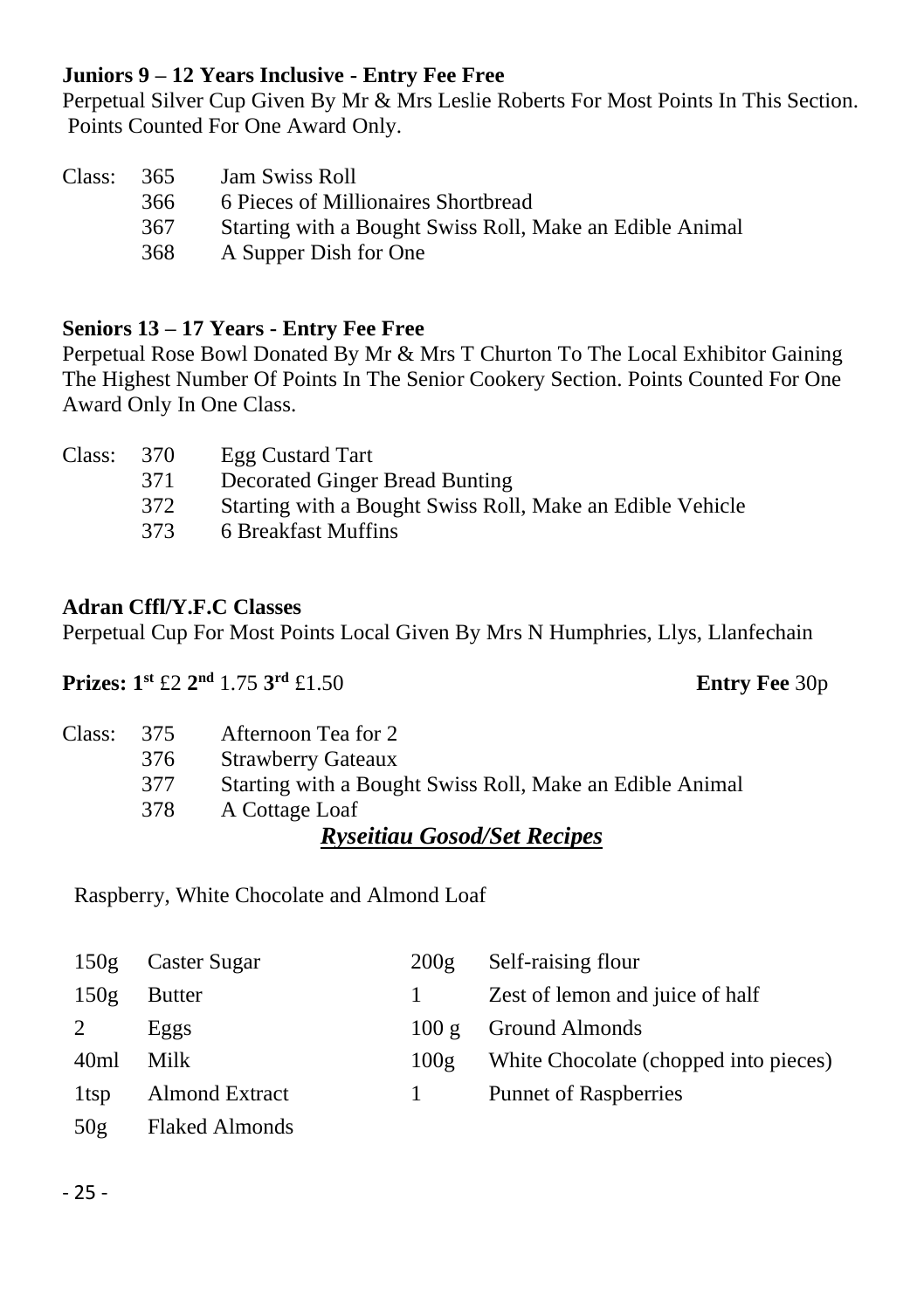Pre heat oven to 180C (160 Fan) and line a Loaf tin Using a mixer beat together the butter and sugar until pale and creamy Add eggs, mix together Add Milk and half of flour alternately. Add the lemon zest and almond extract. In a bowl dunk the raspberries in the flour and ground almond mixture. Fold in all the dry ingredients including chocolate. Add the Raspberries, gently folding in. Pour mixture into tin, sprinkle flaked almonds on top. Cook on 180C for 30 mins then reduce the heat to 160C and cook for a further 15 -25

minutes. A Skewer should come out clear.

#### Honey Fruit Cake

| 8oz | S.R Flour           | 60Z.                        | Sultanas      |
|-----|---------------------|-----------------------------|---------------|
|     | 60z Clear Honey     | $\mathcal{D}_{\mathcal{L}}$ | Medium Eggs   |
| 4oz | Butter or Margarine |                             | Pinch of Salt |

Line 7" round cake tin

Heat oven to 180C/Gas 4/160 Fan

Cream butter, sugar and honey together. Beat the eggs well and add alternately with the sifted flour and salt. Save a little to add with the sultanas. A little milk may be added if necessary, fold in the sultanas and stir well.

Pour mixture in tin and bake for approximately 1hr 15 mins.

#### PICNIC SLICES

|     | 80z Chocolate     | 4oz Desiccated coconut |
|-----|-------------------|------------------------|
| 2oz | <b>Butter</b>     | 202 Sultanas           |
|     | 4 oz Caster Sugar | 2oz Glace cherries     |
|     | 1 Beaten Egg      |                        |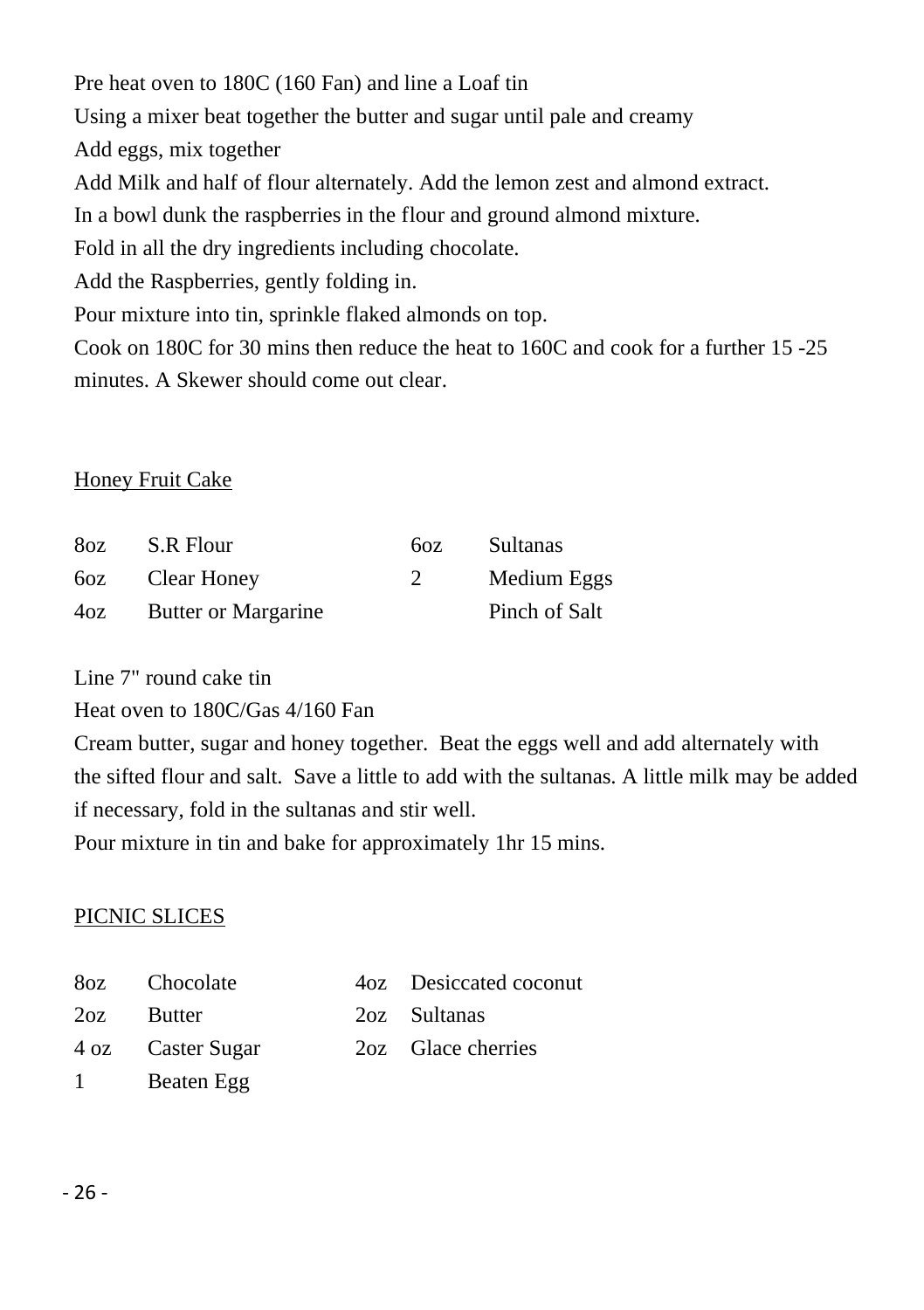Grease swiss roll tin, set oven at Gas 2/150C.

Break Chocolate and melt, pour into tin and leave to cool.

Cream butter and sugar, add egg, coconut and chopped cherries.

Mix well and spread over chocolate. Bake for 30 minutes or until golden brown.

Leave to cool and cut into slices

#### **Celf A Chrefft***/***Handicrafts** All Cups Local

#### **No Entries Taken on Show Day**

No Exhibits Accepted That Have Been Entered in Previous Llanfyllin Shows **Prizes: 1st** £3.50 **2nd** £3.25 **3rd** £3 **Entry Fee:** 30p

| Class: | 380 | <b>Book Art</b>             |
|--------|-----|-----------------------------|
|        | 381 | An Item of Felting          |
|        | 382 | A Beach Bag (Any Medium)    |
|        | 383 | An Item using Pom Poms      |
|        | 384 | An Item of Embroidery       |
|        | 385 | A Pair of Wellie Socks      |
|        | 386 | A Baby Blanket (Any Medium) |
|        | 387 | A Wedding Invitation        |

**Silver** (Perpetual Cup) - For Highest Number of Points In Open Handicraft Section Points Counted For One Award Only In One Class.

#### *Arddangosfa O Bump Gwahanol Grefft/* **Display Of Five Different Crafts Open-Group or Individual Entry**

**Perpetual Trophy** Given by Llanfyllin Wi **Entry Fee:** 30p **Prizes: 1st** £5 **2nd** £4 **3rd** £3

Class: 390 **NEW TO 2022**- Display of 5 items (4ft x 2ft 6") A display of 5 items from 5 classes of own choice in the Handicraft, Cookery, Photography & & Floral Art Sections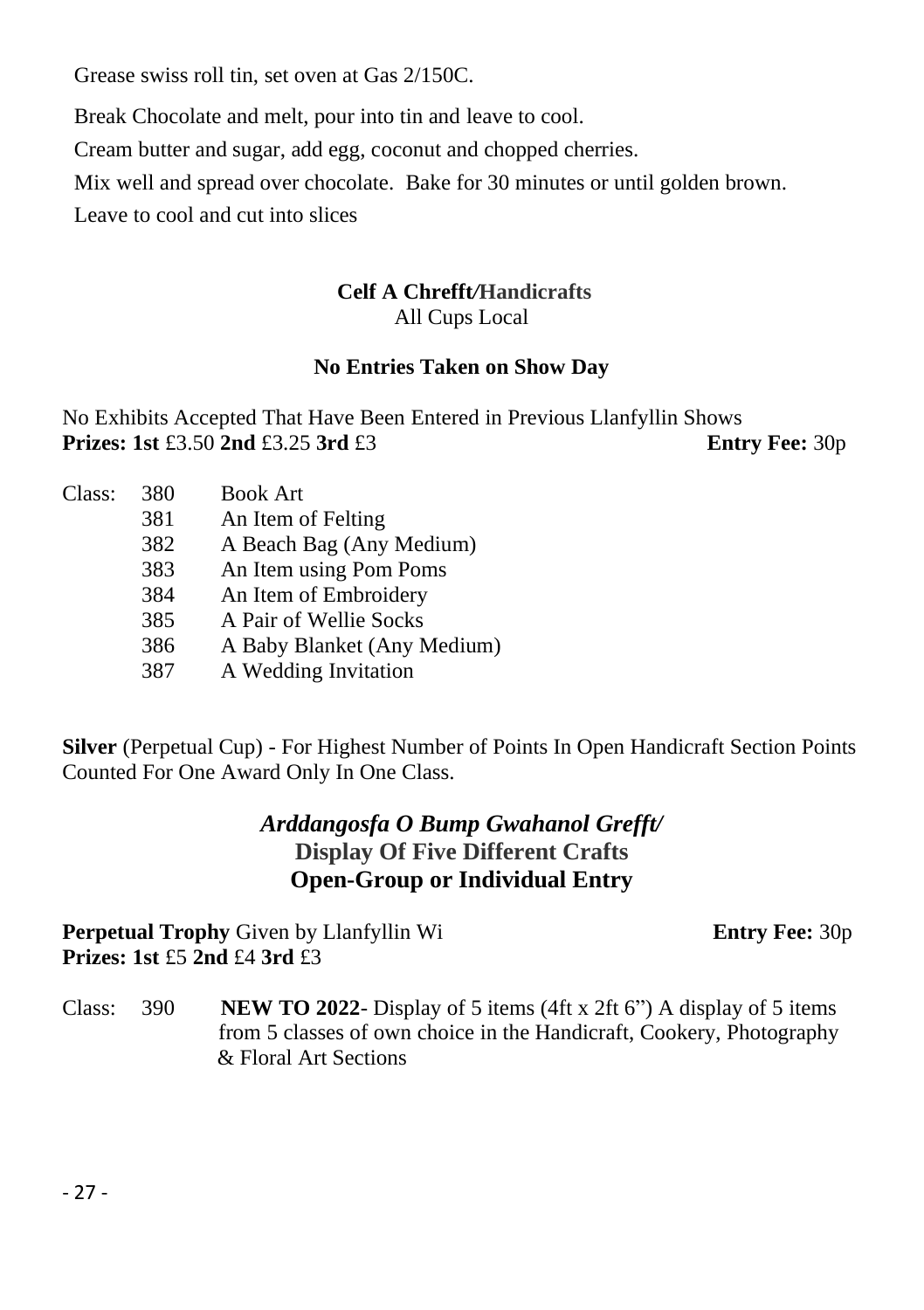#### **Childrens Handicrafts**

**Prizes: 1st** £2.50 **2nd** £2.25 **3rd** £2

**(Perpetual Cup)** Donated by Mr Trevor Lewis To The Local Exhibitor In The Children's Handicraft Section Gaining The Highest Number Of Points Counted For One Award In Each Class.

**Perpetual Cup** Donated By Mrs Jean Lewis For The Best Exhibit In The Childrens Handicraft Section

#### **4 Years And Under Secure 2018 19:30 Secure 2018 19:40 Secure 2018 19:40 Free Free**

**Silver Salver** For Best Exhibit Donated By Mr & Mrs Norman Williams

- Class: 392 Decorated Plastic Bottle
	- 393 Potato Print Picture<br>394 Plate of Food Made
		- Plate of Food Made From Paper and Crafts

**5 – 9 Years Entry Fee** Free

| Class: | 396  | Animal Made From Egg Boxes                   |
|--------|------|----------------------------------------------|
|        | 397  | Decorated Wooden Spoon Family (Max 6 People) |
|        | 398. | A Picture Made From Bottle Tops              |
|        | 399  | 6 Homemade Gift Tags                         |
|        |      |                                              |

#### **10 – 16 Years Entry Fee:** Free

| Class: | 400  | Collage Made From Nuts & Bolts    |
|--------|------|-----------------------------------|
|        | 401  | An Acrostic Poem of a Childs Name |
|        | 402  | Decorated Watering Can            |
|        | 403. | A Birthday Card                   |

#### **Adran Cffl/Y.F.C Classes**

| Class: | 405 | An Item of Upcycled Clothing  |
|--------|-----|-------------------------------|
|        | 406 | An Item Made From Baler Twine |
|        | 407 | Decorated Wellington          |

#### **Ffotograffiaeth/Photography**

*The Tanat Chronicle Plus A Shield For Best Exhibit* **Points Counted for One Award Only In One Class. No Exhibits Accepted That Have Been Entered in Previous Llanfyllin Shows.**

**Prizes: 1st** £4 **2nd** £3 **3rd** £2 **Entry Fee:** 25p

#### **10 Years And Under**

| Class: 410 |     | <b>Funniest Animal Photo</b> |
|------------|-----|------------------------------|
|            | 411 | <b>Best Friends</b>          |

- 28 -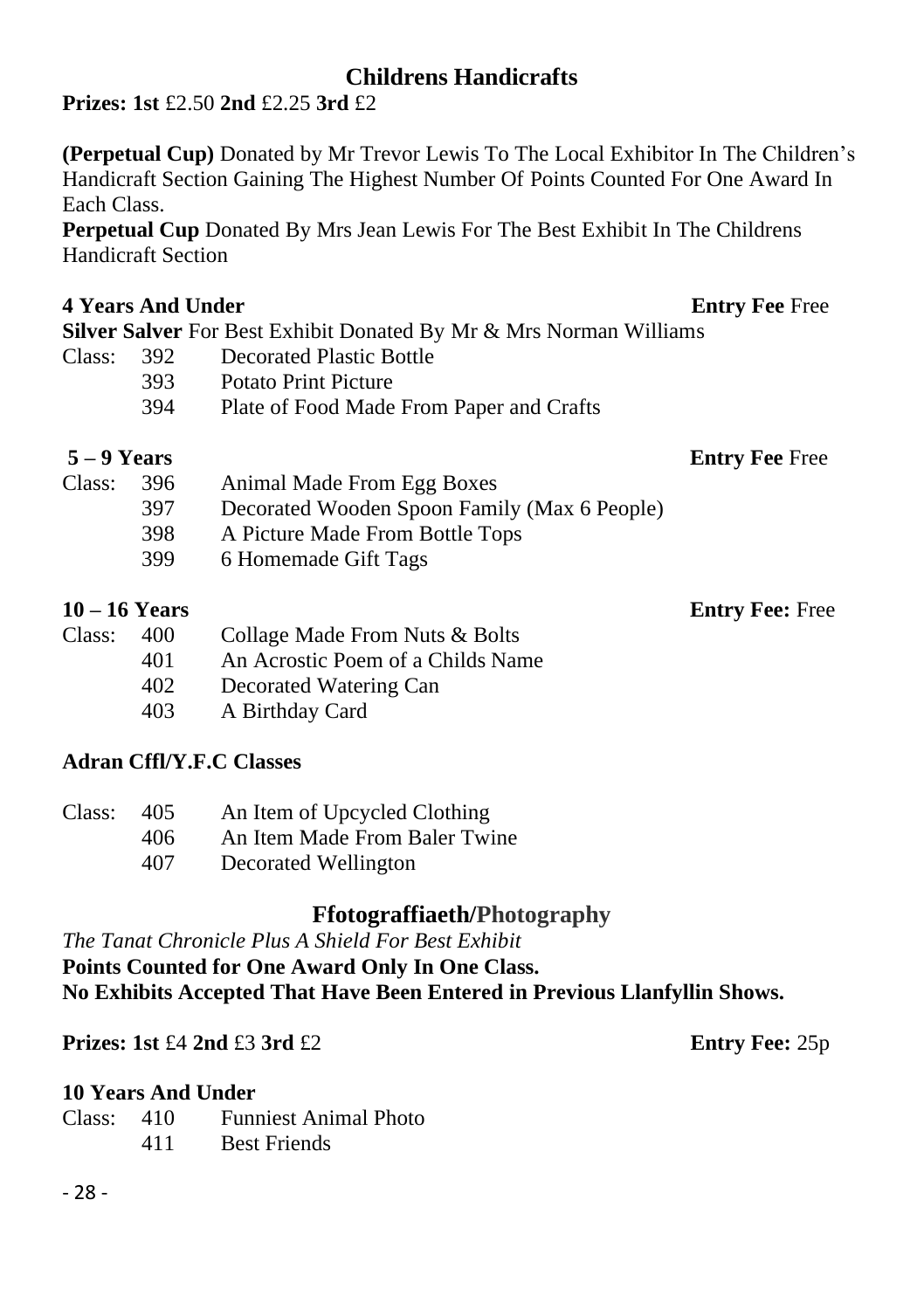- Class: 412 Textures
	- 413 Piles of Things
		- 414 Mood or Emotion (e.g. Happiness, Anger, Pride etc)

#### **18 Years And Over 18 Years And Over**

- Class: 415 Hometown Pride
	- 416 Monochrome
		- 417 Night Lights

#### **Arlunio/Art**

#### **Prizes:** 1st £3 2nd £2 3rd Entry Fee: 30p

#### Class: 420 Splash of Colour

- 421 Rural Scene
- 422 Winter Wonderland<br>423 Eireside Scene
- 423 Fireside Scene
- 424 Derelict (Charcoal/Pencil)

#### **GARDEN COMPETITION CYSTADLEUAETH GERDDI**

#### **Prizes: 1st** £10 **2nd** £8 **3rd** £6 / **Tal Cystadlu/Entry Fee £1**

#### **Special Class – Rosette Only**

Open to all householders and allotment holders within a radius of 10 miles of Llanfyllin Council Offices, who do not employ a regular gardener or part time gardener.

**G O Richards Perpetual Cup** for The Best Exhibit in The Garden Section

- 481 Best Container/ Hanging Basket (1 item to be judged)
- 482 Best kept Flower and shrub Garden
- 483 Best vegetable Garden or Allotment Garden
- 484 Most colourful display
- 485 Best Senior Citizens Garden
- 486 Best wildlife Garden
- 487 Best kept patio area.
- 488 (Free Entry) Favourite Tree in My Garden and Why?

## **Closing Date for Entries: Friday 15th July 2022**

Judging will take place on Monday 25<sup>th</sup> July 2022. Entrants will be telephoned to arrange the time of judging.

Entry fee, together with the entry form (at back of schedule) must be received by: Mrs Rachel Jones, Mount Pleasant, Llanfyllin, Powys, SY22 5LE 01691 648074 [catrinjones457@gmail.com](mailto:catrinjones457@gmail.com)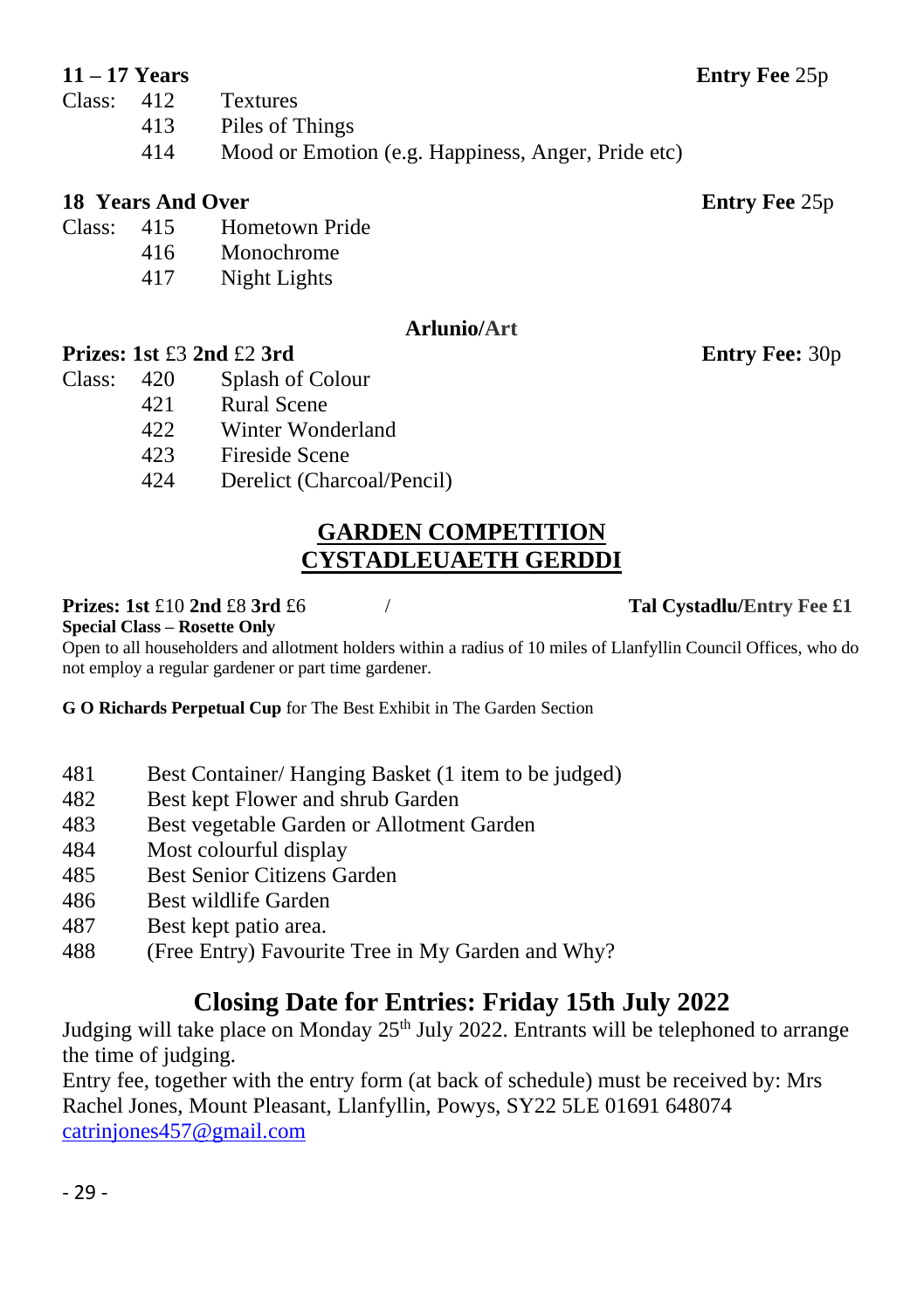#### **CYNNYRCH AMAETHYDDOL/AGRICULTURAL PRODUCE**

Horticulture, cookery and craft entries must be set up and displayed in the tent by **10.45, so judging can start at 11am prompt**, after which the tents close for judging until approximately **1.00pm. Pink coloured entry cards should be displayed with the entrant's name face down. Entries cannot be removed until 5pm.**

#### **PRIZES:** 1st £3 2nd £2 3rd £1 **ENTRY FEE:** 30p

**D & R WILLIAMS (PERPETUAL) CUP Presented by D & R Williams, Llanfyllin (2010 Show) for the best** bale of hay (seed or meadow)

- Class 500 20 ears of Barley
	- 501 20 ears of Wheat
	- 502 Sward of re-seeded pasture in tomato box
	- 503 Sward of permanent pasture in tomato box
	- 504 Best sample of silage
	- 505 One bale of best quality Seed hay
	- 506 One bale of meadow Hay
	- 507 Tallest weed (no roots)
	- 508 Scare crow no restriction on size (entries may be from families, individuals or groups)
	- 509 Oldest looking overalls
	- 510 Old kitchen implement/utensil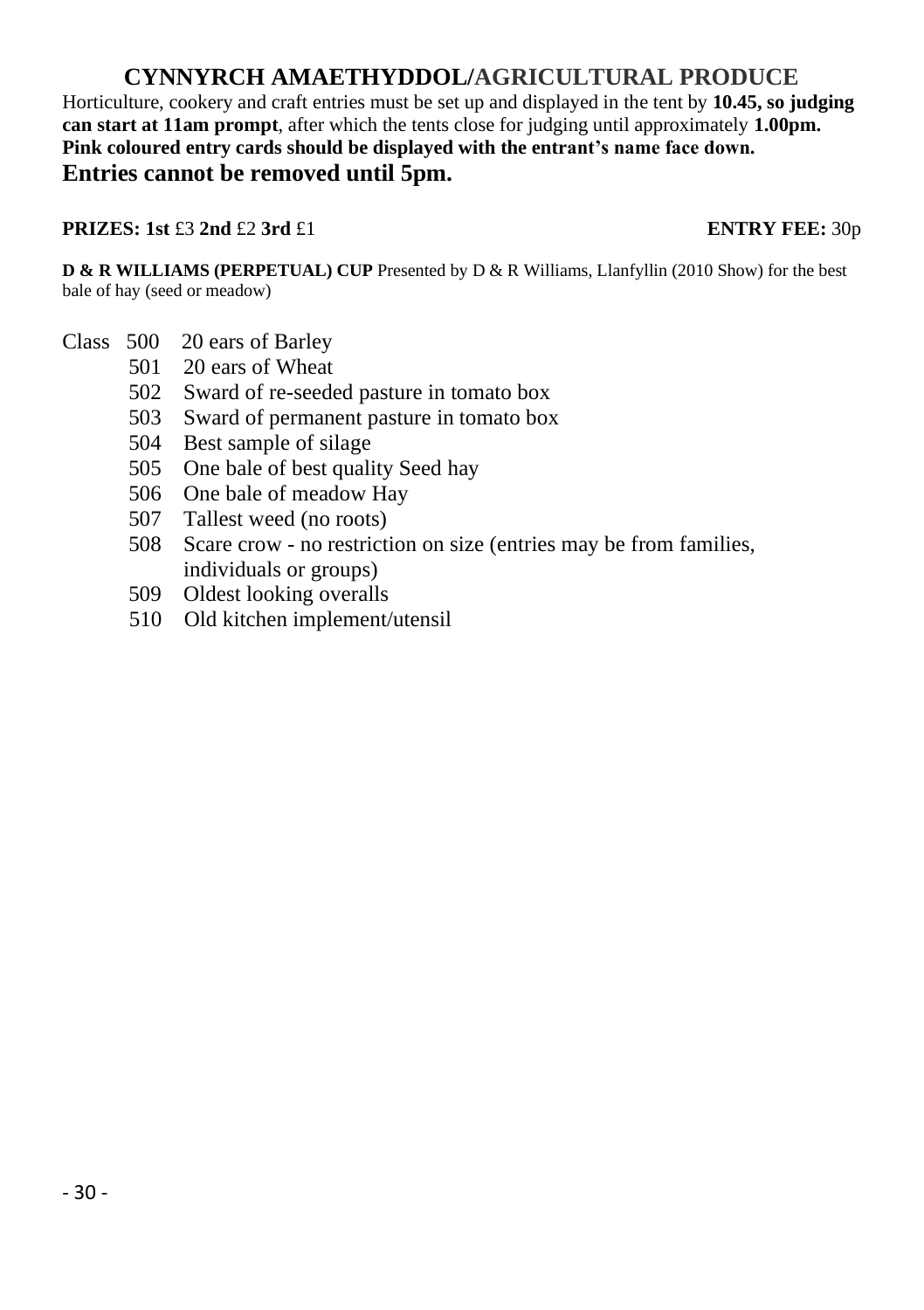# **ADRAN GARDDWRIAETH/HORTICULTURAL SECTION RULES AND REGULATIONS FOR HORTICULTURAL SECTION**

1. The object of the Show is to cultivate an improved knowledge of and taste of the principles and practices of Gardening.

2. The Committee reserves to itself the right to inspect the Garden of any intending Exhibitor at any time after the entry is received, the visits to be made by Non-Exhibitors at the Show. Exhibitors must be able to show proof that the specimens have been grown by them should a demand be made.

3. Exhibitors governed by these Rules and Regulations as interpreted by the Secretary.

4. The judges shall have power to withhold Prizes in cases where specimens are not to sufficient to merit.

5. The Judges' decision is final.

6. The Committee reserves the right to withholding any prizes if the circumstances warrant it, or altogether excluding any persons exhibiting in any Class Exhibits not grown in their own gardens. 7. Staging must be completed by 10.45am when marquee will be closed for Judging.

8. Highest Points only in any class will be awarded for Challenge Cups 1st - 3 points, 2nd - 2 points, 3rd - 1 point.

9. No Exhibitor shall be allowed to remove any exhibits from the Show marquee 6.00pm Any person breaking this Rule will forfeit all Prizes won.

10. Exhibitors Fees must accompany their Entry Form or the entry will not be accepted.

11. The Committee will not be responsible for any loss or damage that happen to any of the specimens on their way to or from or during the show.

12. All objections to be laid with the Secretary, IN WRITING before 4.00pm on the day of the Show with a deposit of 50p for each objection, which will be forfeited if the objection be considered frivolous.

13. Any exhibitor fraudulently obtaining a prize will forfeit the whole of the Prizes awarded to him, her and may be prohibited from exhibiting for five years after the commission of the offence.

#### **CUPS**

#### **GREENING SILVER (PERPETUAL) CHALLENGE CUP**

The gift of the late Mr Greening Esq. Llanfyllin (1952 show) to the exhibitor gaining the most points in Section B and C.

#### **DAVIES SILVER CHALLENGE CUP**

The gift of the late D T Davies Esq. Cardiff to the Exhibitor residing in the Llanfyllin parish gaining most points in Section A.

#### **J PLOWDEN EVANS CUP**

Presented in his memory by his daughters, for the best Exhibit in the Onion class.

#### **D C WILLIAMS (PERPETUAL) CUP**

Presented by David Williams Esq. in memory of his father, 1971 Show, for the best exhibit in the Section A Carrot Class.

#### **G O RICHARDS (PERPETUAL) CUP**

The gift of the late Mr Gwyn Richards, Four Crosses (2004 Show) for the best exhibit in the Garden section.

#### **ALL COMPETITORS TO PAY LLANFYLLIN SHOW GATE PRICES**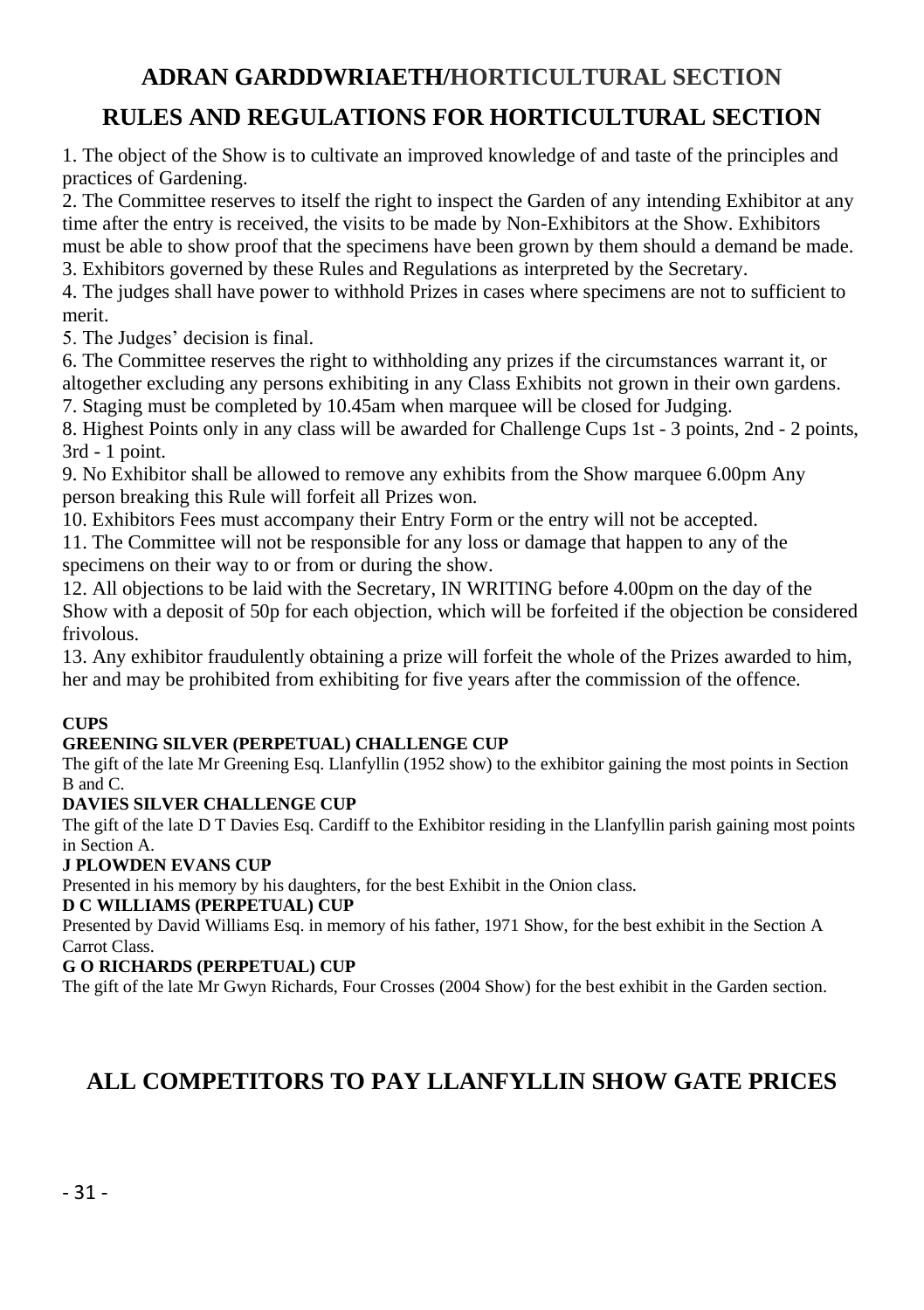#### **SECTION A – LOCAL**

Open to Householders and Allotment Holders within a radius of 10 miles of Llanfyllin Council Offices, who do not employ a regular gardener or part-time gardener.

#### **PRIZES: Classes 520-555 1st** £3 **2nd** £2 **3rd** £1 **Class 556 1st** £4 **2nd** £3 **3rd** £2

**ENTRY FEE**: 30p after 10 entries 10p per entry

| Class | 520 | <b>Five Onions</b>                                             |
|-------|-----|----------------------------------------------------------------|
|       | 521 | Five Onions - grown from sets round base                       |
|       | 522 | Five Onions -grown from sets flat base                         |
|       | 523 | Three Carrot - long                                            |
|       | 524 | Three Carrots - short                                          |
|       | 525 | Three Turnips - any colour                                     |
|       | 526 | Three Beet - round                                             |
|       | 527 | Five Potatoes - long                                           |
|       | 528 | Five Potatoes - round                                          |
|       | 529 | Six Pods of Peas                                               |
|       | 530 | <b>Six Broad Beans</b>                                         |
|       | 531 | <b>Six Scarlet Runners</b>                                     |
|       | 532 | Six Dwarf beans                                                |
|       | 533 | Six Eschalots large any colour                                 |
|       | 534 | Six Eschalots small any colour                                 |
|       | 535 | Three Parsnips                                                 |
|       | 536 | Two Cauliflowers with stalks                                   |
|       | 537 | Two marrows any variety                                        |
|       | 538 | Two Green Cabbages                                             |
|       | 539 | Two lettuces - any variety                                     |
|       | 540 | <b>Five Tomatoes</b>                                           |
|       | 541 | Any vegetable not in schedule                                  |
|       | 542 | Six Radishes - any variety                                     |
|       | 543 | <b>Three Roses</b>                                             |
|       | 544 | Vase of Mixed Flowers                                          |
|       | 545 | Vase of Annuals one variety                                    |
|       | 546 | One Flowering Pot Plant-Any variety                            |
|       | 547 | One Foliage Plant-Any Variety                                  |
|       | 548 | Three Spikes of Gladioli in vase                               |
|       | 549 | <b>Four Asters</b>                                             |
|       | 550 | Three Dahlias in vase any variety                              |
|       | 551 | Vase of Sweet Peas                                             |
|       | 552 | <b>Six Pansies</b>                                             |
|       | 553 | Miniature Water Garden not exceeding 18" x 12"                 |
|       | 554 | Potato bucket - one entire tuber in 3-gallon bucket, presented |
|       |     | undisturbed potatoes to be weighed on the day of the show      |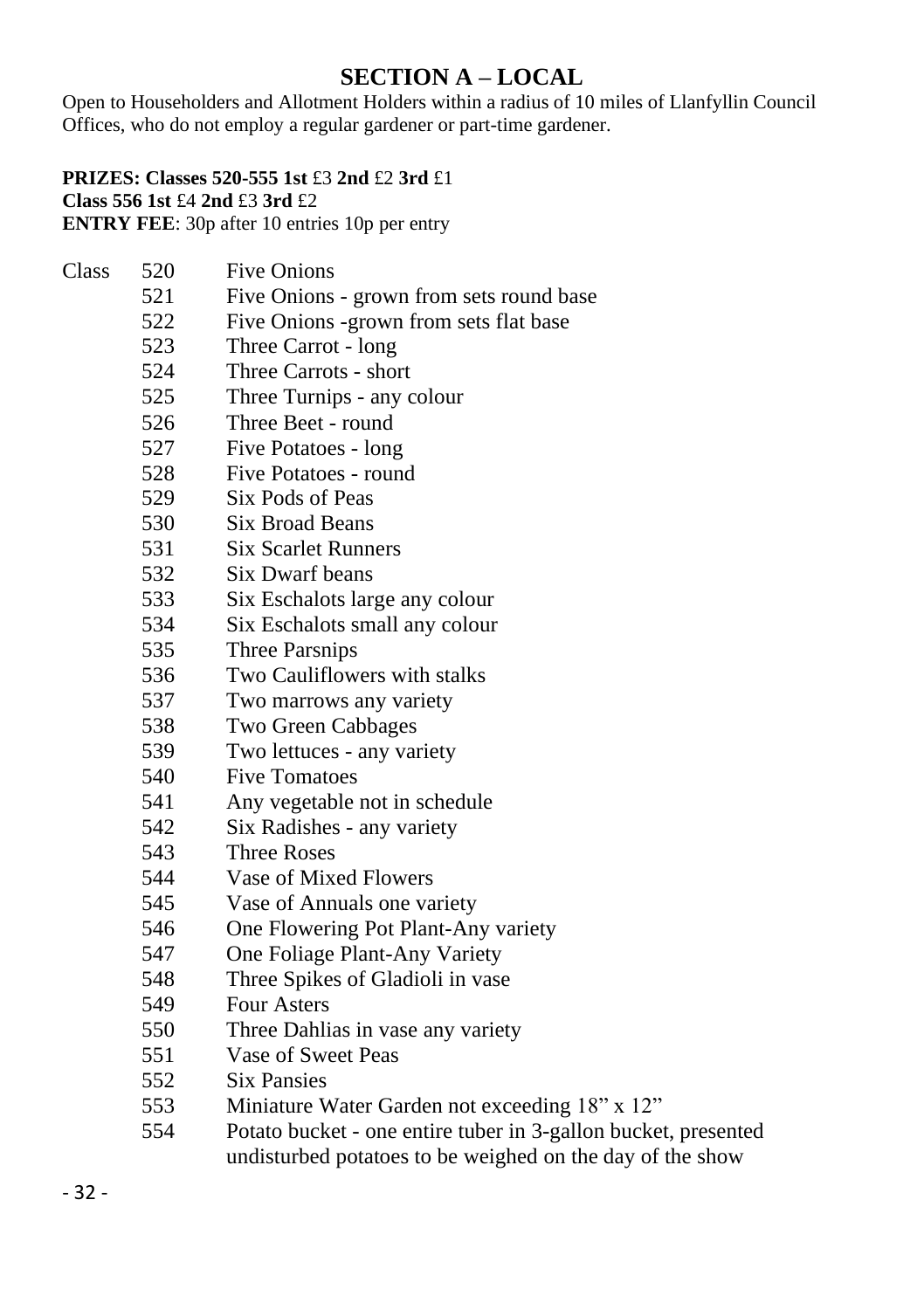- 555 Three Rhubarb
- 556 556 Collection of Vegetables Four distinct kinds Space for staging 2' (Cauliflowers shown must be on the stalk.

#### **ADRAN Y PLANT/CHILDRENS SECTION**

**(For children aged under 10 years of age)**

#### **PRIZES: 1st** £3 **2nd** £2 **3rd** £1 NO ENTRY FEE

- Class 560 Butterflies & Bugs made from Fruit & Veg
	- 561 A vase of annuals grown from seed
	- 562 Garden in a seed tray (37.5cm x 23cm)
	- 563 Farm Vehicle made from Toy Bricks
	- 564 Floating Flowers in a Dish or Plate<br>565 "A Forest" Theme Collage using P
	- 565 "A Forest" Theme Collage using Plant Materials and Seeds

#### **SECTION B OPEN TO ALL**

**PRIZES: Classes** 570-604 **1st** £3 **2nd** £2 **3rd** £1

Class 605 **1st** £4 **2nd** £3 **3rd** £2

**ENTRY FEE:** 30p after 10 entries 10p per entry)

- 571 Five Onions grown from sets globe variety
	- 572 Five Onions grown from sets flat base variety
	- 573 Six Runner Beans
	- 574 Six Pods of Peas
	- 575 Six Dwarf Beans
	- 576 Six Broad Beans
	- 577 Three Carrots long
	- 578 Three Carrots short
	- 579 Three Turnips any variety
	- 580 Three Beet long
	- 581 Three Beet round
	- 582 Two Cauliflowers with stalks
	- 583 Five Potatoes long
	- 584 Five Potatoes round
	- 585 Five Potatoes coloured (excluding white)
	- 586 Twelve large Eschalots (Hative de Niort)
	- 587 Twelve small Eschalots (Hative de Niort)
	- 588 Three parsnips
	- 589 Two Cucumbers
	- 590 Two Marrows any variety
	- 591 Two Green Cabbages
	- 592 Two Lettuces any variety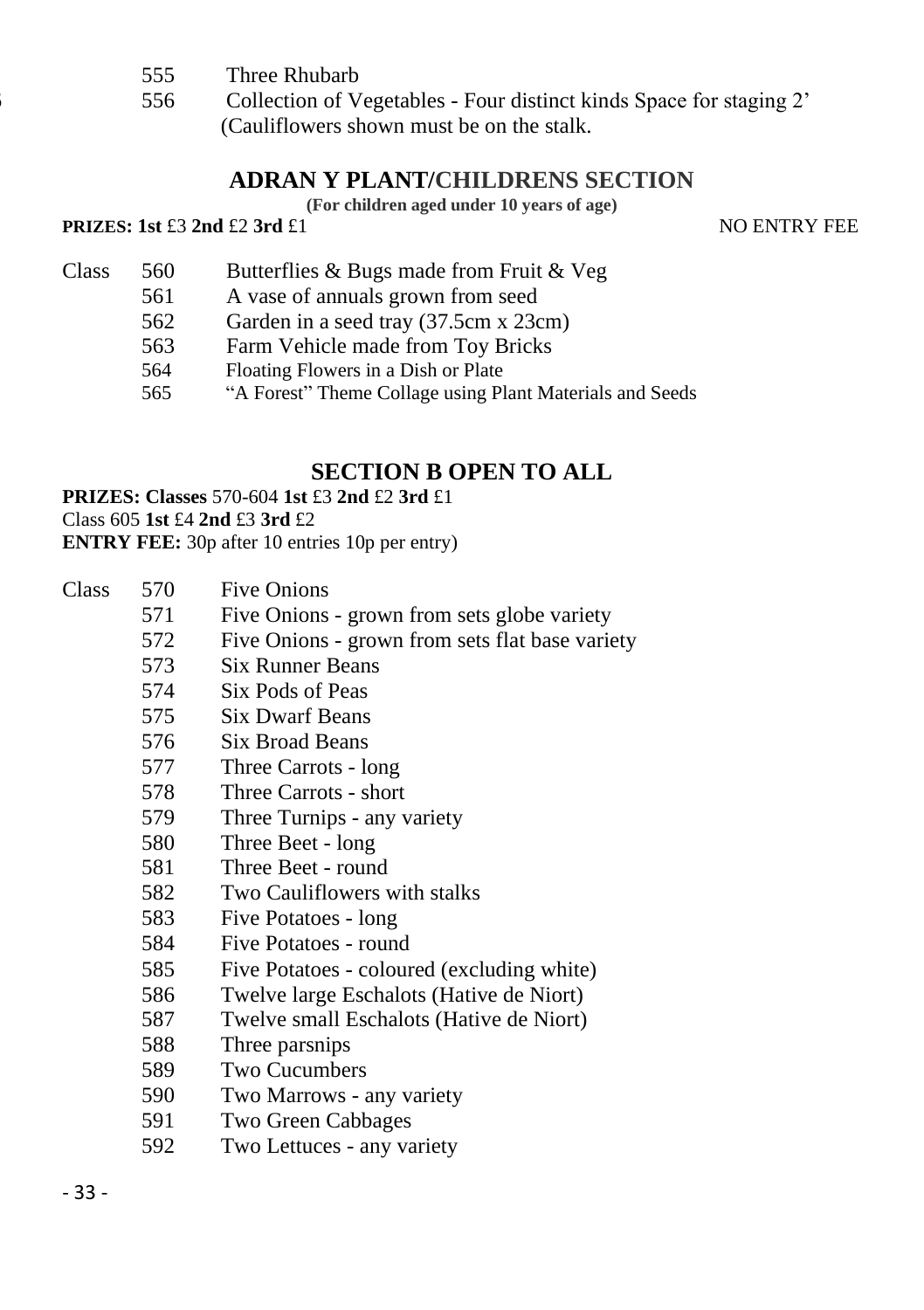- 593 Five Dessert Apples
- 594 Five Cooking Apples<br>595 Five Tomatoes (non c
- Five Tomatoes (non cherry variety)
- 596 Tomatoes on the vine
- 597 Dish of Soft Fruit one variety
- 598 Dish of Stone Fruit one variety
- 599 Any vegetable not already in Schedule
- 600 Any Fruit not already in Schedule
- 601 Unusual shaped vegetable
- 602 Three types of salad leaves on a plate selection of each
- 603 Four peppers on a plate with stalks
- 604 Three Courgettes, stalks attached
- 605 Collection of Vegetables Four distinct kinds. Space for staging not to exceed 3' 6" wide. Cauliflowers, if included, must be shown on stalks.

#### **SECTION C - OPEN TO ALL**

# **PRIZES: Classes** 610-642 **- 1st** £3 **2nd** £2 **3rd** £1

**ENTRY FEE:** 30p after 10 entries 10p per entry)

- Class 610 Best vase of sweet peas, mixed colours, six stems
	- 611 Four Vases of Hardy perennials, four distinct kinds
	- 612 One Vase Three Spikes Gladioli
	- 613 Four Asters
	- 614 Four Spikes of stocks
	- 615 Four Spikes of Antirrhinums
	- 616 Four African Marigolds
	- 617 Five Zinnias
	- 618 Four kinds of Annuals, shown distinct in four vases
	- 619 Four Carnations
	- 620 Three Dahlias, decorative, over 8" in three vases
	- 621 Three Dahlias, decorative, 6" 8" in one vase
	- 622 Four Dahlias, decorative, 3" 6" -in one vase
	- 623 Five Dahlias, miniature ball
	-
	- 624 Five Dahlias, Pompom, under 2" diameter<br>625 Four Dahlias, Cactus, 4"-6" in one vase 625 Four Dahlias, Cactus, 4"-6" - in one vase
	- 626 Three Dahlias, Cactus, 6" 8"- in one vase
	- 627 Three Dahlias, Cactus, over 8" in three vases
	- 628 Six pansies
	- 629 Collection of Phlox, three colours, shown distinct in one vase
	- 630 Miniature Water Garden, not exceeding 18"x12"
	- 631 Three Chrysanthemums, incurved
	- 632 Three Chrysanthemums, reflex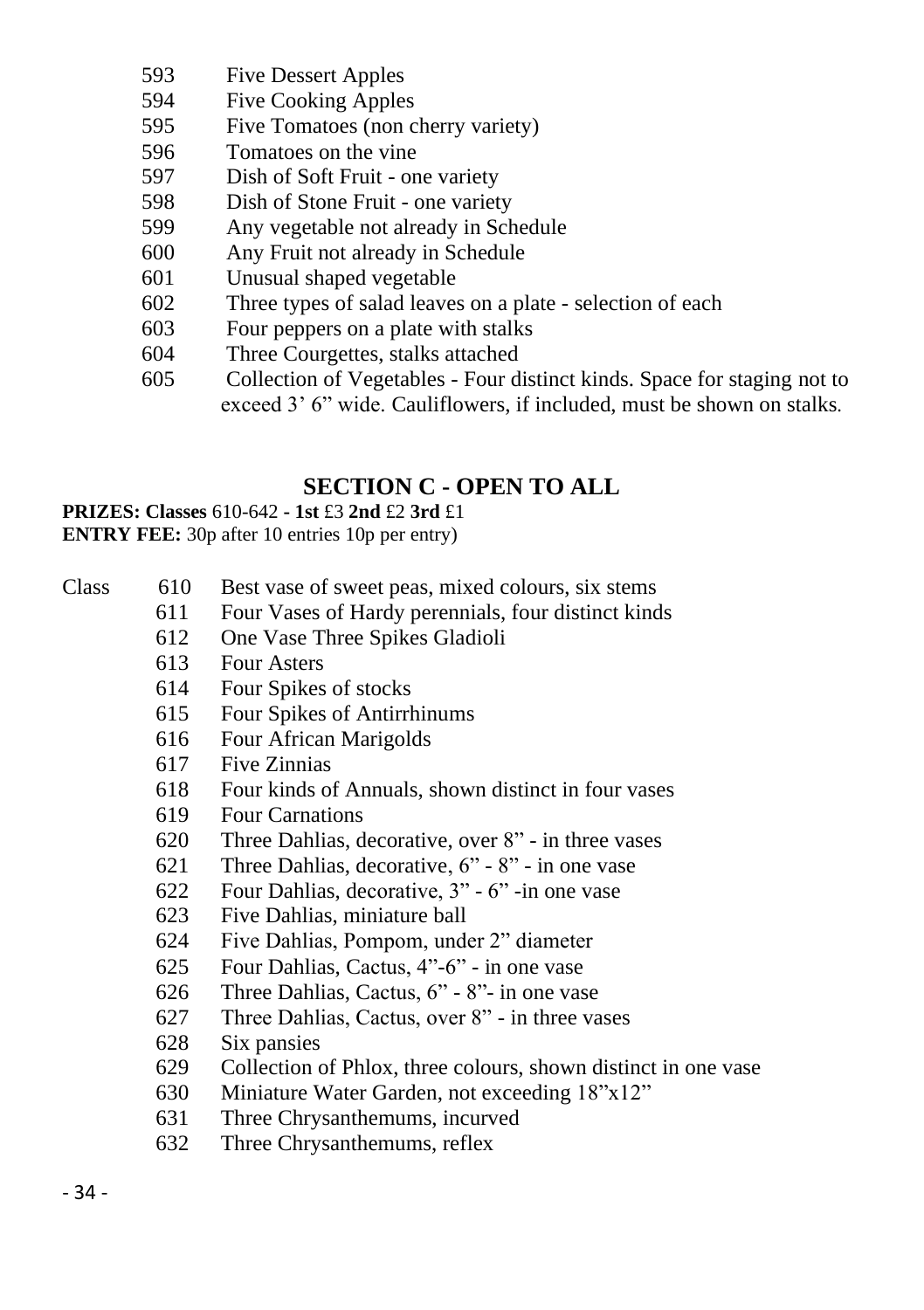- 633 Three Chrysanthemums, spray
- 634 Rose, one bloom<br>635 Four HT Roses
- Four HT Roses
- 636 Floribunda Roses, four sprays in one vase
- 637 One Cactus
- 638 One Succulent<br>639 One Flowering
- One Flowering House Plant
- 640 One Foliage Plant
- 641 Hanging Basket<br>642 Collection of her
- Collection of herbs in container

#### **SECTION D ADRAN Y PLANT/CHILDRENS SECTION**

**SILVER (PERPETUAL CUP)** Presented by Mrs Mair Evans Lloran (1975 Show) for the best Exhibit in the Childrens Section

**SILVER (PERPETUAL CUP)** given in memory of Mrs Idris Evans The Mount for the best collection of Wild Flowers and Grasses

#### **PRIZES: 1st** £3 **2nd** £2 **3rd** £1

| Class | 650 | A mobile with a Llanfyllin Show Theme (children 7 years and under)  |
|-------|-----|---------------------------------------------------------------------|
|       | 651 | A mobile with a Llanfyllin Show Theme (children 14 years and under) |
|       | 652 | Collection of Wildflowers and Grasses in container (Primary School) |
|       |     | (For conservation purposes please do not pull up roots)             |
|       | 653 | An arrangement of Flowers and Foliage in a teacup - space 18"       |
|       |     | (Primary School)                                                    |
|       | 654 | An arrangement of Flowers and Foliage in a teacup - space 18"       |
|       |     | (High School)                                                       |
|       | 655 | Drawing or Painting – Circles (Nursery and Reception) Space 420mm x |
|       |     | $300$ mm                                                            |
|       | 656 | Drawing or painting – Circles (Year 1 and 2)                        |
|       |     | Space 420mm x 300mm                                                 |
|       | 657 | Drawing or painting –Circles (Years $3 \& 4$ )                      |
|       |     | Space 420mm x 300mm                                                 |
|       | 658 | Drawing or Painting – Circles (Years 5 & 6)                         |
|       |     | Space 420mm x 300mm                                                 |
|       |     |                                                                     |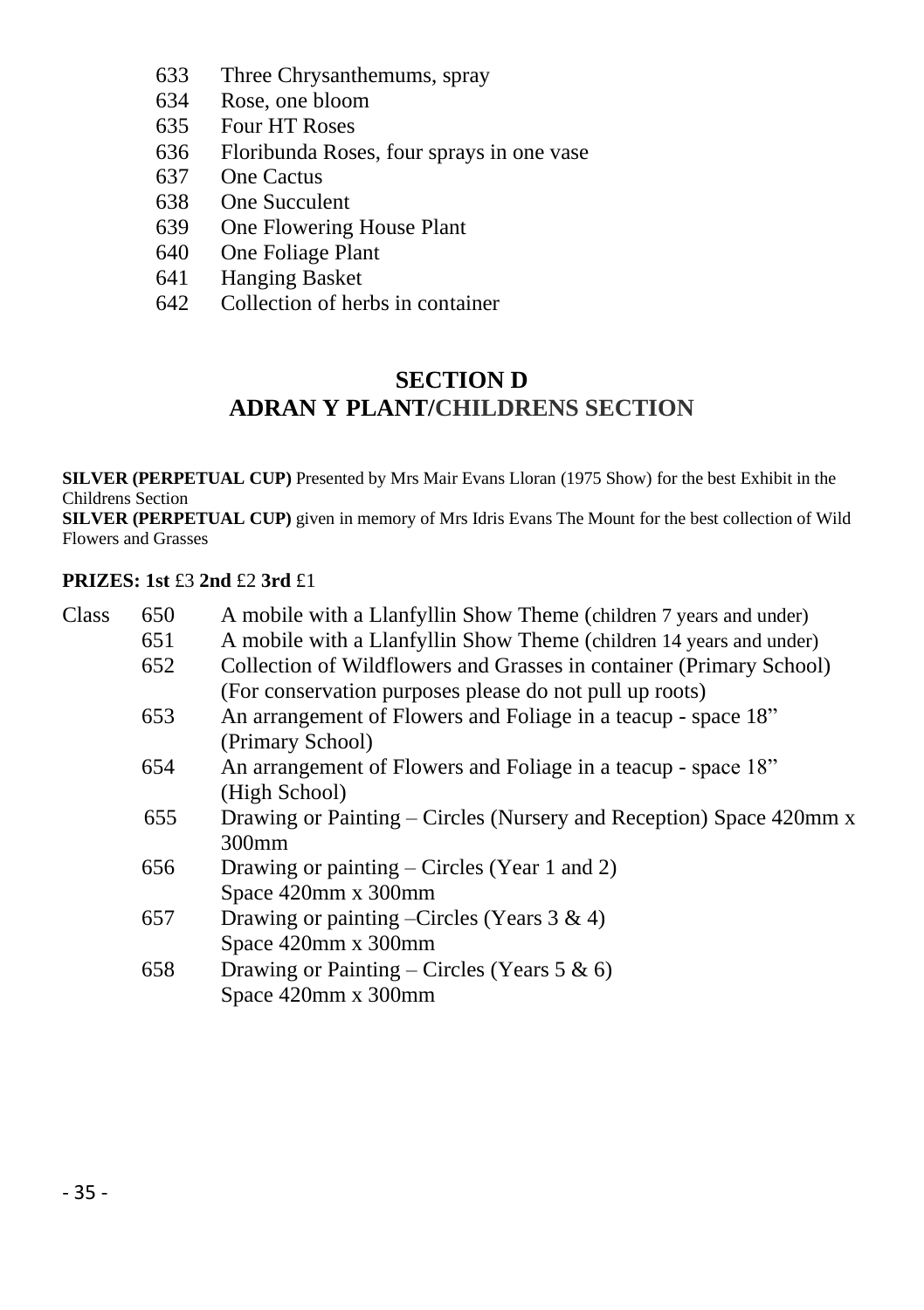#### **SECTION E CELFYDDYD BLODEUOL/FLORAL ART**

**Sponsored by Llanfyllin and District Floral Art Society**

|        | <b>PRIZES: 1st £8 2nd £6 3rd £4</b> |  | <b>ENTRY FEE: 30p</b> |
|--------|-------------------------------------|--|-----------------------|
| Judge: |                                     |  |                       |

| Class | 670 | Out of Attic                                                             | (Space 2ft)       |
|-------|-----|--------------------------------------------------------------------------|-------------------|
|       | 671 | Cofio Nansi (Remembering Nansi Richards)                                 | (Space 2ft)       |
|       | 672 | Eco Friendly (No Oasis)                                                  | (Space 2ft)       |
|       | 673 | Novice Book Title                                                        | (Space 2ft)       |
|       | 674 | Corsage                                                                  | $(9$ inches)      |
|       | 675 | Confined to 18 years and under                                           | (Space 1ft $6$ ") |
|       |     | Take 3                                                                   |                   |
|       | 676 | Rural Life                                                               | (Space 2ft $6$ ") |
|       | 677 | <b>Confined to Members of Llanfyllin and District Floral Art Society</b> |                   |
|       |     | Diamond Anniversary                                                      | (Space 2ft $6$ ") |

**SILVER CUP** (Perpetual) given by the late J P Evans Esq Bodfach in memory of his wife for the best exhibit in classes 670-676

**SILVER CUP** (Perpetual) given by the late Mrs Dilys Jones, (Hafodunnos) in memory of her husband Lt Col Leonard LL Jones for the most points in classes 670-676

**SILVER CUP** (Perpetual) given by Mr & Mrs D Usher in memory of Mrs Ann Davies Oaklands for the best exhibit in class 677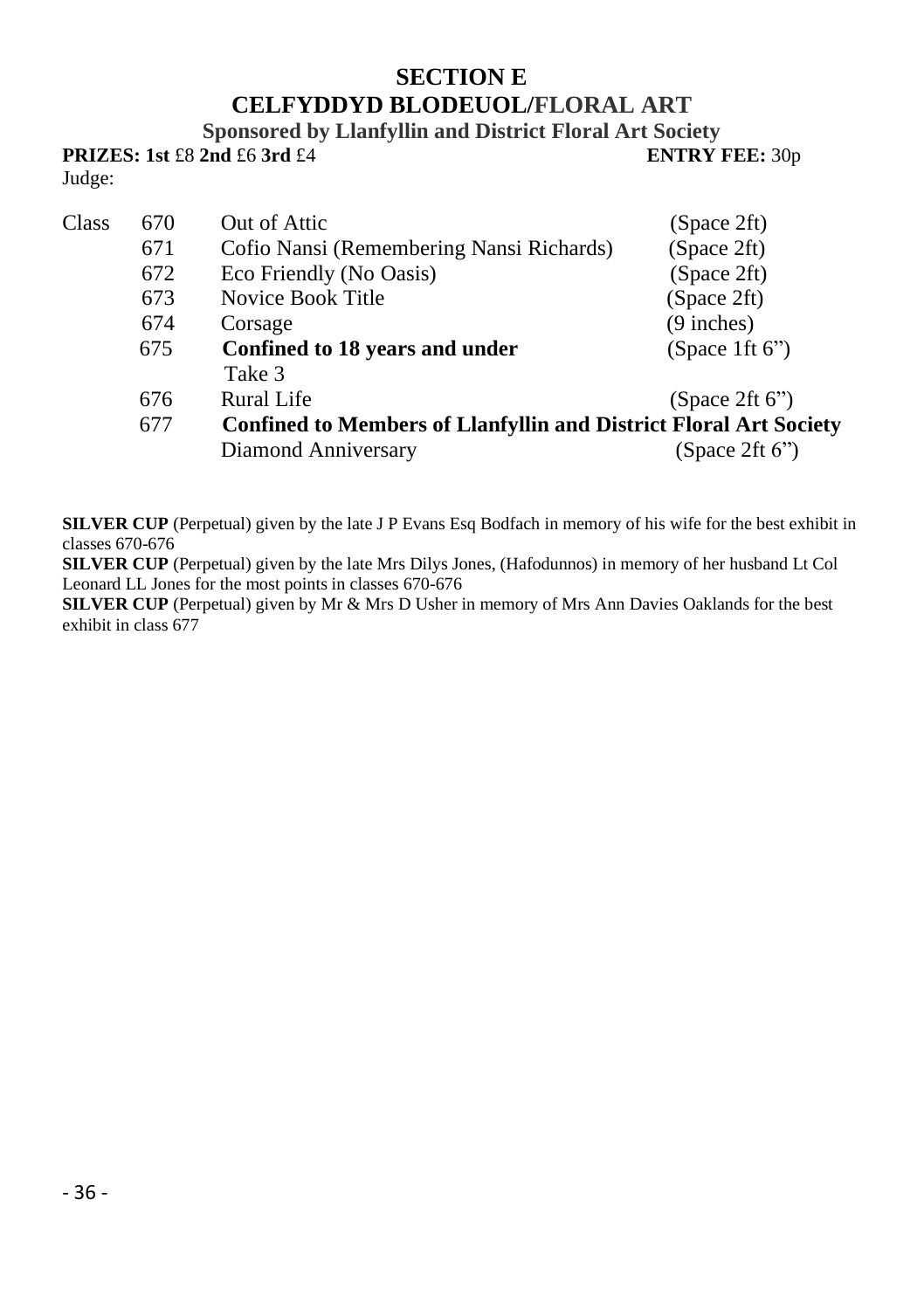#### **TREIALON CWN DEFAID/SHEEP DOG TRIALS**

(Affiliated to North Wales Association and run under its rules)

#### **Class 4: Friday 12th August 2022 To commence from 4pm onwards.**

PRIZES: 1st  $\pounds$ 10 2nd  $\pounds$ 8 3rd  $\pounds$ 6 4th  $\pounds$ 4 5th $\pounds$ 2 ENTRY FEE:  $\pounds$ 2

Confined to a district of Llanfyllin, Llanfihangel, Penybontfawr, Llanrhaeadr YM, Llansilin, Llangynog, Llanarmon,Dolanog,Meifod and Guilsfield or 25 mile radius of Llanfyllin.

Winner receives SILVER SALVER to be won 3 times in succession or 5 Times in all plus a Pewter Mug to be won outright. Donated by the Old New Inn Llanfyllin.

#### **Saturday 13 <sup>h</sup> August 2022 – To commence at 8am last run 6pm**

**PRIZES: 1st** £60 **2nd** £35 **3rd** £25 **4th** £10 **5th** £8 **6th** £5 **ENTRY FEE:** £4

Class 1: Open to all comers on Saturday 11<sup>th</sup> August 2018 at 8am. Last run 6pm.

**PRIZES: 1st** £25 **2nd** £15 **3rd** £10 **4th** £5 **5th** £3 **6th** £2 **ENTRY FEE:** £3 Cup donated by Jones & Co to be won 3 times in succession or 5 times in all

Class 2: Dogs not having won first or Second Prize in an Open Class before the day of the trials.

**Class 3** Beginners Class. Free entry with Rosettes presented to prize winners.

Open to dogs and handlers who have not competed in open class and have not had a prize in class 2.

A Special Prize given in memory of the late Mr & Mrs Ray Evans for the best run of the day.

#### **SPECIAL CONDITIONS GOVERNING SILVER CHALLENGE CUPS**

• **SILVER CHALLENGE CUPS** (unless perpetual) must be won 3 times in succession by the Same Exhibitor before it becomes his/her absolute property, and the Competitors are subject to The General Rules and Regulations as printed in the schedule and are confined to the Exhibitors Resident within the Local radius of the Show.

• No animal eligible to compete in the Silver Challenge Cup or other Special Classes unless they have competed in the Agricultural Classes (see Rule 7)

• **ALL CUPS** shall be held for one year only and must be returned to the Show Secretary on or before 31 July following year in which it was presented to the Holder.

• The Holder shall sign a Guarantee and shall be responsible for the safe custody and return of the Cup to the Show Secretary whereupon he/she will be given a discharge certificate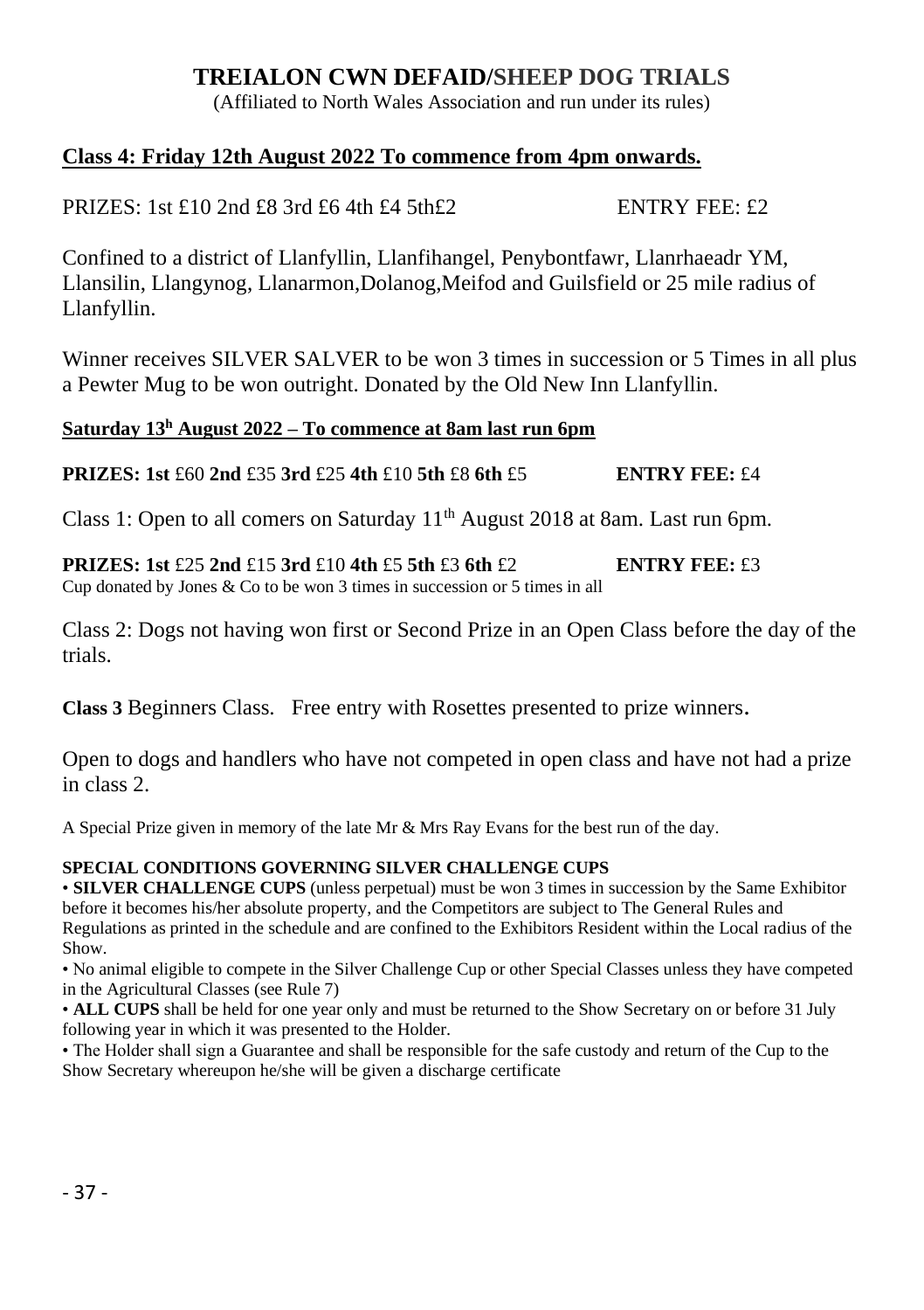#### **BEASTLY THOUGHTS PROFESSIONAL DOG SERVICES**

#### **Your Local Professional Dog and Puppy Experts**

Providing dog owners with help across North Shropshire and North Mid Wales.

- Extensive puppy training, socialization and one to ones
- Specialist reactive dog training
- Older dog classes
- Behavioral consultations
- Hoopers agility

#### **Contact Karen Boyce on 07970488395 Or emai[l info@beastlythoughts.co.uk](mailto:info@beastlythoughts.co.uk)**

**For further information visit: www.beastlythoughts.co.uk**

# **SIOE GŴN/DOG SHOW**

#### **Companion Dog Show Held under Kennel Club Rules and Regulations ALL COMPETITORS TO PAY GATE ADMISSION**

#### **Dogs in cars on Hot Days**

1 When travelling to a show please consider if the route to the show is on a busy holiday route and leave earlier to avoid increased time in traffic jams.

2 If your car is not air conditioned seriously consider whether travelling to the show is a good idea at all 3 The vehicle should be as fully ventilated as possible and plenty of stops should be taken with lots of water available to drink

4 Ensure your dog is not sitting in full sunlight. There should be plenty of free-flowing air around the dog.

5 When at the show never leave your dog in the vehicle.

6 Keep your dog in the shade - take your own shade for example a large umbrella and always have plenty of water available to drink so your dog stays well hydrated.

7 Avoid your dog taking part in unnecessary exertion or from standing in exposed sunlight for extended lengths of time.

Remember, if you feel hot your dog is very likely to feel much hotter and dehydrated and this could lead to dire results. Please look after your dog's welfare.

#### **Warning: if your dog is found to be at risk, forcible entry to your vehicle may be necessary without liability for any damage caused.**

Anyone whose dog is entered at a Kennel Club licensed event should take all reasonable steps to ensure the needs of their dog(s) are met and should not put a dog's health and welfare at risk by any action, default, omission or otherwise. Breach of Kennel Club Regulations in this respect may be referred to the General Committee for disciplinary action under Kennel Club Regulations

Right to refuse entries: Exhibitors/competitors are reminded that show societies have the right to refuse entry should they feel the need to do so.

**A dog docked on or after the 28th of March 2007 may not be entered for exhibition at this show**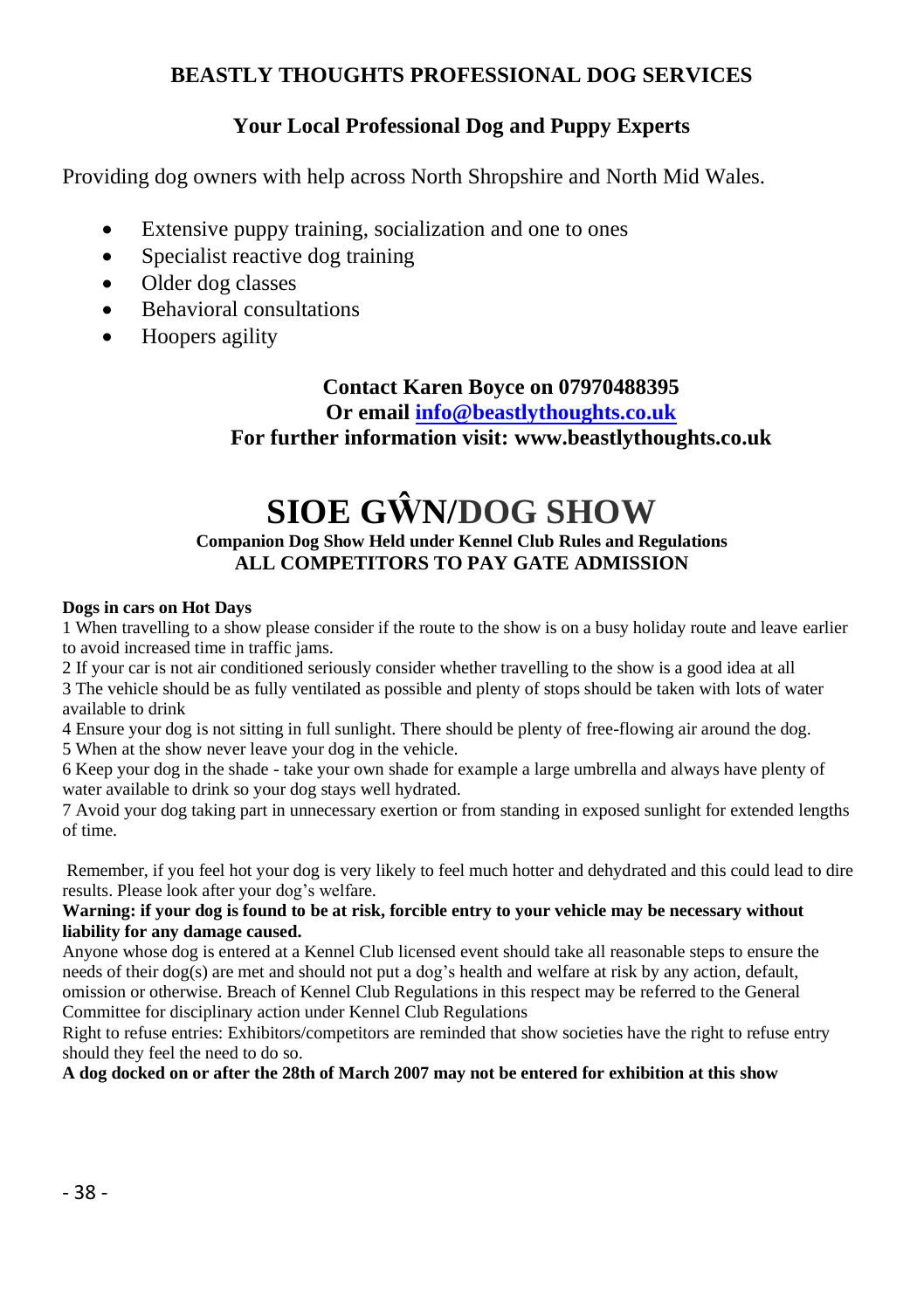#### **ENTRIES TAKEN UP TO 10 MINUTES BEFORE CLASS STARTS**

Judging to commence at 12.00pm in Dog Show Ring Judging of Classes 6 to 15 will take place after 1.30pm

#### **PRIZES:** Rosettes to 6th place **ENTRY FEE:** £1.50 Classes 1-5 **OPEN TO PEDIGREE DOGS** Classes 6-14 **OPEN TO ALL DOGS**

#### **PEDIGREE CLASSES JUDGE: Dr. Jane Alstead**

- Class 1 Any variety Puppy 6-12 months old 2 Any Variety Junior 12-18 months old 3 Any Variety non-Sporting - Utility, Toy, Working and Pastoral
	- 4 Any Variety Sporting Gundog, Hound and Terrier
	- 5 Any Variety Open

**Prizes BEST PEDIGREE DOG IN SHOW RESERVE DOG IN SHOW ROSETTE** for Best Puppy Class 1

#### **NOVELTY CLASSES JUDGE: Ms Karen Boyce PRIZES: Classes 6-15 will not commence before 1.30pm**

| <b>Class</b><br>Best Veteran 7yrs and over |  |
|--------------------------------------------|--|
|--------------------------------------------|--|

- 7 Best Cross Bred
- 8 Best Child Handler 10yrs and under
- 9 Best Child Handler 11-16yrs
- 10 Most Handsome Dog
- 11 Prettiest Bitch
- 12 Best Rescue Dog
- 13 Best Local Dog within four miles of Llanfyllin
- 14 Dog Judge would most like to take home
- 15 Fastest Sausage Eater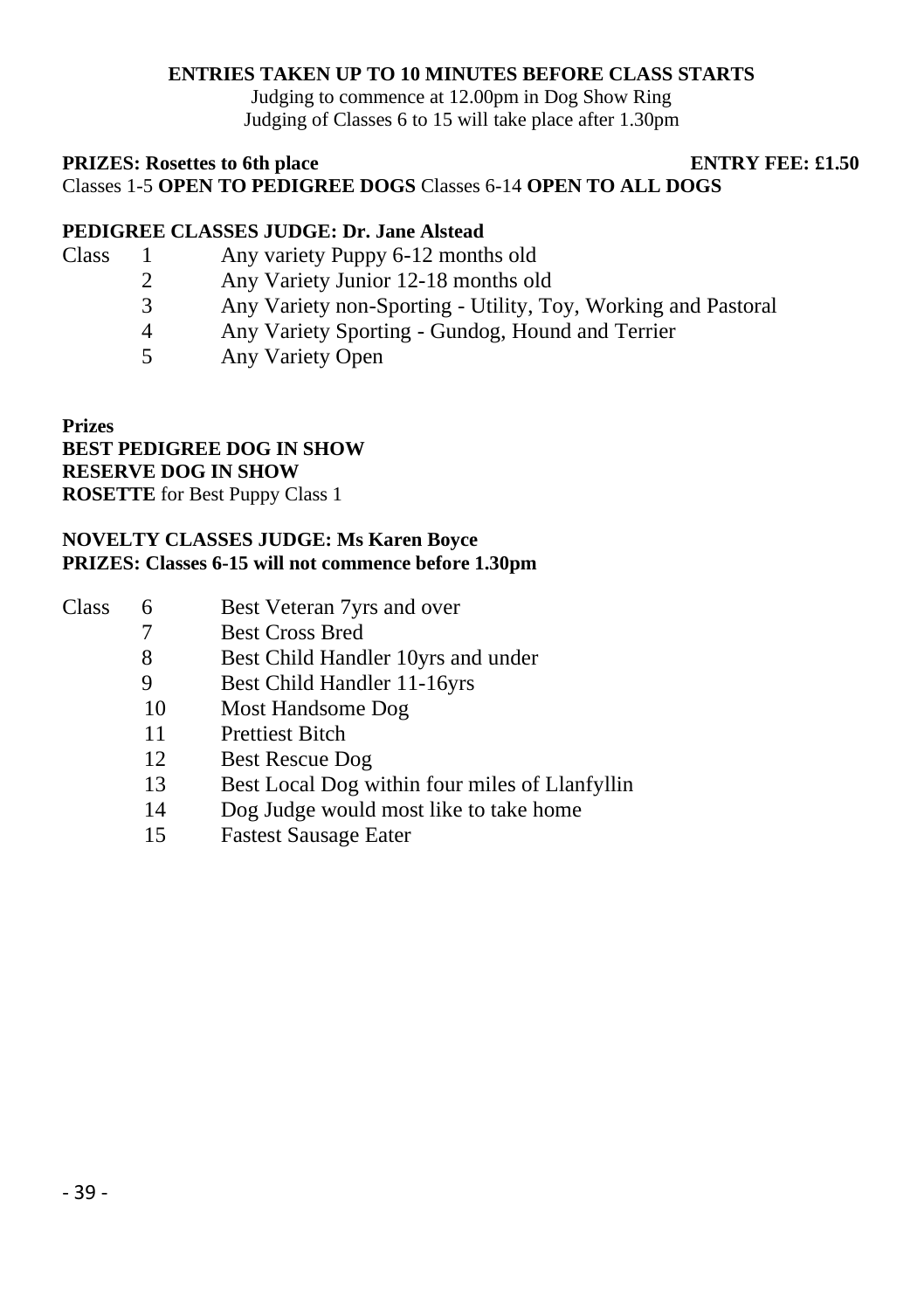# CNEIFIO/SHEARING

Show Secretary: Miss Sian Lewis, Caeau, Llanfyllin, Powys, SY22 5LF Tel: 07398183065 Entries no later than 2days before the show.

Entries will be accepted on the day provided that there are sufficient sheep available **EVERY SHEARER TO PAY ADMISSION**

#### **13:08:22 Junior** 1<sup>st</sup> £80 & Tankard, 2<sup>nd</sup> £60, 3<sup>rd</sup> £50, 4<sup>th</sup> £40, 5<sup>th</sup> £30 E.F. FREE + Admission Fee

**Intermediate** 1<sup>st</sup> 100 & Tankard, 2<sup>nd</sup> £70, 3<sup>rd</sup> £50, 4<sup>th</sup> £40, 5<sup>th</sup> £30 E.F.  $f2 +$  Admission Fee. Start Time: 11am

**Senior** – 1<sup>st</sup> £140 & Tankard, 2<sup>nd</sup> £90, 3<sup>rd</sup> £60, 4<sup>th</sup> £50, 5<sup>th</sup> £40 E.F.£3 + Admission Fee Start Time: 1pm

**Open** – 1<sup>st</sup> £250 & Tankard, 2<sup>nd</sup> £150, 3<sup>rd</sup> £90, 4<sup>th</sup> £70, 5<sup>th</sup> £50 E.F.  $£5 +$  Admission Fee

A prize for the cleanest pen in each class shorn in average time on the day.

Singlet's will be provided for all competitors

 Entry fee applies to one class only. If entering another class a submission fee  $(£10)$  will be charged again. Entry forms from Show Secretary or Shearing Steward:-

Mr Dyfrig Jones, The Poplars, Four Crosses, Llanymynech. Tel:07967757246.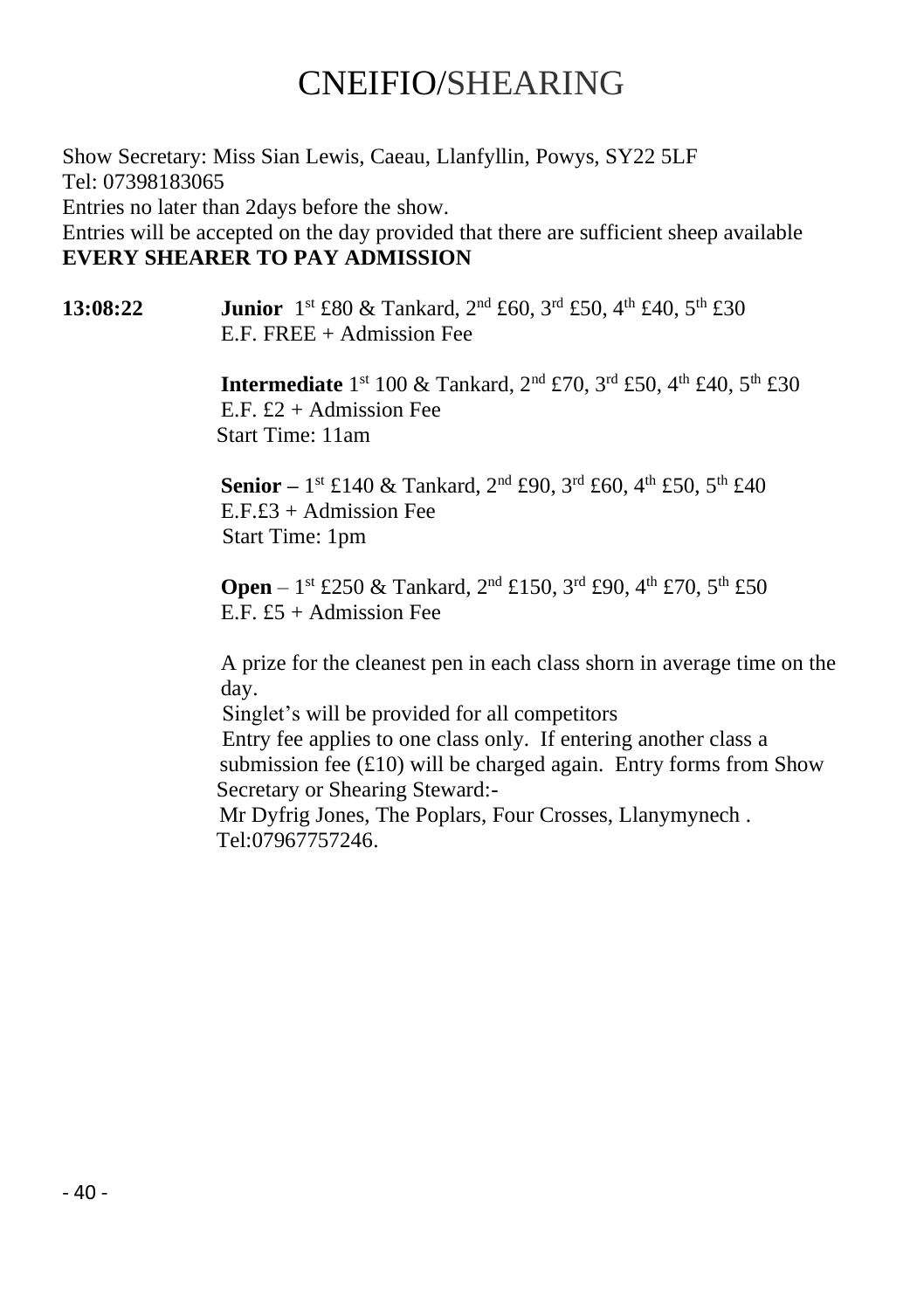#### **THE DAVIES SILVER FARM CUP** (PERPETUAL) (The Gift of the late Dr Hugh Davies)

#### **AWARDED TO THE EXHIBITOR RESIDENT WITHIN THE SHOW RADIUS (10 MILES FROM LLANFYLLIN COUNCIL OFFICES) WHO GAINS THE MOST POINTS IN THE AGRICULTURAL SECTION (Ring Events and Silver Challenge Cups for Other Special Classes NOT included) in the LLANFYLLIN AND DISTRICT AGRICULTURAL AND HORTICULTURAL SOCIETY'S SHOW**

**First Prize counts -** 4 points, **Second Prize -** 3 points, **Reserve** - 2 points **Highly Commended** - 1point

**1**. Prizes in the Open Class (Agricultural Section) won by Exhibitors resident in the Show radius will be counted. Local exhibitors will be moved up for the purpose of the count as follows: Where First and Second Prizes are won by NON-RESIDENT EXHIBITORS and LOCAL RESIDENT EXHIBITORS are placed reserve and Highly Commended, they shall be counted as having gained points for first and Second Prizes.

**2**. THE "DAVIES" SILVER FARM CUP shall not be awarded to the same Competitor two years in succession.

#### **VINTAGE**

#### **PERPETUAL CUP FOR VINTAGE MACHINERY CLASS** Given by Mr & Mrs I Jones Talwrn Llanfyllin

#### **TRADE STAND**

#### **PERPETUAL CUP FOR THE BEST COMMERCIAL STAND** Given by Gareth & Mary Lewis

## **ALL PRIZE MONEY MUST BE COLLECTED ON SHOW DAY**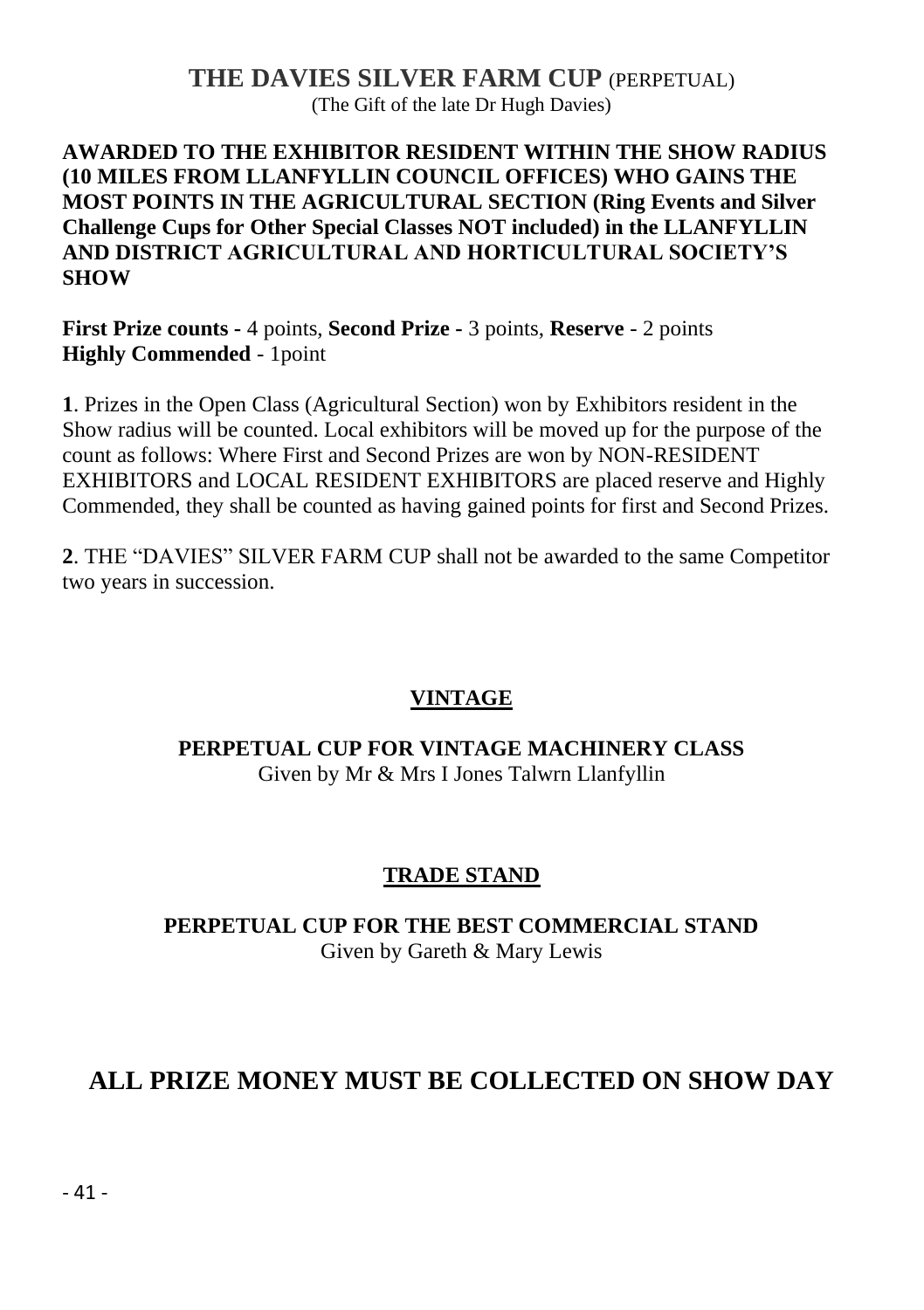# **SIOE LLANFYLLIN SHOW SATURDAY AUGUST 13 AWST SADWRN 2022 ENTRY FORM FOR HORSES**

**I wish to enter the following for which I enclose entrance fees: £ No entry will be accepted unless accompanied by Entrance Fee Outstanding Cups to be returned to Show Secretary by 28 July 2022**

## **ALL PRIZE MONEY MUST BE COLLECTED ON SHOW DAY**

| <b>CLASS</b> | <b>RIDERS NAME</b> | <b>HORSES NAME</b> | <b>ENTRY FEE</b> |
|--------------|--------------------|--------------------|------------------|
|              |                    |                    |                  |
|              |                    |                    |                  |
|              |                    |                    |                  |
|              |                    |                    |                  |
|              |                    |                    |                  |
|              |                    |                    |                  |
|              |                    |                    |                  |
|              |                    |                    |                  |
|              |                    |                    |                  |
|              |                    |                    |                  |

#### **I HEREBY ENTER THE ABOVE AND AGREE TO CONFORM TO THE RULES AND REGULATIONS OF THE SOCIETY**

Owner **………………………………………………………………………** Address**……………………………………………………………………. …………………………………………………………………………….. ………………………………………………………………………………**

#### **Entries Taken on Show Day - £1 extra per entry**

Bacs Payment: Sort Code 403013, Account Number 80545503. Please Reference Horse (+ Your Name)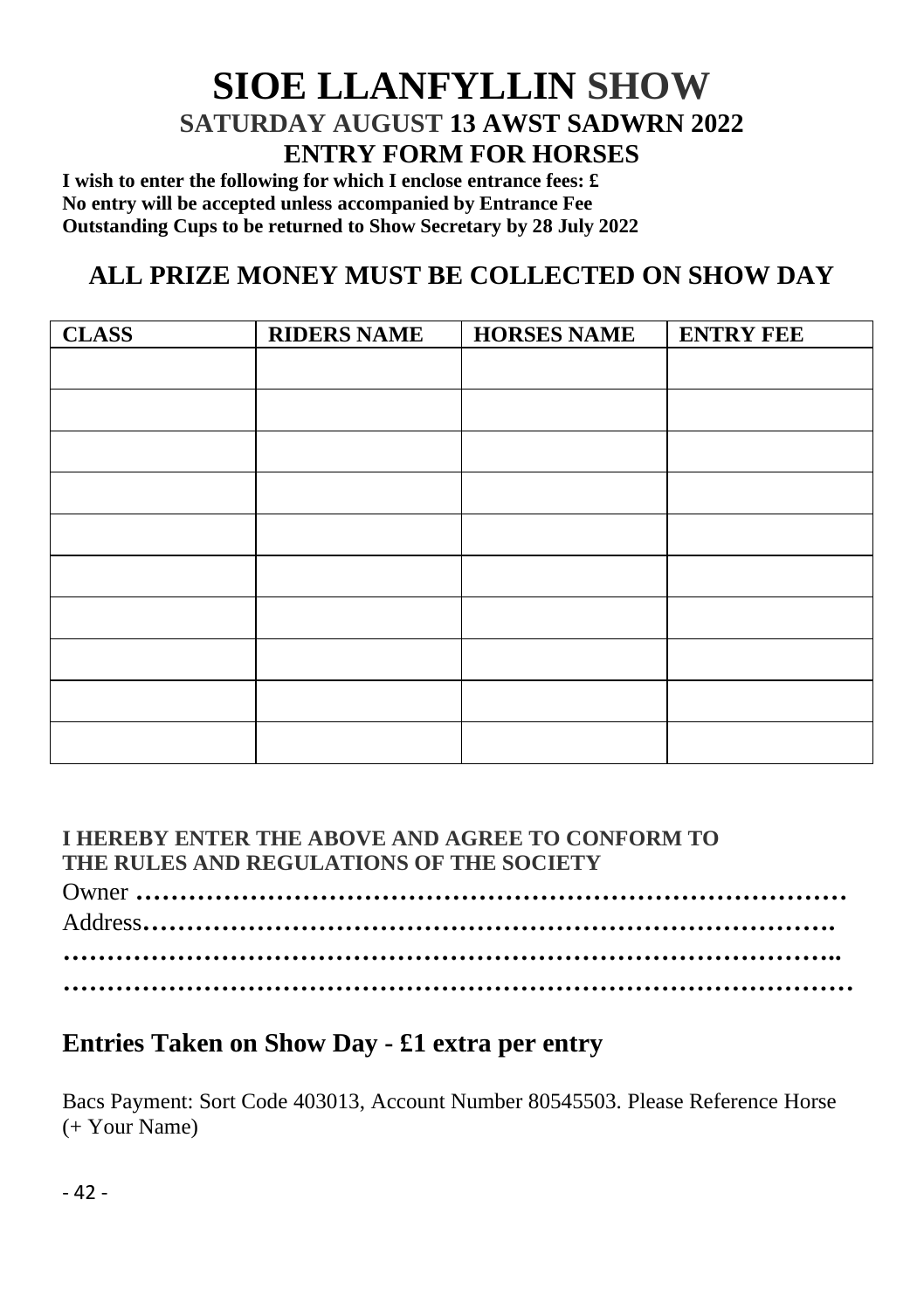# **SIOE LLANFYLLIN SHOW SATURDAY AUGUST 13 AWST SADWRN 2022**

#### **ENTRY FORM FOR SHEEP CLASSES**

**I wish to enter the following for which I enclose entrance fees: £ No entry will be accepted unless accompanied by Entrance Fee Outstanding Cups to be returned to Show Secretary by 28 July 2022**

# Holding Number: 52/112/8006

| <b>CLASS</b> | <b>PARTICULARS OF</b><br><b>EXHIBIT</b> | <b>ENTRY FEE</b> |
|--------------|-----------------------------------------|------------------|
|              |                                         |                  |
|              |                                         |                  |
|              |                                         |                  |
|              |                                         |                  |
|              |                                         |                  |
|              |                                         |                  |
|              |                                         |                  |
|              |                                         |                  |
|              |                                         |                  |

MAEDNI VISNA ACCREDITED MAEDNI VISNA NON-ACCREDITED

#### **I HEREBY ENTER THE ABOVE AND AGREE TO CONFORM TO THE RULES AND REGULATIONS OF THE SOCIETY**

Cheques made payable to **Llanfyllin Agricultural and Horticultural Show** and returned to Mr Roland Davies, Glanfeiglo, Llanfyllin, Powys, OR BACS payment – Account Number: 80545503, Sort Code:403013 reference SHEEP (+Your Name)

# **ALL PRIZE MONEY MUST BE COLLECTED ON SHOW DAY**

- 43 -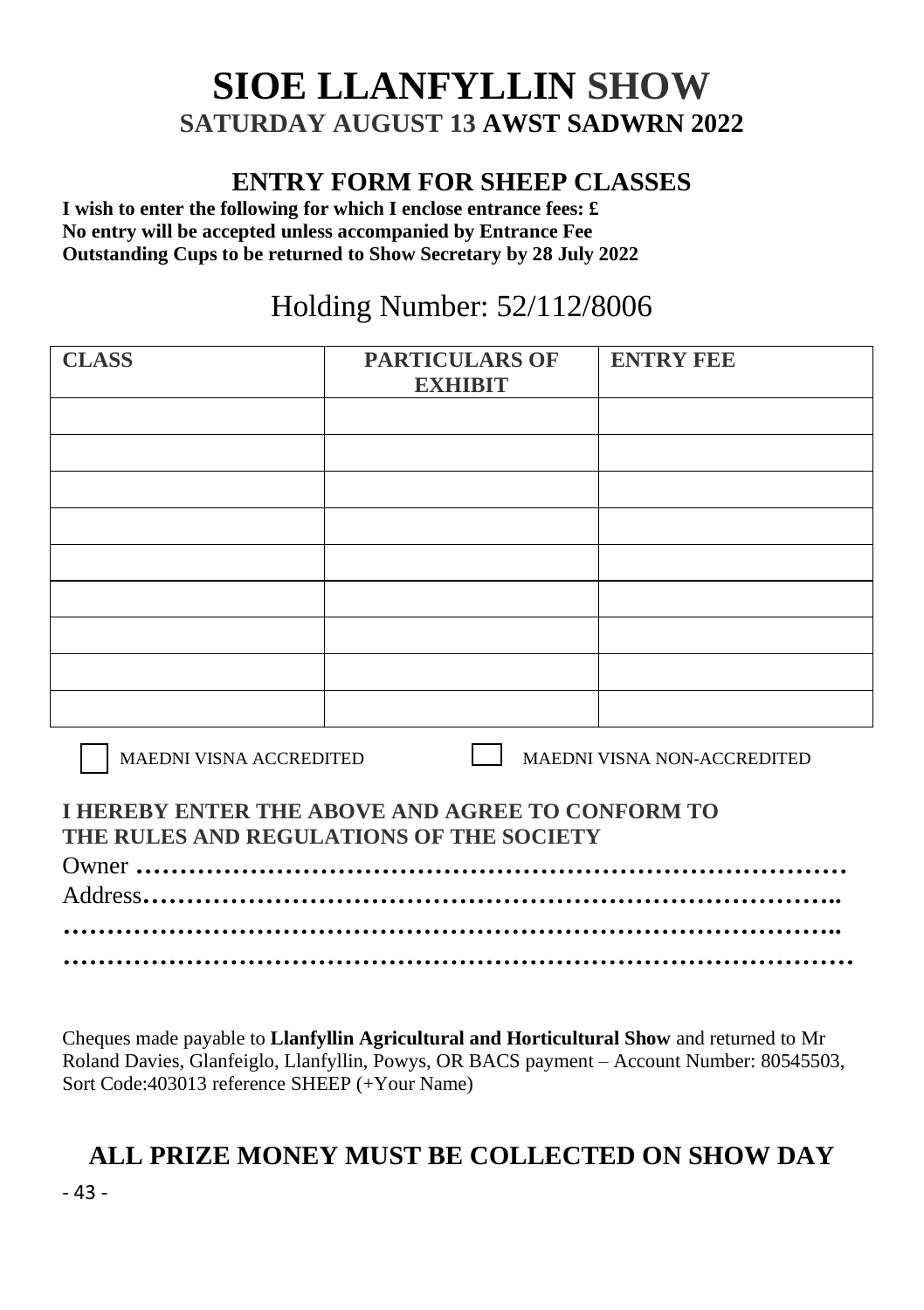# **SIOE LLANFYLLIN SHOW SATURDAY AUGUST 13 AWST SADWRN 2022**

#### **ENTRY FORM FOR COOKERY & CRAFTS CLASSES**

**I wish to enter the following for which I enclose entrance fees: £ No entry will be accepted unless accompanied by Entrance Fee Outstanding Cups to be returned to Show Secretary by 28 July 2022**

| <b>CLASS</b> | <b>PARTICULARS OF</b><br><b>EXHIBIT</b> | <b>ENTRY FEE</b> |
|--------------|-----------------------------------------|------------------|
|              |                                         |                  |
|              |                                         |                  |
|              |                                         |                  |
|              |                                         |                  |
|              |                                         |                  |
|              |                                         |                  |
|              |                                         |                  |
|              |                                         |                  |
|              |                                         |                  |
|              |                                         |                  |
|              |                                         |                  |
|              |                                         |                  |
|              |                                         |                  |
|              |                                         |                  |

#### **I HEREBY ENTER THE ABOVE AND AGREE TO CONFORM TO THE RULES AND REGULATIONS OF THE SOCIETY**

**Exhibitor's Name……………………………………………………………** Address**……………………………………………………………………… ……………………………………………………………………………..**

**……………………………………………………………………………** Cheques made payable to **Llanfyllin Agricultural and Horticultural Show** and returned to Mrs Lynsey Lewis, Greenhall, Llanfyllin [lynseylewis1974@hotmail.com](mailto:lynseylewis1974@hotmail.com) OR Bacs payment – Account Number: 80545503 Sort Code: 403013, Reference- Cookery (+Your Name)

# **ALL PRIZE MONEY MUST BE COLLECTED ON SHOW DAY**

- 44 -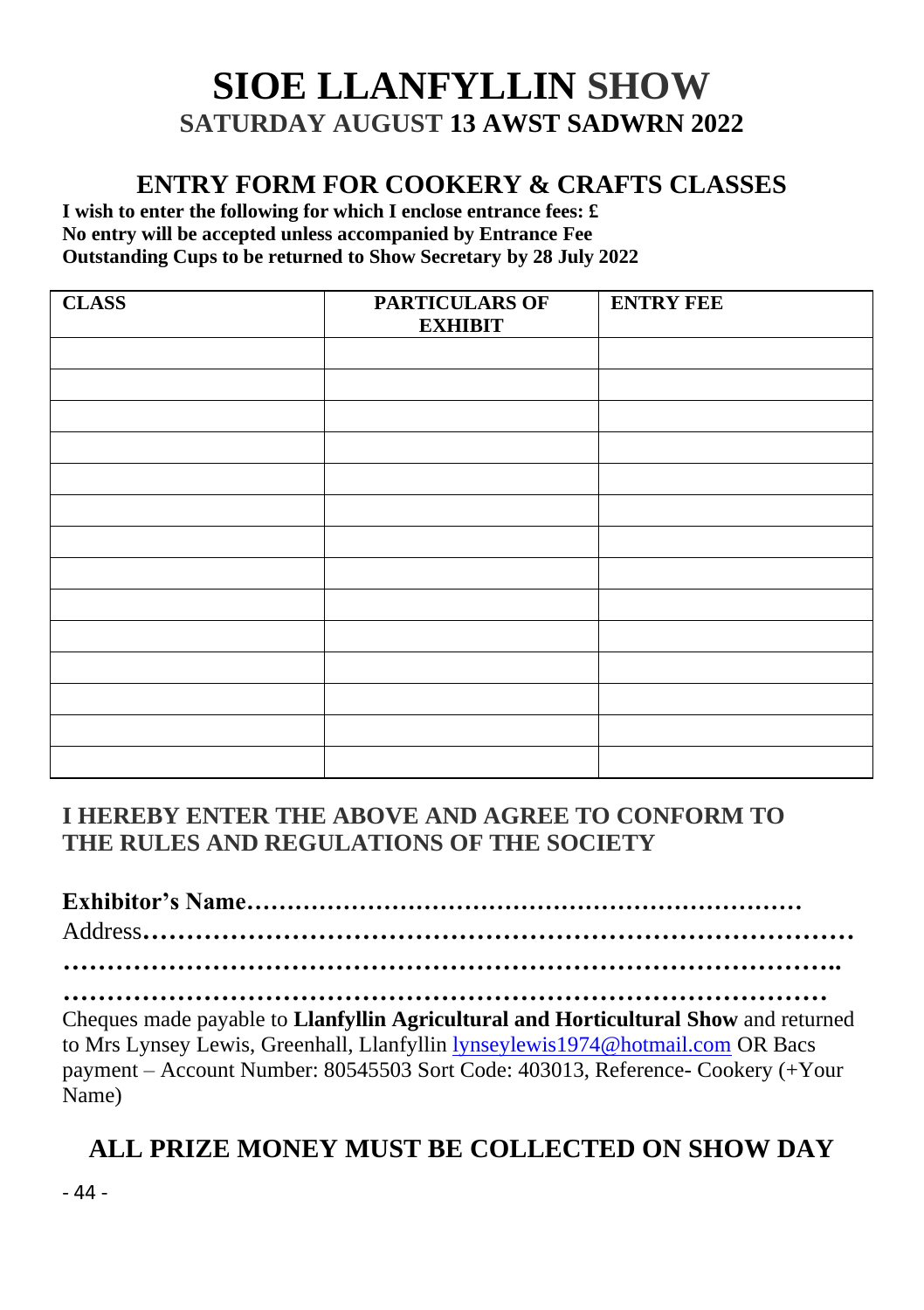# **SIOE LLANFYLLIN SHOW SATURDAY AUGUST 13 AWST SADWRN 2022 ENTRY FORM FOR HORTICULTURAL CLASSES**

**I wish to enter the following for which I enclose entrance fees: £ No entry will be accepted unless accompanied by Entrance Fee Outstanding Cups to be returned to Show Secretary by 28 July 2022**

| <b>CLASS</b> | <b>NO. OF ENTRIES</b> | <b>PARTICULARS OF</b><br><b>EXHIBIT</b> | <b>ENTRY FEE</b> |
|--------------|-----------------------|-----------------------------------------|------------------|
|              |                       |                                         |                  |
|              |                       |                                         |                  |
|              |                       |                                         |                  |
|              |                       |                                         |                  |
|              |                       |                                         |                  |
|              |                       |                                         |                  |
|              |                       |                                         |                  |
|              |                       |                                         |                  |
|              |                       |                                         |                  |
|              |                       |                                         |                  |
|              |                       |                                         |                  |
|              |                       |                                         |                  |

#### **I HEREBY ENTER THE ABOVE AND AGREE TO CONFORM TO THE RULES AND REGULATIONS OF THE SOCIETY**

Exhibitor's Name…………………………………………………………**…** Address**…**…………………………………………………………………… ……………………………………………………………………………… ……………………………………………………………………………… Telephone No.**…**……………………………………………………… Email.……………………………………………………………............... Cheques made payable to Llanfyllin Agricultural and Horticultural Show Mrs B Jones, The Poplars, Four Crosses, Llanymynech, Powys SY22 6PR OR Bacs Account Number: 80545503 Sort Code: 403013 Reference: Horti (+Your Name) Tel: 01691 830189 Email: info@bethanjones.co.uk

#### **ALL PRIZE MONEY MUST BE COLLECTED ON SHOW DAY**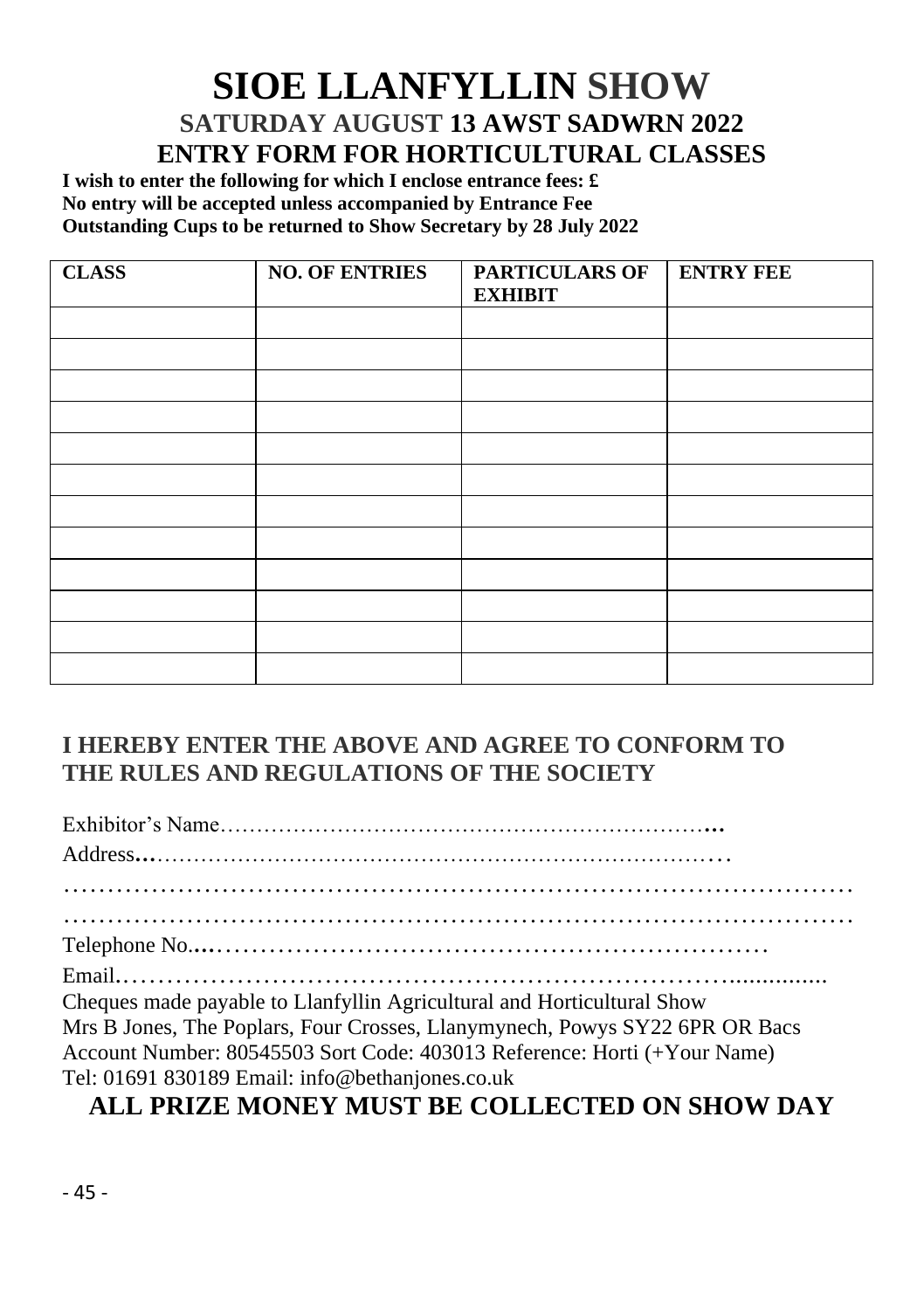# **SIOE LLANFYLLIN SHOW Entry form to be submitted by FRIDAY 15 TH JULY 2022**

#### **ENTRY FORM FOR GARDEN COMPETITION**

**I wish to enter the following for which I enclose entrance fees: £ No entry will be accepted unless accompanied by Entrance Fee**

| <b>CLASS</b> | <b>PARTICULARS OF</b><br><b>EXHIBIT</b> | <b>ENTRY FEE</b> |
|--------------|-----------------------------------------|------------------|
|              |                                         |                  |
|              |                                         |                  |
|              |                                         |                  |
|              |                                         |                  |
|              |                                         |                  |
|              |                                         |                  |
|              |                                         |                  |

**I hereby give notice that I intend to exhibit in the above classes and agree to conform to the rules and regulations of the society**

Judging will take place ON Monday 22<sup>nd</sup> July 2019. Entrants will be telephoned to arrange time of judging

.

Cheques made payable to **Llanfyllin Agricultural and Horticultural Show** and returned Mrs Rachel Jones, Mount Pleasant, Llanfyllin, Powys, SY22 5LE OR Bacs – Account Number:80545503 Sort Code:403013 Reference: Garden (+Your Name) or email [catrinjones457@gmail.com](mailto:catrinjones457@gmail.com)

# - 46 - **ALL PRIZE MONEY MUST BE COLLECTED ON SHOW DAY**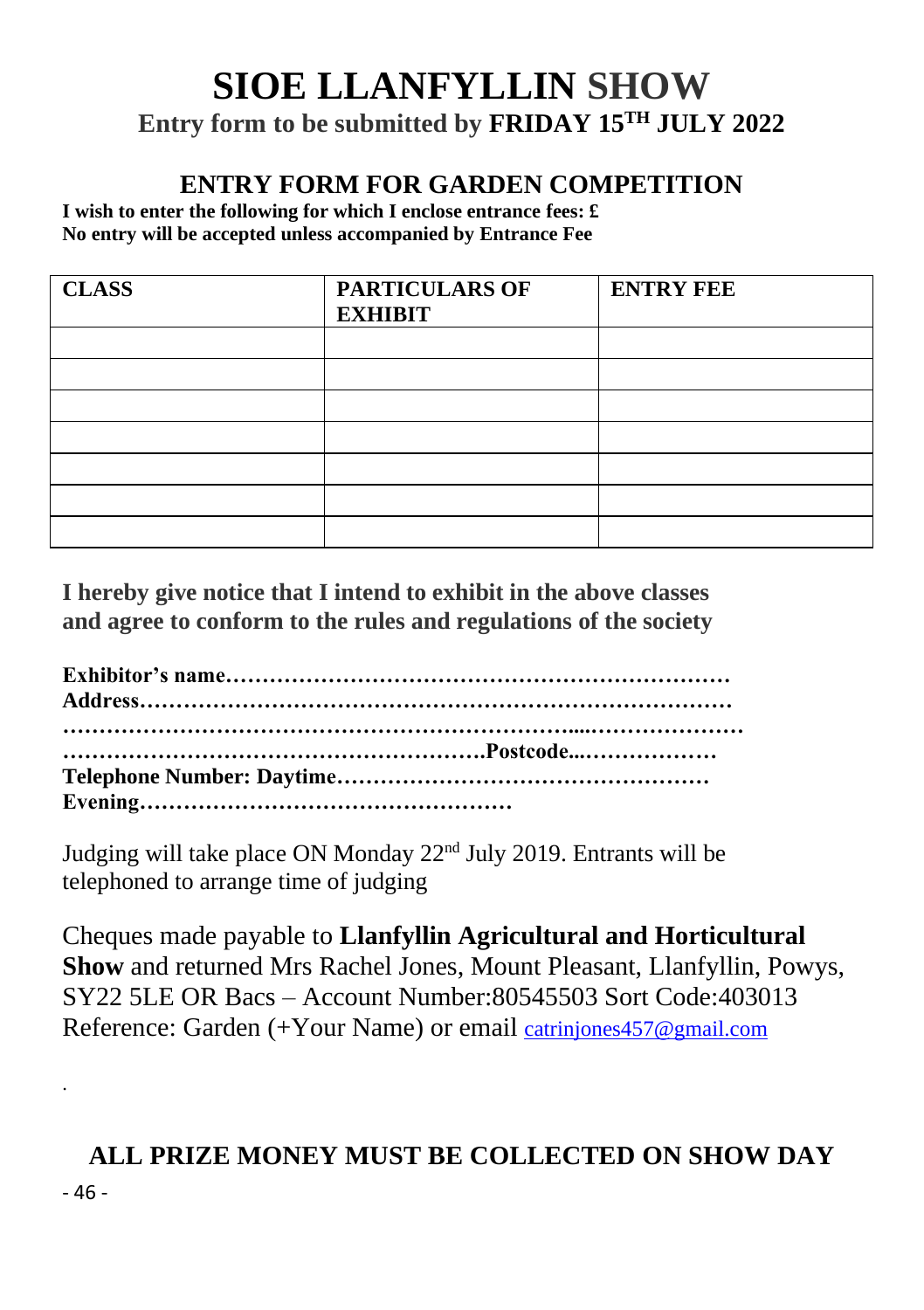# **SIOE LLANFYLLIN SHOW SATURDAY AUGUST 13 AWST SADWRN 2022 ENTRY FORM FOR FLORAL ART CLASSES**

**I wish to enter the following for which I enclose entrance fees: £ No entry will be accepted unless accompanied by Entrance Fee Outstanding Cups to be returned to Show Secretary by 28 July 2022**

| <b>CLASS</b> | <b>PARTICULARS OF</b><br><b>EXHIBIT</b> | <b>ENTRY FEE</b> |
|--------------|-----------------------------------------|------------------|
|              |                                         |                  |
|              |                                         |                  |
|              |                                         |                  |
|              |                                         |                  |
|              |                                         |                  |

#### **I HEREBY ENTER THE ABOVE AND AGREE TO CONFORM TO THE RULES AND REGULATIONS OF THE SOCIETY**

Cheques made payable to **Llanfyllin Agricultural and Horticultural Show** and returned Mrs M Thomas, Cefn Golau, Meifod, SY22 6DP OR Bacs- Sort Code:403013 Account Number: 80545503 Reference: Floral Art (+Your Name)

## **ALL PRIZE MONEY MUST BE COLLECTED ON SHOW DAY**